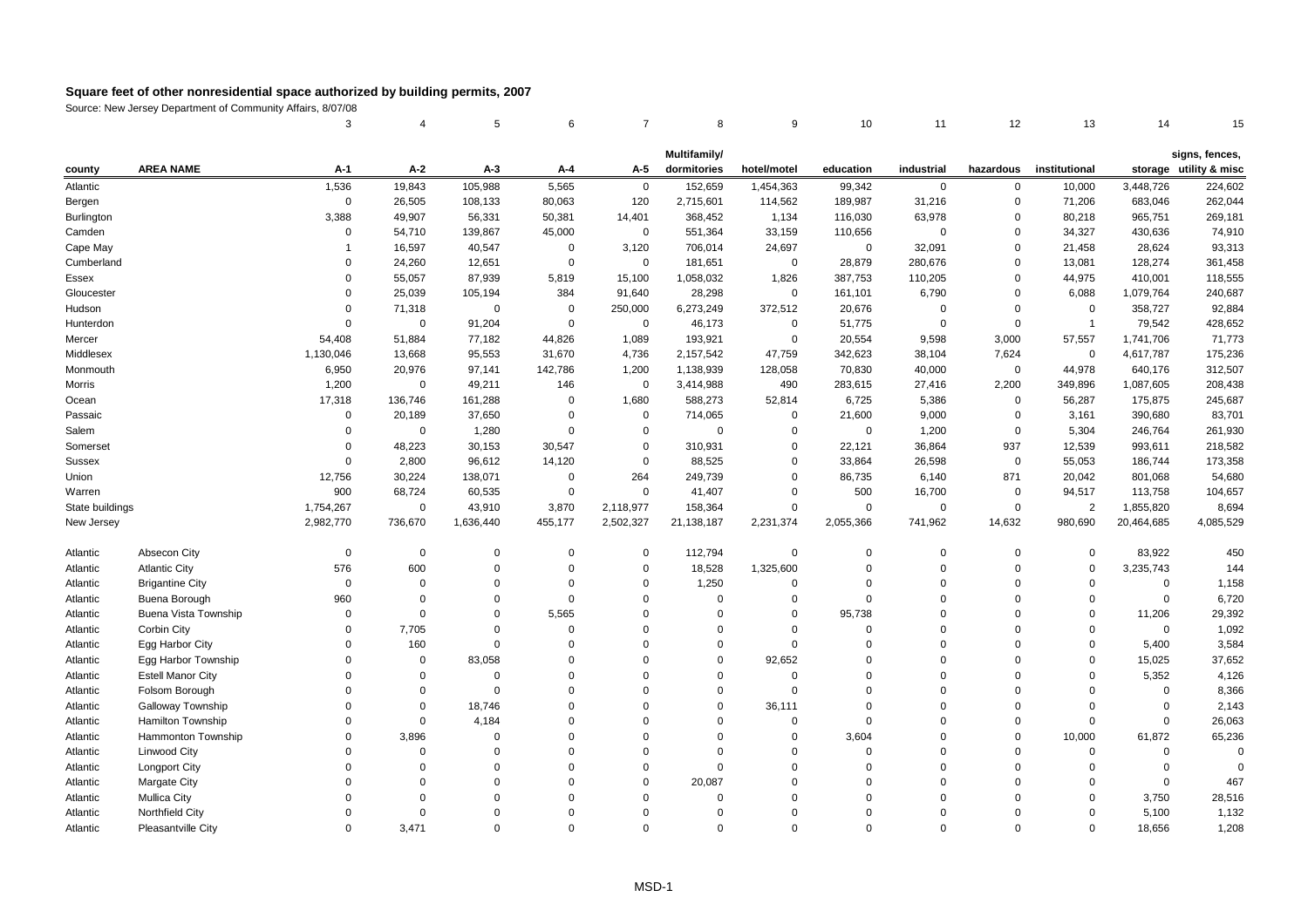|          |                           | 3           |              | 5           | 6           | $\overline{7}$ | 8                           | 9           | 10          | 11          | 12          | 13            | 14           | 15                                       |
|----------|---------------------------|-------------|--------------|-------------|-------------|----------------|-----------------------------|-------------|-------------|-------------|-------------|---------------|--------------|------------------------------------------|
|          |                           |             |              |             |             |                |                             |             |             |             |             |               |              |                                          |
| county   | <b>AREA NAME</b>          | $A-1$       | $A-2$        | А-3         | A-4         | $A-5$          | Multifamily/<br>dormitories | hotel/motel | education   | industrial  | hazardous   | institutional |              | signs, fences,<br>storage utility & misc |
| Atlantic | Port Republic City        | $\mathsf 0$ | $\mathbf 0$  | $\mathbf 0$ | $\mathbf 0$ | $\overline{0}$ | $\mathbf 0$                 | $\mathbf 0$ | $\mathbf 0$ | $\mathbf 0$ | $\mathbf 0$ | $\mathbf 0$   | 0            | $\mathbf{0}$                             |
| Atlantic | Somers Point City         | $\mathsf 0$ | 4,011        | $\mathsf 0$ | $\mathbf 0$ | $\mathsf 0$    | $\mathbf 0$                 | $\Omega$    | $\mathbf 0$ | 0           | $\Omega$    | $\Omega$      | $\mathbf 0$  | 1,904                                    |
| Atlantic | Ventnor City              | $\mathsf 0$ | $\mathbf{0}$ | $\mathbf 0$ | $\mathsf 0$ | 0              | $\mathbf 0$                 | $\Omega$    | $\mathbf 0$ | 0           | $\Omega$    | $\Omega$      | 0            | $\mathbf 0$                              |
| Atlantic | Weymouth Township         | $\Omega$    | $\Omega$     | $\Omega$    | $\Omega$    | $\Omega$       | $\Omega$                    | $\Omega$    | $\Omega$    | $\Omega$    | $\Omega$    | $\Omega$      | 2,700        | 5,249                                    |
| Bergen   | Allendale Borough         | $\Omega$    | $\Omega$     | $\Omega$    | $\Omega$    | $\mathbf 0$    | 13,080                      | $\Omega$    | $\Omega$    | $\Omega$    | $\Omega$    | $\Omega$      | $\mathbf{0}$ | 7,348                                    |
| Bergen   | Alpine Borough            | $\Omega$    | $\Omega$     | $\mathbf 0$ | $\Omega$    | 0              | $\mathbf 0$                 | $\Omega$    | $\Omega$    | 0           | $\mathbf 0$ | $\Omega$      | 0            | 2,234                                    |
| Bergen   | Bergenfield Borough       | $\Omega$    | $\Omega$     | $\Omega$    | $\Omega$    | $\Omega$       | 720                         | $\Omega$    | $\Omega$    | $\Omega$    | $\Omega$    | $\Omega$      | $\Omega$     | 484                                      |
| Bergen   | Bogota Borough            | $\Omega$    | $\Omega$     | $\Omega$    | $\mathbf 0$ | $\Omega$       | $\Omega$                    | $\Omega$    | $\Omega$    | $\Omega$    | $\Omega$    | $\Omega$      | $\mathbf{0}$ | $\mathbf 0$                              |
| Bergen   | Carlstadt Borough         | $\Omega$    | $\Omega$     | $\Omega$    | $\Omega$    | $\mathbf 0$    | $\Omega$                    | $\Omega$    | $\Omega$    | $\Omega$    | $\Omega$    | $\Omega$      | 69,907       | 220                                      |
| Bergen   | Cliffside Park Borough    | $\Omega$    | $\Omega$     | $\Omega$    | $\Omega$    | $\mathbf 0$    | 315,590                     | $\Omega$    | $\Omega$    | $\Omega$    | $\mathbf 0$ | $\Omega$      | $\Omega$     | $\Omega$                                 |
| Bergen   | Closter Borough           | $\Omega$    | $\Omega$     | $\Omega$    | $\Omega$    | $\Omega$       | $\Omega$                    | $\Omega$    | $\Omega$    | $\Omega$    | $\mathbf 0$ | 34,345        | $\mathbf{0}$ | 2,428                                    |
| Bergen   | Cresskill Borough         | $\Omega$    | $\Omega$     | $\Omega$    | $\Omega$    | $\mathbf 0$    | 97,776                      | $\Omega$    | $\Omega$    | $\Omega$    | $\mathbf 0$ | 911           | $\Omega$     | 1,448                                    |
| Bergen   | Demarest Borough          | $\Omega$    | $\Omega$     | $\Omega$    | $\Omega$    | $\Omega$       | $\Omega$                    | $\Omega$    | $\Omega$    | $\Omega$    | $\mathbf 0$ | $\mathbf 0$   | $\mathbf{0}$ | 696                                      |
| Bergen   | Dumont Borough            | $\Omega$    | $\Omega$     | $\Omega$    | $\Omega$    | $\mathbf 0$    | $\mathbf 0$                 | $\Omega$    | $\Omega$    | $\mathbf 0$ | $\Omega$    | $\mathsf 0$   | 560          | $\mathbf 0$                              |
| Bergen   | Elmwood Park Borough      | $\Omega$    | $\Omega$     | $\mathbf 0$ | $\Omega$    | $\Omega$       | $\Omega$                    | $\Omega$    | $\Omega$    | $\Omega$    | $\Omega$    | $\Omega$      | $\mathbf 0$  | $\Omega$                                 |
| Bergen   | East Rutherford Borough   | $\Omega$    | $\mathbf 0$  | 10,728      | $\Omega$    | 0              | 809,721                     | $\Omega$    | $\Omega$    | $\Omega$    | $\Omega$    | $\Omega$      | 435,402      | 720                                      |
| Bergen   | <b>Edgewater Borough</b>  | $\Omega$    | $\Omega$     | $\mathbf 0$ | $\mathbf 0$ | $\mathbf 0$    | 168,579                     | $\Omega$    | $\Omega$    | $\Omega$    | $\mathbf 0$ | $\Omega$      | 0            | 716                                      |
| Bergen   | Emerson Borough           | $\Omega$    | $\mathbf 0$  | $\mathsf 0$ | $\mathsf 0$ | $\mathsf 0$    | $\mathbf 0$                 | $\Omega$    | $\Omega$    | $\mathbf 0$ | $\mathbf 0$ | $\Omega$      | $\mathbf 0$  | $\Omega$                                 |
| Bergen   | <b>Englewood City</b>     | $\Omega$    | $\Omega$     | 4,048       | 80,063      | $\Omega$       | 511,129                     | $\mathbf 0$ | 130,407     | $\Omega$    | $\mathbf 0$ | 1,200         | $\Omega$     | 157,533                                  |
| Bergen   | Englewood Cliffs Borough  | $\Omega$    | $\Omega$     | $\mathbf 0$ | $\Omega$    | $\Omega$       | $\Omega$                    | $\Omega$    | $\Omega$    | $\Omega$    | $\mathbf 0$ | $\mathbf 0$   | $\Omega$     | $\Omega$                                 |
| Bergen   | Fair Lawn Borough         | $\Omega$    | $\Omega$     | $\mathbf 0$ | $\Omega$    | $\mathbf 0$    | $\Omega$                    | $\mathbf 0$ | 14,800      | $\Omega$    | $\mathbf 0$ | 1,642         | 42,694       | 3,488                                    |
| Bergen   | Fairview Borough          | $\Omega$    | $\Omega$     | $\mathbf 0$ | $\mathsf 0$ | $\mathbf 0$    | 29,708                      | $\Omega$    | $\Omega$    | $\Omega$    | $\mathbf 0$ | $\mathbf 0$   | $\mathbf 0$  | $\Omega$                                 |
| Bergen   | Fort Lee Borough          | $\Omega$    | $\Omega$     | $\Omega$    | $\Omega$    | $\Omega$       | $\Omega$                    | $\Omega$    | $\Omega$    | $\Omega$    | $\Omega$    | $\Omega$      | $\Omega$     | $\Omega$                                 |
| Bergen   | Franklin Lakes Borough    | $\Omega$    | $\Omega$     | $\Omega$    | $\Omega$    | $\Omega$       | $\Omega$                    | $\Omega$    | $\Omega$    | $\Omega$    | $\mathbf 0$ | $\Omega$      | $\Omega$     | 799                                      |
| Bergen   | <b>Garfield City</b>      | $\Omega$    | $\Omega$     | $\Omega$    | $\mathbf 0$ | $\Omega$       | $\Omega$                    | $\Omega$    | $\Omega$    | $\Omega$    | $\mathbf 0$ | $\Omega$      | $\mathbf 0$  | 2,333                                    |
| Bergen   | Glen Rock Borough         | $\Omega$    | $\Omega$     | $\Omega$    | $\Omega$    | $\mathbf 0$    | $\Omega$                    | $\Omega$    | $\mathbf 0$ | $\Omega$    | $\mathbf 0$ | $\mathbf 0$   | 2,443        | 558                                      |
| Bergen   | Hackensack City           | $\Omega$    | $\Omega$     | $\Omega$    | $\mathbf 0$ | 0              | 23,864                      | $\Omega$    | 4,493       | $\Omega$    | $\mathbf 0$ | 27,300        | $\Omega$     | 570                                      |
| Bergen   | Harrington Park Borough   | $\Omega$    | $\Omega$     | $\Omega$    | $\Omega$    | $\Omega$       | $\Omega$                    | $\Omega$    | $\mathbf 0$ | $\mathbf 0$ | $\mathbf 0$ | $\Omega$      | $\mathbf{0}$ | 780                                      |
| Bergen   | Hasbrouck Heights Borough | $\Omega$    | $\Omega$     | $\Omega$    | $\mathbf 0$ | $\Omega$       | $\Omega$                    | $\Omega$    | $\mathbf 0$ | $\Omega$    | $\mathbf 0$ | $\Omega$      | $\Omega$     | 5,225                                    |
| Bergen   | Haworth Borough           | $\Omega$    | $\Omega$     | $\mathbf 0$ | $\mathsf 0$ | $\mathbf 0$    | $\mathbf 0$                 | $\Omega$    | $\mathbf 0$ | 31,216      | $\mathbf 0$ | $\Omega$      | $\mathbf{0}$ | 1,305                                    |
| Bergen   | Hillsdale Borough         | $\Omega$    | $\Omega$     | $\Omega$    | $\Omega$    | $\Omega$       | 22,202                      | $\Omega$    | $\Omega$    | $\Omega$    | $\Omega$    | $\Omega$      | $\Omega$     | 1,853                                    |
| Bergen   | Ho-Ho-Kus Borough         | $\Omega$    | $\Omega$     | $\Omega$    | $\Omega$    | $\Omega$       | $\Omega$                    | $\Omega$    | $\Omega$    | $\Omega$    | $\Omega$    | $\Omega$      | $\Omega$     | 1,071                                    |
| Bergen   | Leonia Borough            | $\Omega$    | $\Omega$     | $\Omega$    | $\Omega$    | $\Omega$       | $\Omega$                    | $\Omega$    | $\Omega$    | $\Omega$    | $\mathbf 0$ | $\Omega$      | $\mathbf{0}$ | 187                                      |
| Bergen   | Little Ferry Borough      | $\Omega$    | $\mathbf 0$  | $\mathbf 0$ | $\mathbf 0$ | $\Omega$       | $\Omega$                    | $\Omega$    | $\Omega$    | $\mathbf 0$ | $\Omega$    | $\mathbf 0$   | 3,200        | 60                                       |
| Bergen   | Lodi Borough              | $\Omega$    | $\Omega$     | $\Omega$    | $\mathbf 0$ | $\Omega$       | $\Omega$                    | $\Omega$    | $\Omega$    | $\Omega$    | $\Omega$    | $\Omega$      | $\Omega$     | 861                                      |
| Bergen   | Lyndhurst Township        | $\Omega$    | $\Omega$     | $\Omega$    | $\mathbf 0$ | $\Omega$       | $\Omega$                    | $\Omega$    | $\Omega$    | $\Omega$    | $\Omega$    | $\Omega$      | $\Omega$     | 380                                      |
| Bergen   | Mahwah Township           | $\Omega$    | $\Omega$     | $\Omega$    | $\Omega$    | $\Omega$       | $\Omega$                    | 37,704      | $\Omega$    | $\Omega$    | $\mathbf 0$ | $\Omega$      | $\Omega$     | $\mathbf 0$                              |
| Bergen   | Maywood Borough           | $\Omega$    | $\Omega$     | $\mathbf 0$ | $\Omega$    | $\Omega$       | $\mathbf 0$                 | $\Omega$    | $\Omega$    | $\mathbf 0$ | $\mathsf 0$ | $\Omega$      | $\mathbf{0}$ | $\Omega$                                 |
| Bergen   | Midland Park Borough      | $\Omega$    | $\Omega$     | $\Omega$    | $\Omega$    | $\Omega$       | $\Omega$                    | $\Omega$    | $\Omega$    | $\Omega$    | $\mathbf 0$ | 1,908         | $\Omega$     | 2,440                                    |
| Bergen   | Montvale Borough          | $\Omega$    | $\Omega$     | $\Omega$    | $\Omega$    | $\Omega$       | $\Omega$                    | $\Omega$    | $\Omega$    | $\Omega$    | $\Omega$    | $\Omega$      | $\Omega$     | $\Omega$                                 |
| Bergen   | Moonachie Borough         | $\Omega$    | $\Omega$     | $\Omega$    | $\Omega$    | $\Omega$       | $\Omega$                    | $\Omega$    | $\Omega$    | $\Omega$    | $\Omega$    | $\Omega$      | 0            | $\mathbf 0$                              |
| Bergen   | New Milford Borough       | $\Omega$    | $\Omega$     | $\Omega$    | $\Omega$    | $\Omega$       | $\Omega$                    | $\Omega$    | $\Omega$    | $\Omega$    | $\Omega$    | $\Omega$      | $\Omega$     | 520                                      |
| Bergen   | North Arlington Borough   | $\Omega$    | $\Omega$     | $\Omega$    | $\Omega$    | $\Omega$       | $\Omega$                    | $\Omega$    | $\Omega$    | $\Omega$    | $\Omega$    | $\Omega$      | $\Omega$     | $\mathbf 0$                              |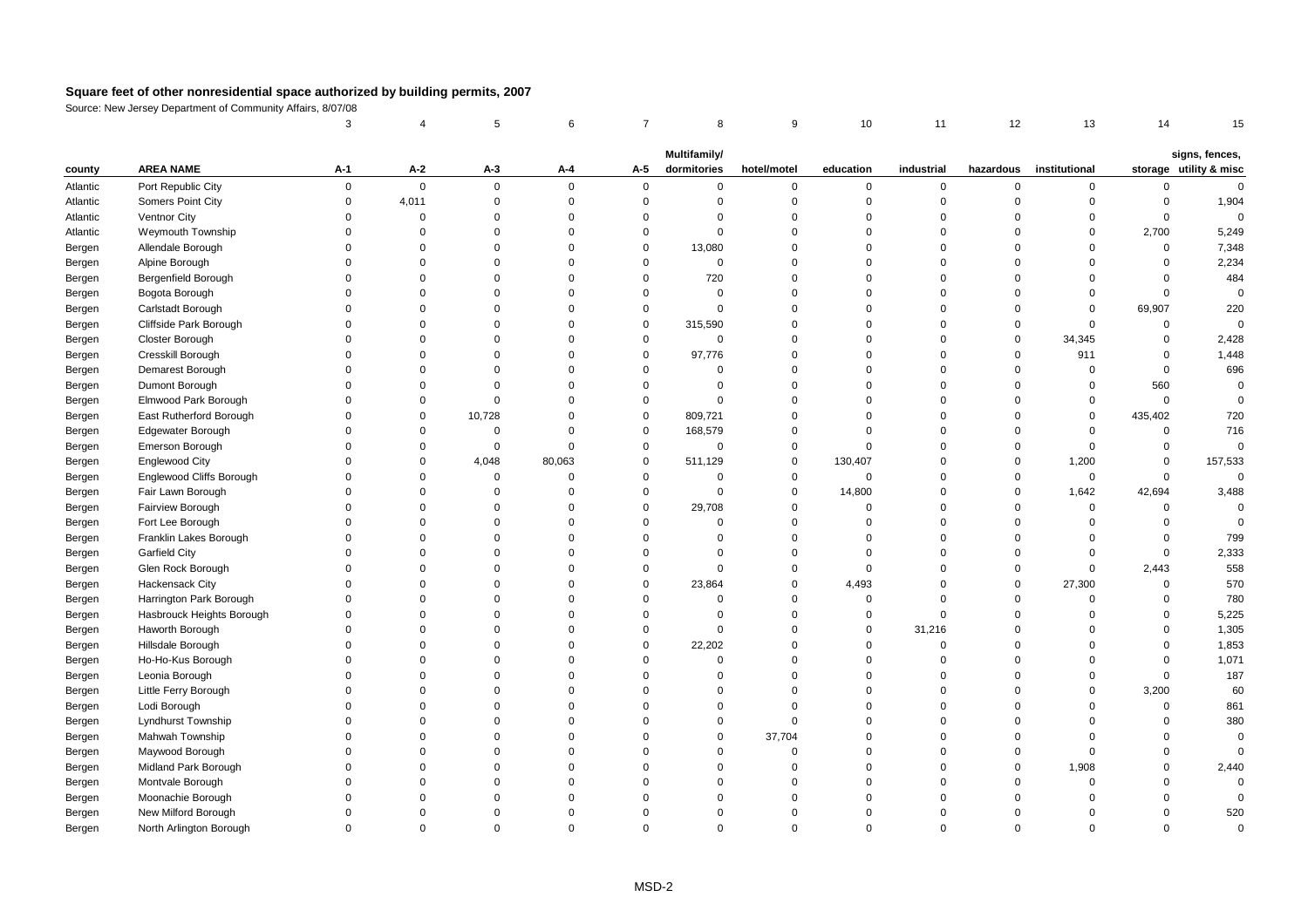|                   |                                | 3           |             | 5           | 6        | $\overline{7}$ | 8            | 9           | 10          | 11          | 12             | 13            | 14          | 15                      |
|-------------------|--------------------------------|-------------|-------------|-------------|----------|----------------|--------------|-------------|-------------|-------------|----------------|---------------|-------------|-------------------------|
|                   |                                |             |             |             |          |                | Multifamily/ |             |             |             |                |               |             | signs, fences,          |
| county            | <b>AREA NAME</b>               | $A-1$       | A-2         | $A-3$       | A-4      | A-5            | dormitories  | hotel/motel | education   | industrial  | hazardous      | institutional |             | storage utility & misc  |
| Bergen            | Northvale Borough              | $\mathbf 0$ | $\mathbf 0$ | $\mathbf 0$ | $\Omega$ | $\mathbf{0}$   | 63,274       | $\mathbf 0$ | 0           | $\mathbf 0$ | $\mathbf 0$    | $\mathbf 0$   | 47,524      | $\mathbf{0}$            |
| Bergen            | Norwood Borough                | $\Omega$    | $\mathbf 0$ | $\mathsf 0$ | $\Omega$ | $\mathsf 0$    | $\mathbf 0$  | $\mathbf 0$ | $\mathbf 0$ | $\mathbf 0$ | $\overline{0}$ | $\mathbf 0$   | $\mathsf 0$ | 9,650                   |
| Bergen            | Oakland Borough                | $\Omega$    | $\Omega$    | $\Omega$    | $\Omega$ | $\Omega$       | $\Omega$     | $\mathbf 0$ | $\Omega$    | $\mathbf 0$ | $\Omega$       | $\Omega$      | 0           | 1,216                   |
| Bergen            | Old Tappan Borough             | $\Omega$    | $\Omega$    | $\Omega$    | $\Omega$ | $\Omega$       | $\Omega$     | $\mathbf 0$ | $\Omega$    | $\Omega$    | $\Omega$       | $\Omega$      | $\Omega$    | 5,550                   |
| Bergen            | Oradell Borough                | $\Omega$    | $\Omega$    | $\Omega$    | $\Omega$ | $\Omega$       | $\Omega$     | $\mathbf 0$ | $\Omega$    | $\Omega$    | $\Omega$       | $\Omega$      | $\Omega$    | $\overline{\mathbf{1}}$ |
| Bergen            | Palisades Park Borough         | $\Omega$    | $\Omega$    | $\mathbf 0$ | $\Omega$ | $\mathbf 0$    | 20,472       | $\mathbf 0$ | $\mathbf 0$ | 0           | $\overline{0}$ | $\Omega$      | $\mathbf 0$ | $\Omega$                |
| Bergen            | Paramus Borough                | $\Omega$    | $\Omega$    | $\Omega$    | $\Omega$ | $\mathbf 0$    | $\Omega$     | $\mathbf 0$ | 1,072       | $\mathbf 0$ | $\Omega$       | $\Omega$      | $\Omega$    | $\Omega$                |
| Bergen            | Park Ridge Borough             | $\Omega$    | $\Omega$    | $\Omega$    | $\Omega$ | $\Omega$       | $\Omega$     | $\mathbf 0$ | $\mathbf 0$ | $\mathbf 0$ | $\Omega$       | $\Omega$      | $\mathbf 0$ | $\Omega$                |
| Bergen            | Ramsey Borough                 | $\Omega$    | $\mathbf 0$ | 13,150      | $\Omega$ | $\Omega$       | $\Omega$     | $\Omega$    | $\Omega$    | $\Omega$    | $\Omega$       | $\Omega$      | $\Omega$    | 16,492                  |
| Bergen            | Ridgefield Borough             | $\Omega$    | $\Omega$    | $\Omega$    | $\Omega$ | $\Omega$       | $\Omega$     | $\Omega$    | $\Omega$    | $\Omega$    | $\Omega$       | $\Omega$      | $\Omega$    | $\Omega$                |
| Bergen            | Ridgefield Park Village        | $\Omega$    | $\Omega$    | $\Omega$    | $\Omega$ | $\mathbf 0$    | 1,700        | 76,858      | $\Omega$    | $\Omega$    | $\Omega$       | $\Omega$      | $\Omega$    | 594                     |
| Bergen            | Ridgewood Village              | $\Omega$    | $\Omega$    | $\Omega$    | $\Omega$ | $\mathbf 0$    | 167          | $\mathbf 0$ | $\Omega$    | $\mathbf 0$ | $\Omega$       | $\Omega$      | $\Omega$    | 7,665                   |
| Bergen            | River Edge Borough             | $\mathbf 0$ | $\Omega$    | $\Omega$    | $\Omega$ | $\Omega$       | $\mathbf 0$  | $\mathbf 0$ | $\Omega$    | 0           | $\overline{0}$ | $\Omega$      | $\mathbf 0$ | 288                     |
| Bergen            | River Vale Township            | $\Omega$    | $\Omega$    | $\Omega$    | $\Omega$ | $\Omega$       | $\Omega$     | $\mathbf 0$ | $\Omega$    | $\Omega$    | $\Omega$       | $\Omega$      | $\Omega$    | $\mathbf 0$             |
| Bergen            | Rochelle Park Township         | $\Omega$    | $\Omega$    | $\Omega$    | $\Omega$ | $\Omega$       | $\Omega$     | $\mathbf 0$ | $\Omega$    | $\Omega$    | $\Omega$       | $\Omega$      | $\Omega$    | 21                      |
| Bergen            | Rockleigh Borough              | $\Omega$    | $\Omega$    | $\Omega$    | $\Omega$ | $\Omega$       | $\Omega$     | $\mathbf 0$ | $\Omega$    | $\Omega$    | $\Omega$       | $\Omega$      | $\Omega$    | $\Omega$                |
| Bergen            | <b>Rutherford Borough</b>      | $\Omega$    | $\Omega$    | 6,517       | $\Omega$ | $\mathbf 0$    | $\Omega$     | $\mathbf 0$ | $\Omega$    | $\Omega$    | $\Omega$       | $\Omega$      | $\Omega$    | 4,992                   |
| Bergen            | Saddle Brook Township          | $\Omega$    | $\Omega$    | $\Omega$    | $\Omega$ | $\mathbf 0$    | 194,628      | $\mathbf 0$ | $\Omega$    | $\Omega$    | $\Omega$       | $\Omega$      | $\Omega$    | $\Omega$                |
| Bergen            | Saddle River Borough           | $\Omega$    | $\Omega$    | $\Omega$    | $\Omega$ | $\mathbf 0$    | $\mathbf 0$  | $\mathbf 0$ | $\Omega$    | $\Omega$    | $\Omega$       | $\Omega$      | $\Omega$    | $\mathbf 0$             |
| Bergen            | South Hackensack Twp           | $\Omega$    | $\Omega$    | $\mathbf 0$ | $\Omega$ | $\mathbf 0$    | $\Omega$     | $\mathbf 0$ | $\Omega$    | $\Omega$    | $\Omega$       | $\Omega$      | $\Omega$    | $\Omega$                |
| Bergen            | <b>Teaneck Township</b>        | $\Omega$    | $\Omega$    | 1,800       | $\Omega$ | $\mathbf 0$    | $\Omega$     | $\mathbf 0$ | $\Omega$    | $\Omega$    | $\Omega$       | $\Omega$      | $\Omega$    | 360                     |
| Bergen            | <b>Tenafly Borough</b>         | $\Omega$    | $\Omega$    | 50,170      | $\Omega$ | $\mathbf 0$    | 442,991      | $\mathbf 0$ | 39,215      | $\Omega$    | $\Omega$       | $\Omega$      | 81,316      | 11,323                  |
| Bergen            | Teterboro Borough              | $\Omega$    | $\Omega$    | $\mathbf 0$ | $\Omega$ | $\mathbf 0$    | $\mathbf 0$  | $\mathbf 0$ | $\Omega$    | $\mathbf 0$ | $\Omega$       | $\mathbf 0$   | $\mathsf 0$ | $\Omega$                |
| Bergen            | Upper Saddle River Borough     | $\mathbf 0$ | $\mathbf 0$ | $\mathbf 0$ | $\Omega$ | $\Omega$       | $\mathbf 0$  | $\mathbf 0$ | $\mathbf 0$ | $\Omega$    | $\overline{0}$ | $\Omega$      | $\mathbf 0$ | $\mathbf 0$             |
| Bergen            | <b>Waldwick Borough</b>        | $\Omega$    | $\Omega$    | 21,000      | $\Omega$ | $\Omega$       | $\Omega$     | $\mathbf 0$ | $\Omega$    | $\Omega$    | $\Omega$       | $\Omega$      | $\Omega$    | 2,635                   |
| Bergen            | <b>Wallington Borough</b>      | $\Omega$    | $\Omega$    | 720         | $\Omega$ | $\Omega$       | $\Omega$     | $\mathbf 0$ | $\Omega$    | $\Omega$    | $\Omega$       | $\Omega$      | $\Omega$    | $\Omega$                |
| Bergen            | <b>Washington Township</b>     | $\Omega$    | $\Omega$    | $\Omega$    | $\Omega$ | $\mathbf 0$    | $\Omega$     | $\mathbf 0$ | $\Omega$    | $\mathbf 0$ | $\Omega$       | $\Omega$      | $\Omega$    | $\Omega$                |
| Bergen            | Westwood Borough               | $\Omega$    | $\Omega$    | $\Omega$    | $\Omega$ | 120            | $\Omega$     | $\mathbf 0$ | $\Omega$    | $\Omega$    | $\Omega$       | $\Omega$      | $\Omega$    | $\Omega$                |
| Bergen            | Woodcliff Lake Borough         | $\Omega$    | $\Omega$    | $\Omega$    | $\Omega$ | $\Omega$       | $\Omega$     | $\mathbf 0$ | $\Omega$    | $\Omega$    | $\Omega$       | $\Omega$      | $\Omega$    | $\Omega$                |
| Bergen            | Wood-Ridge Borough             | $\Omega$    | $\Omega$    | $\Omega$    | $\Omega$ | $\Omega$       | $\Omega$     | $\mathbf 0$ | $\Omega$    | $\mathbf 0$ | $\mathbf 0$    | $\Omega$      | $\Omega$    | 863                     |
| Bergen            | Wyckoff Township               | $\Omega$    | 26,505      | $\Omega$    | $\Omega$ | $\Omega$       | $\Omega$     | $\mathbf 0$ | $\mathbf 0$ | $\mathbf 0$ | $\overline{0}$ | 3,900         | $\Omega$    | 4,137                   |
| Burlington        | <b>Bass River Township</b>     | $\Omega$    | $\mathbf 0$ | $\Omega$    | $\Omega$ | $\mathbf 0$    | $\Omega$     | $\mathbf 0$ | $\mathbf 0$ | 26,662      | $\Omega$       | $\Omega$      | $\Omega$    | 26,358                  |
| Burlington        | <b>Beverly City</b>            | $\Omega$    | $\mathbf 0$ | $\Omega$    | $\Omega$ | $\mathbf 0$    | 2,485        | $\mathbf 0$ | $\Omega$    | $\mathbf 0$ | $\Omega$       | $\Omega$      | $\mathbf 0$ | 1,288                   |
| Burlington        | <b>Bordentown City</b>         | $\mathbf 0$ | $\mathbf 0$ | $\Omega$    | $\Omega$ | $\Omega$       | $\mathbf 0$  | $\mathbf 0$ | $\Omega$    | $\mathbf 0$ | $\Omega$       | $\mathbf 0$   | 3           | $\mathsf 0$             |
| Burlington        | Bordentown Township            | $\Omega$    | 7,348       | $\Omega$    | $\Omega$ | $\Omega$       | $\Omega$     | $\mathbf 0$ | $\Omega$    | $\mathbf 0$ | $\Omega$       | $\Omega$      | 8,400       | 1,981                   |
| <b>Burlington</b> | <b>Burlington City</b>         | $\Omega$    | $\Omega$    | $\Omega$    | $\Omega$ | $\Omega$       | $\Omega$     | $\mathbf 0$ | $\Omega$    | $\mathbf 0$ | $\Omega$       | $\mathbf 0$   | $\mathbf 0$ | 4,005                   |
| Burlington        | <b>Burlington Township</b>     | $\Omega$    | $\mathbf 0$ | $\Omega$    | $\Omega$ | $\Omega$       | $\Omega$     | $\mathbf 0$ | $\Omega$    | 1,193       | $\mathbf 0$    | $\mathbf 0$   | 82,800      | 10,610                  |
| Burlington        | <b>Chesterfield Township</b>   | $\Omega$    | $\mathbf 0$ | $\mathbf 0$ | $\Omega$ | $\mathbf 0$    | $\Omega$     | $\mathbf 0$ | $\Omega$    | $\mathbf 0$ | $\overline{0}$ | $\mathbf 0$   | 624         | 24,397                  |
| Burlington        | Cinnaminson Township           | 3,388       | $\Omega$    | $\Omega$    | 3,745    | $\mathbf 0$    | 11,696       | $\Omega$    | $\Omega$    | $\mathbf 0$ | $\Omega$       | $\Omega$      | 24,000      | 7,112                   |
| Burlington        | Delanco Township               | $\mathbf 0$ | $\Omega$    | $\Omega$    | $\Omega$ | $\mathbf 0$    | 178,684      | $\mathbf 0$ | $\Omega$    | $\mathbf 0$ | $\Omega$       | $\Omega$      | 0           | 384                     |
| Burlington        | Delran Township                | $\Omega$    | 8,575       | $\Omega$    | $\Omega$ | $\Omega$       | $\Omega$     | $\Omega$    | $\Omega$    | $\Omega$    | $\Omega$       | 6,000         | $\mathsf 0$ | 7,280                   |
| Burlington        | Eastampton Township            | $\Omega$    | $\Omega$    | $\Omega$    | $\Omega$ | $\Omega$       | $\Omega$     | $\Omega$    | $\Omega$    | $\Omega$    | $\Omega$       | $\mathbf 0$   | 30,000      | $\overline{1}$          |
| <b>Burlington</b> | <b>Edgewater Park Township</b> | $\Omega$    | $\Omega$    | $\Omega$    | $\Omega$ | $\Omega$       | $\Omega$     | $\Omega$    | $\Omega$    | $\Omega$    | $\Omega$       | $\Omega$      | $\mathbf 0$ | $\Omega$                |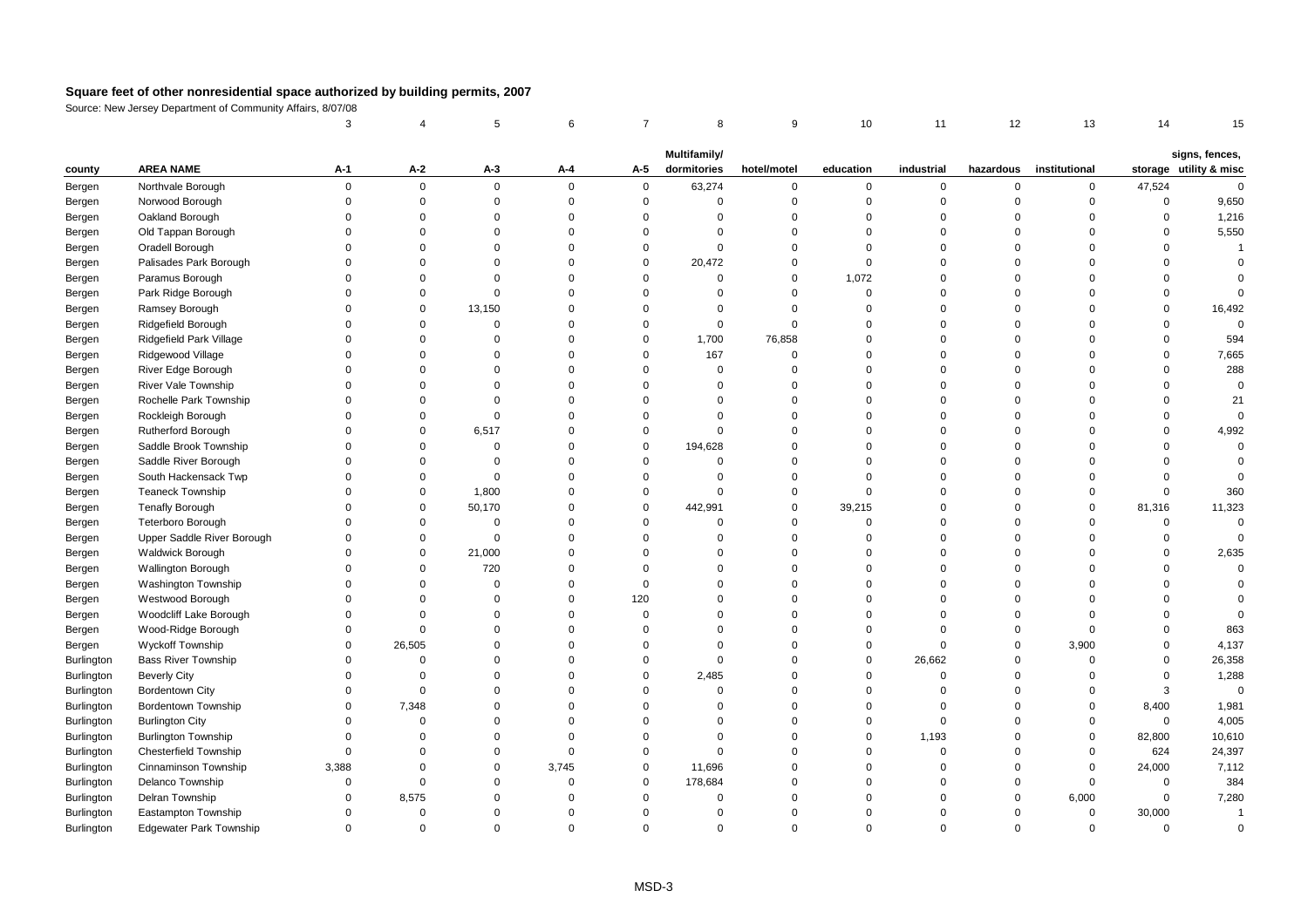|                   |                            | 3           |             | 5              | 6           | $\overline{7}$ | 8            | 9              | 10          | 11          | 12          | 13             | 14          | 15                                       |
|-------------------|----------------------------|-------------|-------------|----------------|-------------|----------------|--------------|----------------|-------------|-------------|-------------|----------------|-------------|------------------------------------------|
|                   |                            |             |             |                |             |                | Multifamily/ |                |             |             |             |                |             |                                          |
| county            | <b>AREA NAME</b>           | A-1         | $A-2$       | $A-3$          | A-4         | A-5            | dormitories  | hotel/motel    | education   | industrial  | hazardous   | institutional  |             | signs, fences,<br>storage utility & misc |
| Burlington        | Evesham Township           | 0           | 24,842      | $\mathbf 0$    | $\Omega$    | $\mathbf 0$    | 0            | $\mathbf 0$    | 0           | 623         | 0           | $\mathbf 0$    | $\Omega$    | 16,479                                   |
| <b>Burlington</b> | Fieldsboro Borough         | $\mathbf 0$ | $\mathbf 0$ | $\mathsf 0$    | $\Omega$    | $\mathsf 0$    | $\mathbf 0$  | $\overline{0}$ | $\mathsf 0$ | $\mathsf 0$ | $\Omega$    | 0              | $\mathbf 0$ | $\overline{1}$                           |
| Burlington        | Florence Township          | $\Omega$    | $\mathbf 0$ | 2,761          | $\Omega$    | $\Omega$       | $\Omega$     | $\Omega$       | $\mathbf 0$ | 6,750       | $\mathbf 0$ | $\mathbf 0$    | 479,630     | 5,688                                    |
| Burlington        | <b>Hainesport Township</b> | $\Omega$    | $\Omega$    | $\Omega$       | $\Omega$    | $\Omega$       | $\Omega$     | $\Omega$       | $\mathbf 0$ | $\mathbf 0$ | $\Omega$    | $\Omega$       | $\Omega$    | 6,252                                    |
| Burlington        | <b>Lumberton Township</b>  | $\Omega$    | $\Omega$    | $\mathbf 0$    | $\Omega$    | $\Omega$       | $\mathbf 0$  | $\Omega$       | $\mathbf 0$ | 28,750      | $\Omega$    | $\mathbf 0$    | 55,200      | 1,780                                    |
| Burlington        | <b>Mansfield Township</b>  | $\mathbf 0$ | $\mathbf 0$ | 16,188         | $\Omega$    | $\Omega$       | $\mathbf 0$  | $\overline{0}$ | $\mathbf 0$ | $\mathbf 0$ | $\Omega$    | $\mathbf 0$    | 4,350       | 3,372                                    |
| Burlington        | Maple Shade Borough        | $\mathbf 0$ | $\mathbf 0$ | $\overline{0}$ | $\Omega$    | $\mathbf 0$    | 168          | $\overline{0}$ | $\mathbf 0$ | $\mathbf 0$ | $\Omega$    | $\mathbf 0$    | $\mathsf 0$ | 12,000                                   |
| <b>Burlington</b> | <b>Medford Township</b>    | $\Omega$    | $\Omega$    | $\Omega$       | $\Omega$    | -1             | 173,112      | $\mathsf 0$    | 115,830     | $\Omega$    | $\Omega$    | $\Omega$       | $\Omega$    | 15,567                                   |
| Burlington        | Medford Lakes Borough      | $\Omega$    | 0           | 7,876          | $\Omega$    | $\Omega$       | 0            | $\mathbf 0$    | $\mathbf 0$ | $\Omega$    | $\Omega$    | $\Omega$       | $\Omega$    | 440                                      |
| Burlington        | Moorestown Township        | $\Omega$    | $\mathbf 0$ | 7,518          | $\Omega$    | $\Omega$       | $\mathbf 0$  | $\mathbf 0$    | 200         | $\Omega$    | $\mathbf 0$ | 51,412         | $\mathbf 0$ | 7,452                                    |
| <b>Burlington</b> | Mount Holly Township       | $\mathbf 0$ | $\mathbf 0$ | $\mathbf 0$    | $\Omega$    | $\Omega$       | 0            | $\overline{0}$ | $\Omega$    | $\mathbf 0$ | $\mathbf 0$ | $\mathbf 0$    | $\mathbf 0$ | 3,740                                    |
| Burlington        | Mount Laurel Township      | $\Omega$    | 6,382       | $\Omega$       | 46,636      | $\Omega$       | $\Omega$     | $\Omega$       | $\mathbf 0$ | $\Omega$    | $\Omega$    | 21,552         | 2,625       | 25,888                                   |
| Burlington        | New Hanover Township       | $\Omega$    | $\mathbf 0$ | $\Omega$       | $\Omega$    | $\Omega$       | $\Omega$     | $\Omega$       | $\Omega$    | $\Omega$    | $\Omega$    | $\Omega$       | $\Omega$    | 1,282                                    |
| Burlington        | North Hanover Township     | $\Omega$    | $\mathbf 0$ | 14,000         | $\Omega$    | $\Omega$       | $\Omega$     | $\Omega$       | $\Omega$    | $\Omega$    | $\Omega$    | $\Omega$       | $\Omega$    | 5,868                                    |
| Burlington        | Palmyra Borough            | $\Omega$    | $\mathbf 0$ | 7,988          | $\Omega$    | $\Omega$       | $\Omega$     | $\Omega$       | $\Omega$    | $\Omega$    | $\Omega$    | $\Omega$       | $\Omega$    | 2,098                                    |
| <b>Burlington</b> | Pemberton Borough          | $\Omega$    | $\Omega$    | $\Omega$       | $\Omega$    | $\Omega$       | $\Omega$     | $\Omega$       | $\Omega$    | $\Omega$    | $\mathbf 0$ | $\mathbf 0$    | $\mathbf 0$ | $\Omega$                                 |
| Burlington        | Pemberton Township         | $\Omega$    | $\Omega$    | $\Omega$       | $\Omega$    | $\Omega$       | $\Omega$     | $\Omega$       | $\Omega$    | $\Omega$    | $\Omega$    | 1,254          | 3,942       | 5,936                                    |
| Burlington        | Riverside Township         | $\Omega$    | $\mathbf 0$ | $\Omega$       | $\Omega$    | $\Omega$       | $\Omega$     | $\Omega$       | $\Omega$    | $\Omega$    | $\Omega$    | $\overline{0}$ | 2,880       | $\Omega$                                 |
| <b>Burlington</b> | <b>Riverton Borough</b>    | $\Omega$    | 420         | $\Omega$       | $\Omega$    | $\Omega$       | $\Omega$     | $\Omega$       | $\Omega$    | $\Omega$    | $\Omega$    | $\mathsf 0$    | $\Omega$    | 2,152                                    |
| Burlington        | Shamong Township           | $\Omega$    | $\mathbf 0$ | $\Omega$       | $\Omega$    | $\Omega$       | $\Omega$     | $\Omega$       | $\Omega$    | $\Omega$    | $\Omega$    | $\mathbf 0$    | 25,940      | 8,557                                    |
| <b>Burlington</b> | Southampton Township       | $\Omega$    | $\Omega$    | $\Omega$       | $\mathbf 0$ | $\Omega$       | $\Omega$     | $\Omega$       | $\Omega$    | $\Omega$    | $\Omega$    | $\Omega$       | 5,013       | 30,624                                   |
| Burlington        | Springfield Township       | $\mathbf 0$ | $\Omega$    | 0              | $\Omega$    | 14,400         | $\Omega$     | $\overline{0}$ | $\Omega$    | $\Omega$    | $\Omega$    | $\mathsf 0$    | 36,180      | 11,788                                   |
| Burlington        | <b>Tabernacle Township</b> | $\Omega$    | $\Omega$    | $\Omega$       | $\Omega$    | $\Omega$       | $\mathbf 0$  | $\Omega$       | $\Omega$    | $\Omega$    | $\Omega$    | $\Omega$       | 28,440      | 13,853                                   |
| Burlington        | <b>Washington Township</b> | $\Omega$    | $\Omega$    | $\Omega$       | $\Omega$    | $\Omega$       | 2,307        | $\Omega$       | $\Omega$    | $\Omega$    | $\Omega$    | $\Omega$       | 4,104       | 96                                       |
| Burlington        | <b>Westampton Township</b> | $\Omega$    | $\Omega$    | $\Omega$       | $\Omega$    | $\Omega$       | $\mathbf 0$  | $\Omega$       | $\Omega$    | $\Omega$    | $\Omega$    | $\mathbf 0$    | 171,620     | 576                                      |
| Burlington        | Willingboro Township       | $\mathbf 0$ | $\mathbf 0$ | 0              | $\mathbf 0$ | $\Omega$       | $\mathbf 0$  | $\overline{0}$ | $\Omega$    | $\mathbf 0$ | $\Omega$    | $\mathbf 0$    | $\Omega$    | $\Omega$                                 |
| <b>Burlington</b> | <b>Woodland Township</b>   | $\Omega$    | $\mathbf 0$ | $\Omega$       | $\Omega$    | $\Omega$       | $\mathbf 0$  | 1,134          | $\Omega$    | $\Omega$    | $\Omega$    | $\Omega$       | $\Omega$    | 4,276                                    |
| Burlington        | Wrightstown Borough        | $\mathbf 0$ | 2,340       | $\Omega$       | $\Omega$    | $\Omega$       | $\mathbf 0$  | $\Omega$       | $\Omega$    | $\Omega$    | $\Omega$    | $\Omega$       | $\Omega$    |                                          |
| Camden            | Audubon Borough            | $\Omega$    | $\Omega$    | $\Omega$       | $\Omega$    | $\Omega$       | $\Omega$     | $\Omega$       | $\Omega$    | $\Omega$    | $\Omega$    | $\Omega$       | $\Omega$    | 804                                      |
| Camden            | Audubon Park Borough       | $\Omega$    | $\Omega$    | $\Omega$       | $\Omega$    | $\Omega$       | $\Omega$     | $\Omega$       | $\Omega$    | $\Omega$    | $\Omega$    | $\Omega$       | 48          | 391                                      |
| Camden            | Barrington Borough         | $\Omega$    | $\Omega$    | $\Omega$       | $\Omega$    | $\Omega$       | $\mathbf 0$  | $\Omega$       | $\Omega$    | $\Omega$    | $\Omega$    | $\Omega$       | $\Omega$    | $\Omega$                                 |
| Camden            | <b>Bellmawr Borough</b>    | $\Omega$    | $\Omega$    | $\Omega$       | $\mathbf 0$ | $\Omega$       | $\mathbf 0$  | $\mathbf 0$    | 765         | $\Omega$    | $\mathbf 0$ | $\Omega$       | $\Omega$    | $\Omega$                                 |
| Camden            | Berlin Borough             | $\mathbf 0$ | $\mathbf 0$ | $\Omega$       | $\Omega$    | $\mathbf 0$    | 70,609       | $\overline{0}$ | $\Omega$    | $\mathbf 0$ | $\mathbf 0$ | 10,391         | $\Omega$    |                                          |
| Camden            | Berlin Township            | $\Omega$    | $\mathbf 0$ | 26,964         | $\Omega$    | $\mathbf 0$    | $\mathbf 0$  | $\overline{0}$ | $\Omega$    | $\Omega$    | $\Omega$    | $\mathbf 0$    | $\Omega$    |                                          |
| Camden            | Brooklawn Borough          | $\Omega$    | $\Omega$    | $\Omega$       | $\Omega$    | $\Omega$       | $\Omega$     | $\mathbf 0$    | $\Omega$    | $\Omega$    | $\Omega$    | $\Omega$       | $\Omega$    |                                          |
| Camden            | Camden City                | $\Omega$    | $\mathbf 0$ | 7,550          | $\mathbf 0$ | $\Omega$       | 220,231      | $\mathbf 0$    | 83,729      | $\Omega$    | $\Omega$    | $\Omega$       | $\Omega$    |                                          |
| Camden            | Cherry Hill Township       | $\mathbf 0$ | 53,370      | 22,666         | $\Omega$    | $\Omega$       | 28           | $\mathsf 0$    | 6,109       | $\Omega$    | $\Omega$    | $\mathsf 0$    | 192,627     | 3,128                                    |
| Camden            | Chesilhurst Borough        | $\mathbf 0$ | $\mathbf 0$ | $\mathbf 0$    | $\Omega$    | $\Omega$       | 0            | $\overline{0}$ | $\Omega$    | $\mathbf 0$ | $\Omega$    | $\Omega$       | $\mathbf 0$ | 2,316                                    |
| Camden            | <b>Clementon Borough</b>   | $\Omega$    | $\Omega$    | $\Omega$       | $\Omega$    | $\Omega$       | $\Omega$     | $\Omega$       | $\Omega$    | $\Omega$    | $\Omega$    | $\Omega$       | $\Omega$    | 600                                      |
| Camden            | Collingswood Borough       | $\Omega$    | $\Omega$    | $\Omega$       | $\Omega$    | $\Omega$       | $\Omega$     | $\Omega$       | $\Omega$    | $\Omega$    | $\Omega$    | O              | $\Omega$    | $\Omega$                                 |
| Camden            | Gibbsboro Borough          | $\Omega$    | $\Omega$    | $\Omega$       | $\Omega$    | $\Omega$       | $\Omega$     | $\Omega$       | $\Omega$    | $\Omega$    | $\Omega$    | $\Omega$       | $\Omega$    |                                          |
| Camden            | <b>Gloucester City</b>     | $\Omega$    | $\Omega$    | $\mathbf 0$    | $\Omega$    | $\Omega$       | $\Omega$     | $\Omega$       | $\Omega$    | $\Omega$    | $\Omega$    | $\Omega$       | 280         | $\Omega$                                 |
| Camden            | Gloucester Township        | $\Omega$    | $\Omega$    | 17,245         | $\Omega$    | $\Omega$       | $\Omega$     | $\Omega$       | 16,063      | $\Omega$    | $\Omega$    | $\Omega$       | $\Omega$    | 3,748                                    |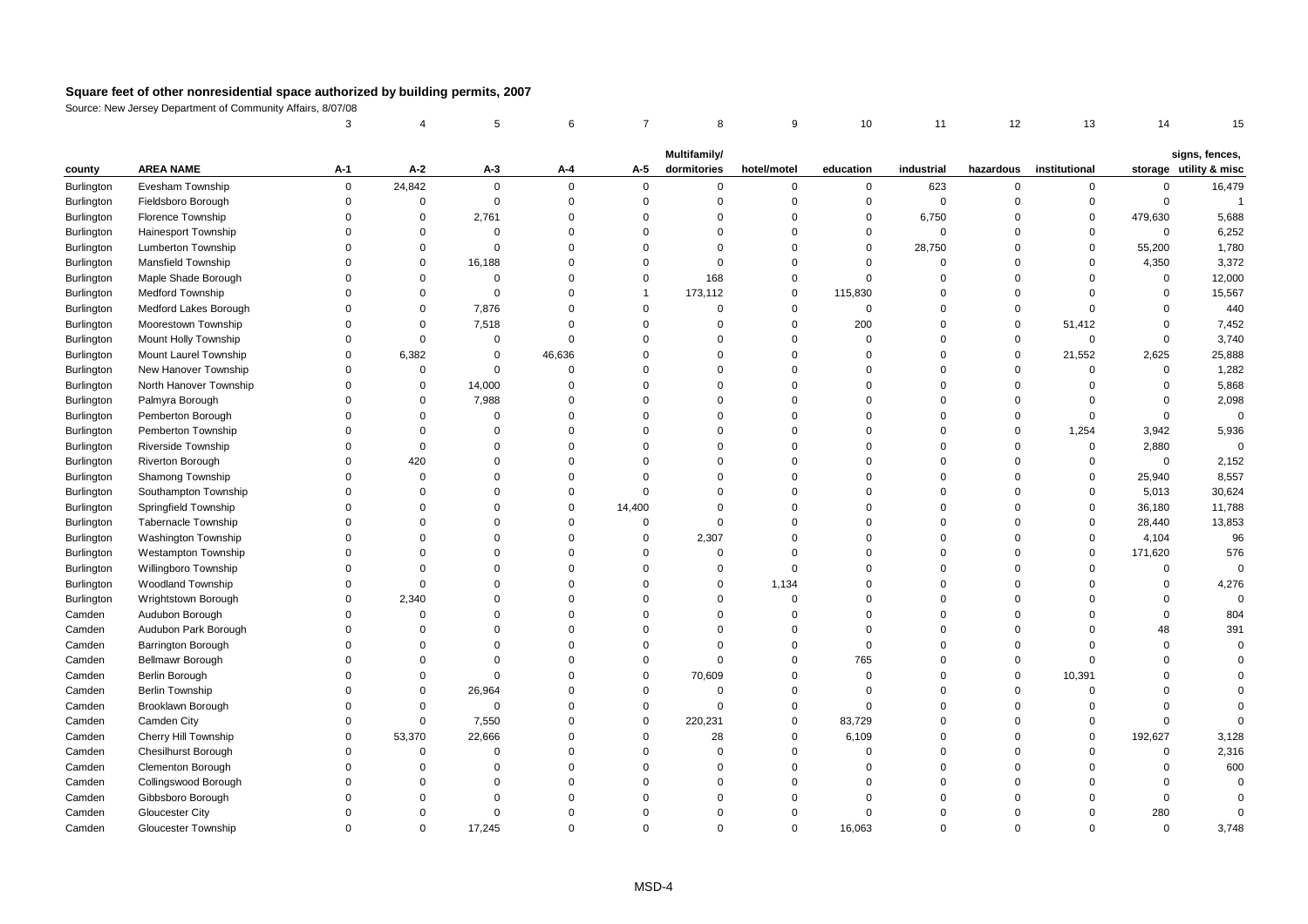|            |                            | 3            | Δ           | 5           | 6           | $\overline{7}$ | 8            | 9           | 10        | 11          | 12          | 13            | 14           | 15                     |
|------------|----------------------------|--------------|-------------|-------------|-------------|----------------|--------------|-------------|-----------|-------------|-------------|---------------|--------------|------------------------|
|            |                            |              |             |             |             |                | Multifamily/ |             |           |             |             |               |              | signs, fences,         |
| county     | <b>AREA NAME</b>           | A-1          | $A-2$       | $A-3$       | A-4         | A-5            | dormitories  | hotel/motel | education | industrial  | hazardous   | institutional |              | storage utility & misc |
| Camden     | Haddon Township            | $\mathbf 0$  | $\mathsf 0$ | 4,630       | $\Omega$    | $\mathbf{0}$   | $\Omega$     | $\mathbf 0$ | $\Omega$  | $\mathbf 0$ | $\Omega$    | $\Omega$      | $\Omega$     | 2,094                  |
| Camden     | Haddonfield Borough        | $\Omega$     | $\mathsf 0$ | 2,968       | $\Omega$    | $\mathbf 0$    | $\Omega$     | $\mathbf 0$ | $\Omega$  | $\mathbf 0$ | $\mathbf 0$ | $\Omega$      | $\Omega$     | $\Omega$               |
| Camden     | Haddon Heights Borough     | $\Omega$     | $\mathsf 0$ | 27,621      | $\Omega$    | $\Omega$       | $\Omega$     | $\mathbf 0$ | $\Omega$  | $\mathbf 0$ | $\Omega$    | $\Omega$      | $\Omega$     | $\Omega$               |
| Camden     | Hi-nella Borough           | $\Omega$     | $\mathbf 0$ | $\mathbf 0$ | $\Omega$    | $\Omega$       | $\Omega$     | $\mathbf 0$ | $\Omega$  | $\Omega$    | $\Omega$    | $\Omega$      | $\mathbf 0$  | $\Omega$               |
| Camden     | Laurel Springs Borough     | $\Omega$     | $\Omega$    | $\Omega$    | $\Omega$    | $\Omega$       | $\Omega$     | $\Omega$    | $\Omega$  | $\Omega$    | $\Omega$    | $\Omega$      | $\mathbf 0$  | 2,891                  |
| Camden     | Lawnside Borough           | $\Omega$     | $\Omega$    | $\Omega$    | $\Omega$    | $\Omega$       | $\Omega$     | $\mathbf 0$ | $\Omega$  | $\Omega$    | $\Omega$    | $\Omega$      | $\mathbf 0$  | $\mathbf 0$            |
| Camden     | Lindenwold Borough         | $\Omega$     | $\Omega$    | $\Omega$    | $\Omega$    | $\Omega$       | 182,084      | $\mathbf 0$ | $\Omega$  | $\Omega$    | $\Omega$    | $\Omega$      | 21,561       | 3,608                  |
| Camden     | Magnolia Borough           | $\Omega$     | $\mathbf 0$ | 20,250      | $\Omega$    | $\Omega$       | $\Omega$     | $\mathbf 0$ | 945       | $\Omega$    | $\Omega$    | $\Omega$      | $\mathbf 0$  | 200                    |
| Camden     | Merchantville Borough      | $\Omega$     | $\Omega$    | $\Omega$    | $\Omega$    | $\Omega$       | $\Omega$     | $\mathbf 0$ | $\Omega$  | $\Omega$    | $\Omega$    | $\Omega$      | $\mathbf 0$  | $\Omega$               |
| Camden     | Mount Ephraim Borough      | $\Omega$     | $\Omega$    | $\Omega$    | $\Omega$    | $\Omega$       | $\Omega$     | $\mathbf 0$ | $\Omega$  | $\Omega$    | $\Omega$    | $\mathbf 0$   | $\mathbf 0$  | $\Omega$               |
| Camden     | Oaklyn Borough             | $\Omega$     | $\Omega$    | $\Omega$    | $\Omega$    | $\Omega$       | $\Omega$     | 384         | $\Omega$  | $\mathbf 0$ | $\Omega$    | $\mathbf 0$   | 2,640        | $\Omega$               |
| Camden     | Pennsauken Township        | $\Omega$     | $\Omega$    | $\mathbf 0$ | $\Omega$    | $\Omega$       | $\Omega$     | 32,775      | $\Omega$  | $\Omega$    | $\Omega$    | $\mathbf 0$   | $\mathbf 0$  | 1,128                  |
| Camden     | Pine Hill Borough          | $\Omega$     | $\Omega$    | $\Omega$    | $\Omega$    | $\Omega$       | $\Omega$     | $\mathbf 0$ | $\Omega$  | $\Omega$    | $\Omega$    | $\Omega$      | 9,280        | 3,836                  |
| Camden     | Pine Valley Borough        | $\Omega$     | $\Omega$    | $\Omega$    | $\Omega$    | $\Omega$       | $\Omega$     | $\mathbf 0$ | $\Omega$  | $\Omega$    | $\Omega$    | $\Omega$      | $\mathbf{0}$ | $\Omega$               |
| Camden     | Runnemede Borough          | $\Omega$     | $\mathbf 0$ | $\Omega$    | $\Omega$    | $\Omega$       | $\Omega$     | $\mathbf 0$ | $\Omega$  | $\mathbf 0$ | $\Omega$    | $\mathbf 0$   | $\mathbf 0$  | $\mathbf{0}$           |
| Camden     | Somerdale Borough          | $\mathbf 0$  | 360         | $\Omega$    | $\Omega$    | $\Omega$       | $\Omega$     | $\mathbf 0$ | $\Omega$  | $\Omega$    | $\mathbf 0$ | $\mathbf 0$   | $\mathbf 0$  | 364                    |
| Camden     | Stratford Borough          | $\Omega$     | 980         | $\Omega$    | $\Omega$    | $\Omega$       | $\Omega$     | $\mathbf 0$ | 165       | $\Omega$    | $\Omega$    | 1,536         | $\Omega$     | $\mathsf 0$            |
| Camden     | <b>Tavistock Borough</b>   | $\Omega$     | $\Omega$    | $\Omega$    | $\Omega$    | $\Omega$       | $\Omega$     | $\mathbf 0$ | $\Omega$  | $\Omega$    | $\Omega$    | $\mathbf 0$   | $\Omega$     | $\Omega$               |
| Camden     | Voorhees Township          | $\Omega$     | $\mathbf 0$ | $\mathbf 0$ | 45,000      | $\Omega$       | 78,412       | $\mathbf 0$ | 2,880     | $\Omega$    | $\mathbf 0$ | 10,400        | $\mathbf 0$  | 1,536                  |
| Camden     | <b>Waterford Township</b>  | $\Omega$     | $\mathbf 0$ | 2,033       | $\Omega$    | $\Omega$       | $\Omega$     | $\mathbf 0$ | $\Omega$  | $\mathbf 0$ | $\mathbf 0$ | $\mathbf 0$   | 3,000        | 13,262                 |
| Camden     | <b>Winslow Township</b>    | $\Omega$     | $\mathbf 0$ | 7,940       | $\mathbf 0$ | $\Omega$       | $\mathbf 0$  | $\mathbf 0$ | $\Omega$  | $\mathbf 0$ | $\mathbf 0$ | 12,000        | 201,200      | 35,004                 |
| Camden     | Woodlynne Borough          | $\Omega$     | $\Omega$    | $\Omega$    | $\Omega$    | $\Omega$       | $\Omega$     | $\mathbf 0$ | $\Omega$  | $\mathbf 0$ | $\mathbf 0$ | $\mathbf 0$   | $\mathbf 0$  | $\mathbf 0$            |
| Cape May   | Avalon Borough             | $\Omega$     | $\Omega$    | $\Omega$    | $\Omega$    | $\Omega$       | 1,926        | $\mathbf 0$ | $\Omega$  | $\mathbf 0$ | $\Omega$    | 17,737        | $\mathbf 0$  | 1,370                  |
| Cape May   | Cape May City              | $\Omega$     | $\Omega$    | $\Omega$    | $\Omega$    | $\Omega$       | 9,271        | $\mathbf 0$ | $\Omega$  | $\mathbf 0$ | $\mathbf 0$ | $\mathbf 0$   | 6,429        | 1,660                  |
| Cape May   | Cape May Point Borough     | $\Omega$     | $\Omega$    | $\Omega$    | $\Omega$    | $\mathbf 0$    | $\Omega$     | 456         | $\Omega$  | $\mathbf 0$ | $\Omega$    | $\mathbf 0$   | $\mathbf 0$  | $\mathsf 0$            |
| Cape May   | Dennis Township            | $\Omega$     | $\Omega$    | $\Omega$    | $\Omega$    | 1,200          | $\Omega$     | $\Omega$    | $\Omega$  | 32,091      | $\Omega$    | $\mathbf 0$   | $\mathbf 0$  | 17,070                 |
| Cape May   | Lower Township             | $\Omega$     | $\mathbf 0$ | 7,200       | $\Omega$    | $\mathbf 0$    | 539,442      | $\Omega$    | $\Omega$  | $\mathbf 0$ | $\Omega$    | $\mathbf 0$   | 14,935       | 19,048                 |
| Cape May   | Middle Township            | $\Omega$     | $\mathbf 0$ | 18,500      | $\Omega$    | $\mathbf 0$    | $\mathbf 0$  | $\mathbf 0$ | $\Omega$  | $\mathbf 0$ | $\Omega$    | $\Omega$      | $\mathbf 0$  | 37,337                 |
| Cape May   | North Wildwood City        | $\Omega$     | 8,601       | $\mathbf 0$ | $\Omega$    | $\mathbf 0$    | 35,503       | 14,401      | $\Omega$  | $\Omega$    | $\Omega$    | $\Omega$      | $\mathbf 0$  | 352                    |
| Cape May   | Ocean City                 | $\Omega$     | 7,996       | 14,511      | $\Omega$    | $\mathbf 0$    | 83,733       | $\mathbf 0$ | $\Omega$  | $\mathbf 0$ | $\Omega$    | $\Omega$      | $\mathbf 0$  | 1,740                  |
| Cape May   | Sea Isle City              | $\mathbf{1}$ | $\Omega$    | $\mathbf 0$ | $\Omega$    | $\mathbf 0$    | 4,661        | $\mathbf 0$ | $\Omega$  | $\Omega$    | $\Omega$    | $\mathbf 0$   | $\Omega$     | $\Omega$               |
| Cape May   | Stone Harbor Borough       | $\Omega$     | $^{\circ}$  | $\mathbf 0$ | $\Omega$    | $\mathbf 0$    | $\mathbf 0$  | $\Omega$    | $\Omega$  | $\Omega$    | $\mathbf 0$ | $\mathbf 0$   | $\mathbf 0$  | $\mathbf 0$            |
| Cape May   | <b>Upper Township</b>      | $\Omega$     | $\Omega$    | 335         | $\Omega$    | 1,920          | $\mathbf 0$  | $\mathbf 0$ | $\Omega$  | $\mathbf 0$ | $\Omega$    | 3,721         | 6,300        | 10,687                 |
| Cape May   | West Cape May Borough      | $\Omega$     | $\Omega$    | $\Omega$    | $\Omega$    | $\mathsf 0$    | 7,567        | 9,840       | $\Omega$  | $\Omega$    | $\Omega$    | $\mathbf 0$   | $\Omega$     | $\Omega$               |
| Cape May   | West Wildwood Borough      | $\Omega$     | $\Omega$    | $\Omega$    | $\Omega$    | $\mathbf 0$    | $\Omega$     | $\mathbf 0$ | $\Omega$  | $\Omega$    | $\Omega$    | $\Omega$      | $\Omega$     | $\Omega$               |
| Cape May   | <b>Wildwood City</b>       | $\Omega$     | $\Omega$    | -1          | $\Omega$    | $\mathbf 0$    | 23,911       | $\mathbf 0$ | $\Omega$  | $\Omega$    | $\Omega$    | $\Omega$      | $\Omega$     | $\Omega$               |
| Cape May   | Wildwood Crest Borough     | $\Omega$     | $\Omega$    | $\Omega$    | $\Omega$    | $\Omega$       | $\mathbf 0$  | $\mathbf 0$ | $\Omega$  | $\Omega$    | $\Omega$    | $\mathbf 0$   | $\mathbf 0$  | $\Omega$               |
| Cape May   | Woodbine Borough           | $\mathbf 0$  | $\Omega$    | $\Omega$    | $\Omega$    | $\Omega$       | $\Omega$     | $\mathbf 0$ | $\Omega$  | $\mathbf 0$ | $\Omega$    | $\Omega$      | 960          | 4,049                  |
| Cumberland | <b>Bridgeton City</b>      | $\Omega$     | $\Omega$    | $\Omega$    | $\Omega$    | $\Omega$       | 0            | $\mathbf 0$ | $\Omega$  | 240,000     | $\Omega$    | $\mathbf 0$   | $\mathbf 0$  | 4,996                  |
| Cumberland | <b>Commercial Township</b> | $\Omega$     | $\Omega$    | $\Omega$    | $\Omega$    | $\Omega$       | $\Omega$     | $\Omega$    | $\Omega$  | $\mathbf 0$ | $\Omega$    | 1,057         | $\mathbf 0$  | 11,720                 |
| Cumberland | Deerfield Township         | $\Omega$     | $\Omega$    | $\mathbf 0$ | $\Omega$    | $\Omega$       | 0            | $\Omega$    |           | 826         | $\Omega$    | $\mathbf 0$   | 24,580       | 115,604                |
| Cumberland | Downe Township             | $\Omega$     | $\Omega$    | $\Omega$    | $\Omega$    | $\Omega$       | $\Omega$     | $\Omega$    | $\Omega$  | $\mathbf 0$ | $\Omega$    | $\mathbf 0$   | 6,888        | 7,014                  |
| Cumberland | <b>Fairfield Township</b>  | $\Omega$     | $\Omega$    | $\Omega$    | $\Omega$    | $\Omega$       | $\Omega$     | $\Omega$    | $\Omega$  | $\Omega$    | $\Omega$    | $\Omega$      | $\Omega$     | 13,125                 |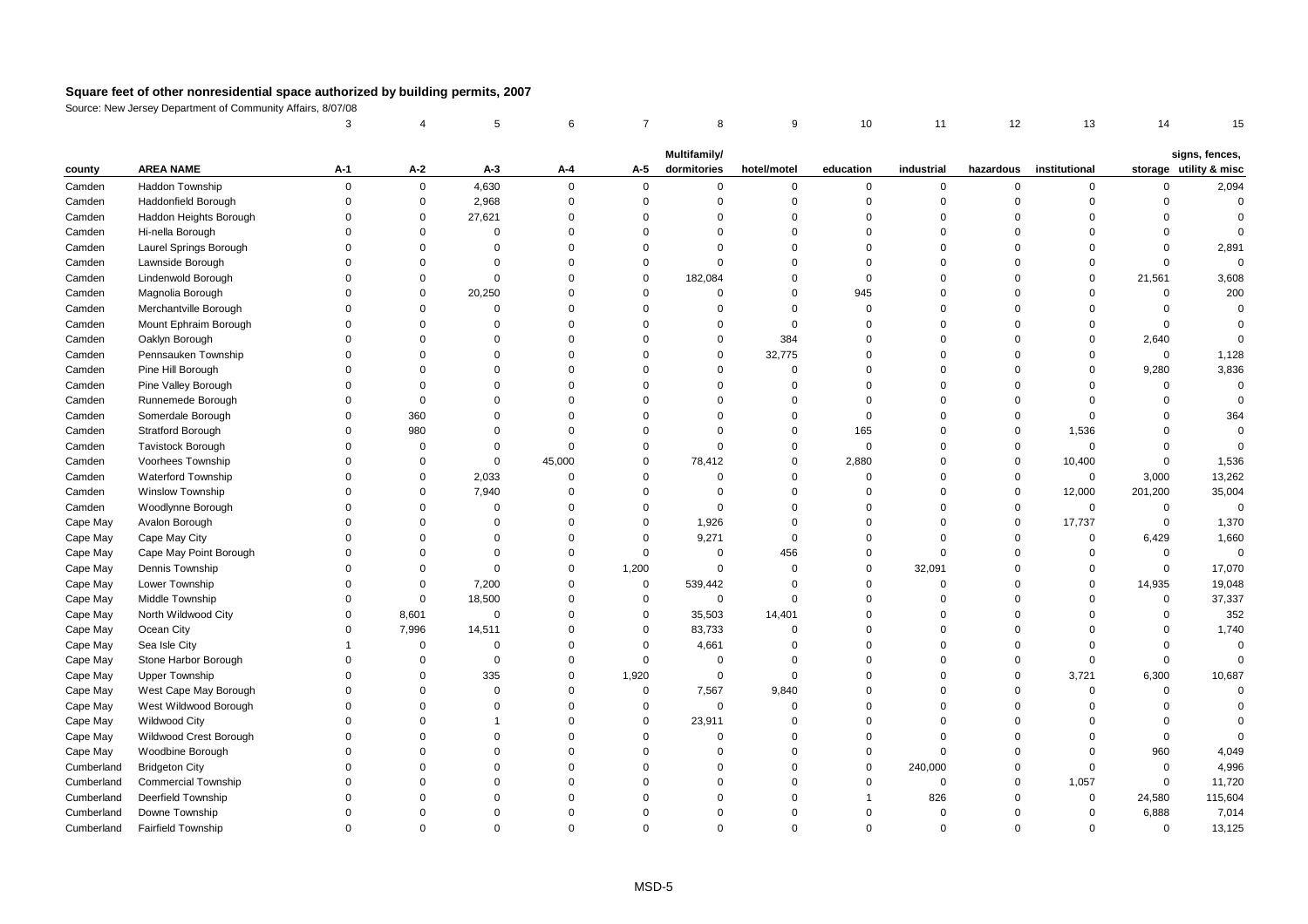|            |                                 | 3        |             | 5           | 6              | $\overline{7}$ | 8            | 9              | 10             | 11           | 12          | 13             | 14          | 15                     |
|------------|---------------------------------|----------|-------------|-------------|----------------|----------------|--------------|----------------|----------------|--------------|-------------|----------------|-------------|------------------------|
|            |                                 |          |             |             |                |                | Multifamily/ |                |                |              |             |                |             | signs, fences,         |
| county     | <b>AREA NAME</b>                | A-1      | $A-2$       | $A-3$       | A-4            | A-5            | dormitories  | hotel/motel    | education      | industrial   | hazardous   | institutional  |             | storage utility & misc |
| Cumberland | <b>Greenwich Township</b>       | $\Omega$ | 0           | 0           | $\mathbf 0$    | $\mathbf 0$    | $\mathbf 0$  | $\mathbf 0$    | $\mathbf 0$    | $\mathbf 0$  | $\mathbf 0$ | 0              | $\Omega$    | 6,600                  |
| Cumberland | <b>Hopewell Township</b>        | $\Omega$ | $\mathbf 0$ | $\Omega$    | $\mathbf 0$    | $\mathbf{0}$   | $\mathbf 0$  | $\mathbf 0$    | $\Omega$       | $\Omega$     | $\Omega$    | $\Omega$       | $\Omega$    | 10,730                 |
| Cumberland | Lawrence Township               | $\Omega$ | $\Omega$    | $\Omega$    | $\mathbf 0$    | $\Omega$       | 5,236        | $\Omega$       | $\Omega$       | $\Omega$     | $\Omega$    | $\Omega$       | $\Omega$    | $\Omega$               |
| Cumberland | Maurice River Township          | $\Omega$ | $\Omega$    | $\Omega$    | $\mathbf 0$    | $\mathbf 0$    | $\mathbf 0$  | $\Omega$       | $\mathbf 0$    | $\Omega$     | $\Omega$    | $\Omega$       | $\mathbf 0$ | 8,997                  |
| Cumberland | <b>Millville City</b>           | $\Omega$ | 20,199      | $\Omega$    | $\mathbf 0$    | $\Omega$       | 86,484       | $\Omega$       | $\mathbf 0$    | 21,500       | $\Omega$    | $\mathbf 0$    | 61,140      | 102,202                |
| Cumberland | Shiloh Borough                  | $\Omega$ | $\Omega$    | $\Omega$    | $\mathbf 0$    | $\Omega$       | $\mathbf 0$  | $\Omega$       | $\Omega$       | $\mathbf 0$  | $\Omega$    | $\mathbf 0$    | 1,500       | $\Omega$               |
| Cumberland | <b>Stow Creek Township</b>      | $\Omega$ | 0           | $\Omega$    | $\mathbf 0$    | $\mathbf 0$    | $\mathbf 0$  | $\Omega$       | $\mathbf 0$    | $\mathbf 0$  | $\Omega$    | $\mathbf 0$    | 0           | 18,524                 |
| Cumberland | <b>Upper Deerfield Township</b> | $\Omega$ | $\Omega$    | 8,376       | $\mathbf 0$    | $\Omega$       | 89,931       | $\Omega$       | $\mathbf 0$    | $\mathbf 0$  | $\Omega$    | 1,340          | $\Omega$    | 28,310                 |
| Cumberland | Vineland City                   | $\Omega$ | 4,061       | 4,275       | $\mathbf 0$    | $\mathbf 0$    | $\mathbf 0$  | $\mathbf 0$    | 28,878         | 18,350       | $\Omega$    | 10,684         | 34,166      | 33,636                 |
| Essex      | <b>Belleville Town</b>          | $\Omega$ | $\mathbf 0$ | 96          | $\mathbf 0$    | $\Omega$       | 18,754       | $\Omega$       | 2,612          | $\mathbf{0}$ | $\Omega$    | $\mathbf 0$    | $\mathbf 0$ | $\Omega$               |
| Essex      | <b>Bloomfield Township</b>      | $\Omega$ | $\mathbf 0$ | $\Omega$    | $\mathbf 0$    | 15,100         | $\mathbf 0$  | $\mathbf 0$    | $\mathbf 0$    | $\mathbf 0$  | $\Omega$    | $\mathbf 0$    | $\Omega$    | 50,923                 |
| Essex      | Caldwell Township               | $\Omega$ | 46,499      | 19,847      | $\mathbf 0$    | $\mathbf 0$    | 10,055       | $\mathsf 0$    | $\mathbf 0$    | 27,499       | $\Omega$    | $\Omega$       | $\Omega$    | 308                    |
| Essex      | Cedar Grove Township            | $\Omega$ | $\mathbf 0$ | $\mathbf 0$ | $\mathbf 0$    | $\mathbf 0$    | $\mathbf 0$  | $\mathsf 0$    | $\mathbf 0$    | $\mathbf 0$  | $\Omega$    | $\Omega$       | $\Omega$    | $\mathbf 0$            |
| Essex      | East Orange City                | $\Omega$ | $\Omega$    | $\Omega$    | $\Omega$       | $\Omega$       | 16,522       | $\Omega$       | 197,889        | $\Omega$     | $\Omega$    | $\Omega$       | $\Omega$    | $\Omega$               |
| Essex      | <b>Essex Fells Township</b>     | $\Omega$ | $\Omega$    | $\Omega$    | $\Omega$       | $\Omega$       | 55,737       | $\mathbf 0$    | $\Omega$       | $\Omega$     | $\Omega$    | $\Omega$       | $\Omega$    | $\Omega$               |
| Essex      | <b>Fairfield Township</b>       | $\Omega$ | $\Omega$    | $\Omega$    | $\mathbf 0$    | $\Omega$       | $\mathbf 0$  | 176            | $\mathbf 0$    | $\Omega$     | $\Omega$    | $\Omega$       | $\Omega$    | 7,213                  |
| Essex      | Glen Ridge Borough              | $\Omega$ | $\Omega$    | $\mathbf 0$ | $\mathbf 0$    | $\Omega$       | $\mathbf 0$  | 1,650          | $\Omega$       | $\Omega$     | $\Omega$    | $\Omega$       | $\Omega$    | 1,225                  |
| Essex      | <b>Irvington Township</b>       | $\Omega$ | $\mathbf 0$ | 3,550       | $\mathbf 0$    | $\Omega$       | $\mathbf 0$  | $\mathsf 0$    | $\Omega$       | $\mathbf 0$  | $\Omega$    | $\Omega$       | $\Omega$    | $\mathbf 0$            |
| Essex      | Livingston Township             | $\Omega$ | $\Omega$    | $\Omega$    | $\Omega$       | $\Omega$       | $\mathbf 0$  | $\Omega$       | 94,742         | $\Omega$     | $\Omega$    | 10,419         | $\Omega$    | 544                    |
| Essex      | Maplewood Township              | $\Omega$ | $\Omega$    | $\Omega$    | $\Omega$       | $\Omega$       | $\Omega$     | $\Omega$       | $\mathbf 0$    | $\Omega$     | $\Omega$    | $\Omega$       | $\Omega$    | 1,164                  |
| Essex      | Millburn Township               | $\Omega$ | $\Omega$    | $\Omega$    | 2,294          | $\Omega$       | $\mathbf 0$  | $\mathbf 0$    | 54,350         | $\Omega$     | $\Omega$    | $\mathbf 0$    | $\Omega$    | $\Omega$               |
| Essex      | Montclair Township              | $\Omega$ | $\mathsf 0$ | 64,446      | $\mathbf 0$    | $\Omega$       | 55,198       | $\mathbf 0$    | 3,208          | $\Omega$     | $\Omega$    | $\mathbf 0$    | $\Omega$    | 9,986                  |
| Essex      | <b>Newark City</b>              | $\Omega$ | 8,558       | $\mathbf 0$ | $\overline{0}$ | 0              | 812,047      | $\mathbf 0$    | $\mathbf 0$    | 980          | 0           | 34,556         | 406,751     | 3,252                  |
| Essex      | North Caldwell Borough          | $\Omega$ | $\Omega$    | $\Omega$    | $\Omega$       | $\Omega$       | $\mathbf 0$  | $\Omega$       | $\mathbf 0$    | $\mathbf 0$  | $\Omega$    | $\overline{0}$ | 3,250       | $\mathbf 0$            |
| Essex      | Nutley Township                 | $\Omega$ | $\Omega$    | $\Omega$    | $\mathbf 0$    | $\Omega$       | 20,006       | $\Omega$       | $\overline{2}$ | $\Omega$     | $\Omega$    | $\Omega$       | $\Omega$    | 18,884                 |
| Essex      | City of Orange Township         | $\Omega$ | $\Omega$    | $\Omega$    | $\mathbf 0$    | 0              | 38,368       | $\Omega$       | $\mathbf 0$    | 81,726       | $\Omega$    | $\Omega$       | $\Omega$    | $\Omega$               |
| Essex      | Roseland Borough                | $\Omega$ | $\Omega$    | $\Omega$    | $\mathbf 0$    | $\mathbf 0$    | $\mathbf 0$  | $\Omega$       | $\mathbf 0$    | $\mathbf 0$  | $\Omega$    | $\Omega$       | $\mathbf 0$ | 2,132                  |
| Essex      | South Orange Village            | $\Omega$ | $\Omega$    | $\Omega$    | $\Omega$       | $\Omega$       | 31,345       | $\Omega$       | $\Omega$       | $\Omega$     | $\Omega$    | $\Omega$       | $\Omega$    | $\Omega$               |
| Essex      | Verona Township                 | $\Omega$ | $\Omega$    | $\Omega$    | $\Omega$       | $\Omega$       | $\mathbf 0$  | $\mathbf 0$    | 31,870         | $\Omega$     | $\Omega$    | $\Omega$       | $\Omega$    | 4,032                  |
| Essex      | West Caldwell Township          | $\Omega$ | $\Omega$    | $\Omega$    | $\mathbf 0$    | $\Omega$       | $\mathbf 0$  | $\mathbf 0$    | $\mathbf 0$    | $\Omega$     | $\Omega$    | $\Omega$       | $\Omega$    | 768                    |
| Essex      | West Orange Township            | $\Omega$ | $\Omega$    | $\Omega$    | 3,525          | $\Omega$       | $\Omega$     | $\mathbf 0$    | 3,080          | $\Omega$     | $\Omega$    | $\Omega$       | $\mathbf 0$ | 18,124                 |
| Gloucester | Clayton Borough                 | $\Omega$ | $\Omega$    | $\Omega$    | $\mathbf 0$    | $\Omega$       | $\mathbf 0$  | $\mathbf 0$    | $\mathbf 0$    | $\mathbf 0$  | $\Omega$    | $\Omega$       | 2,928       | 2,928                  |
| Gloucester | <b>Deptford Township</b>        | $\Omega$ | $\Omega$    | 1,320       | $\Omega$       | $\Omega$       | $\Omega$     | $\mathbf 0$    | 30,630         | $\mathbf 0$  | $\Omega$    | $\Omega$       | 6,400       | 21,764                 |
| Gloucester | East Greenwich Township         | $\Omega$ | $\Omega$    | $\Omega$    | $\mathbf 0$    | $\Omega$       | $\mathbf 0$  | $\overline{0}$ | $\mathbf 0$    | 3,740        | $\Omega$    | $\Omega$       | 7,350       | 14,428                 |
| Gloucester | <b>Elk Township</b>             | $\Omega$ | $\Omega$    | $\Omega$    | $\mathbf 0$    | $\Omega$       | $\mathbf 0$  | $\mathbf 0$    | $\mathbf 0$    | $\Omega$     | $\Omega$    | $\Omega$       | $\mathbf 0$ | 4,717                  |
| Gloucester | Franklin Township               | $\Omega$ | $\Omega$    | $\Omega$    | $\mathbf 0$    | $\Omega$       | $\mathbf 0$  | $\mathbf 0$    | 6,307          | $\Omega$     | $\Omega$    | $\Omega$       | 1,455       | 16,384                 |
| Gloucester | Glassboro Borough               | $\Omega$ | 0           | 34,973      | $\mathbf 0$    | $\mathbf 0$    | 1,897        | $\Omega$       | $\mathbf 0$    | $\mathbf 0$  | $\Omega$    | $\Omega$       | $\mathbf 0$ | 272                    |
| Gloucester | <b>Greenwich Township</b>       | $\Omega$ | $\Omega$    | $\Omega$    | $\mathbf 0$    | $\Omega$       | $\mathbf 0$  | $\Omega$       | $\mathbf 0$    | 2,050        | $\Omega$    | $\Omega$       | $\mathbf 0$ | 3,692                  |
| Gloucester | Harrison Township               | $\Omega$ | $\Omega$    | 28,001      | $\mathbf 0$    | 21,986         | 5,122        | $\Omega$       | $\mathbf 0$    | $\Omega$     | $\Omega$    | $\mathbf 0$    | $\mathbf 0$ | 54,563                 |
| Gloucester | Logan Township                  | $\Omega$ | $\Omega$    | 0           | $\mathbf 0$    | 67,402         | $\mathbf 0$  | $\Omega$       | $\Omega$       | $\mathbf 0$  | $\Omega$    | $\Omega$       | 590,760     | 34,956                 |
| Gloucester | Mantua Township                 | $\Omega$ | $\mathbf 0$ | $\Omega$    | $\Omega$       | $\Omega$       | $\Omega$     | $\Omega$       | $\mathbf 0$    | $\Omega$     | $\Omega$    | $\Omega$       | 24,872      | 7,172                  |
| Gloucester | Monroe Township                 | $\Omega$ | 10,724      | 5,810       | $\Omega$       | $\Omega$       | $\Omega$     | $\Omega$       | 23,649         | $\Omega$     | U           | $\Omega$       | 7,562       | 13,890                 |
| Gloucester | National Park Borough           | $\Omega$ | $\Omega$    | $\mathbf 0$ | $\mathbf 0$    | $\Omega$       | $\mathbf 0$  | $\Omega$       | $\mathbf 0$    | 200          | $\Omega$    | $\Omega$       | $\Omega$    | 1,461                  |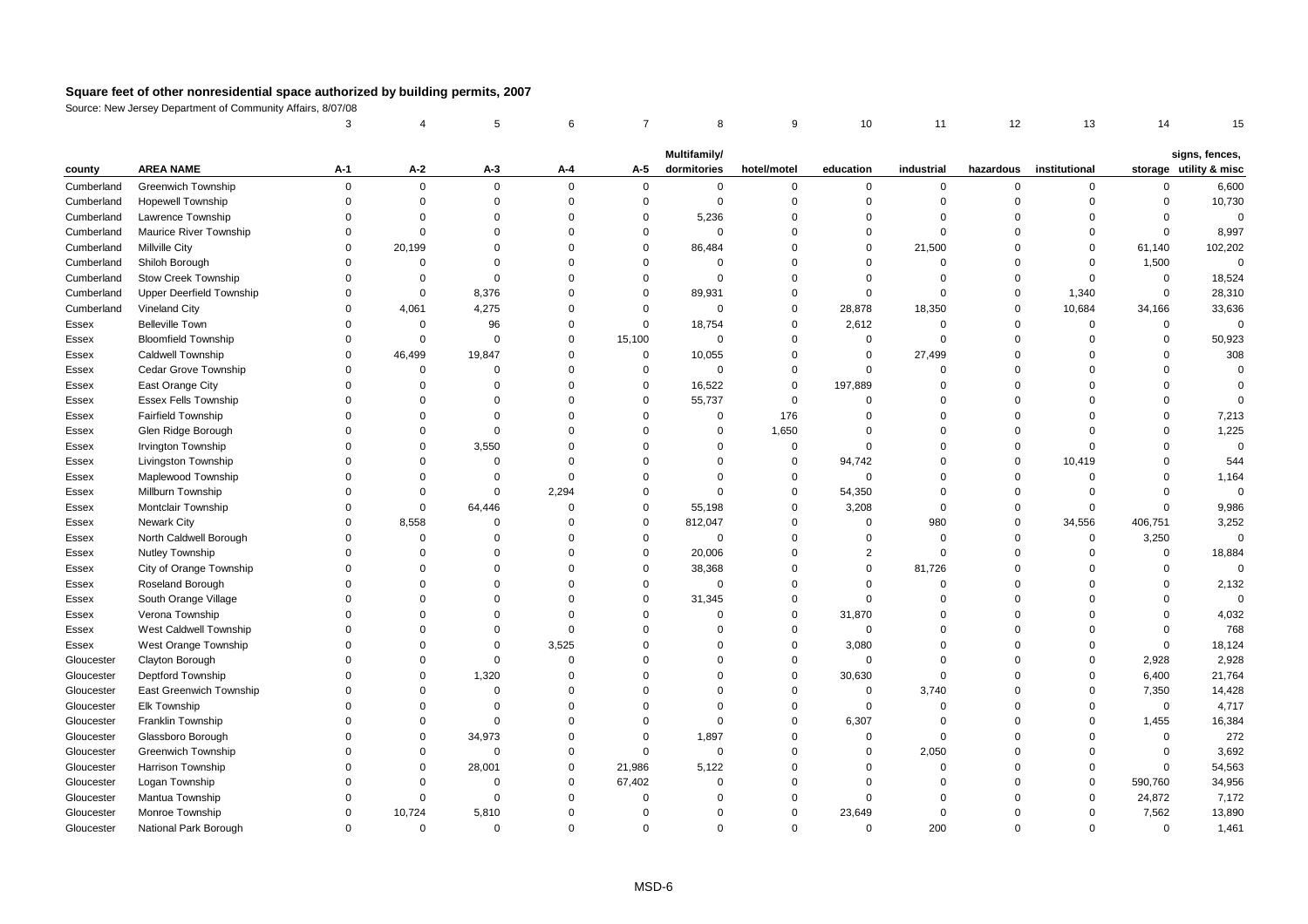|            |                           | 3           |             | 5           | 6        | $\overline{7}$ | 8            | 9              | 10          | 11          | 12             | 13            | 14          | 15                     |
|------------|---------------------------|-------------|-------------|-------------|----------|----------------|--------------|----------------|-------------|-------------|----------------|---------------|-------------|------------------------|
|            |                           |             |             |             |          |                | Multifamily/ |                |             |             |                |               |             | signs, fences,         |
| county     | <b>AREA NAME</b>          | A-1         | A-2         | A-3         | A-4      | A-5            | dormitories  | hotel/motel    | education   | industrial  | hazardous      | institutional |             | storage utility & misc |
| Gloucester | Newfield Borough          | $\mathbf 0$ | $\mathbf 0$ | $\mathbf 0$ | $\Omega$ | $\overline{0}$ | 1,200        | $\mathbf 0$    | $\mathbf 0$ | 0           | $\mathbf 0$    | $\mathbf 0$   | $\mathbf 0$ | $\mathbf 0$            |
| Gloucester | Paulsboro Borough         | $\Omega$    | $\mathsf 0$ | $\mathbf 0$ | $\Omega$ | $\mathbf 0$    | $\mathbf 0$  | $\mathbf 0$    | $\mathbf 0$ | $\mathbf 0$ | $\overline{0}$ | $\mathbf 0$   | $\mathsf 0$ | 1,332                  |
| Gloucester | Pitman Borough            | $\Omega$    | $\mathbf 0$ | 650         | $\Omega$ | 432            | $\Omega$     | $\mathbf 0$    | $\Omega$    | $\mathbf 0$ | $\Omega$       | $\Omega$      | $\mathbf 0$ | $\Omega$               |
| Gloucester | South Harrison Township   | $\Omega$    | $\Omega$    | $\Omega$    | $\Omega$ | $\mathbf 0$    | 3,360        | $\mathbf 0$    | $\Omega$    | $\Omega$    | $\Omega$       | $\Omega$      | 28,943      | 12,093                 |
| Gloucester | Swedesborough Borough     | $\Omega$    | $\mathsf 0$ | $\mathbf 0$ | $\Omega$ | $\mathsf 0$    | $\mathbf 0$  | $\mathbf 0$    | $\Omega$    | $\mathbf 0$ | $\Omega$       | $\Omega$      | $\mathsf 0$ | 154                    |
| Gloucester | Washington Township       | $\mathbf 0$ | 14,315      | 34,440      | $\Omega$ | $\mathbf 0$    | 16,719       | $\mathbf 0$    | $\Omega$    | $\mathbf 0$ | $\Omega$       | $\mathbf 0$   | 2,395       | 24,667                 |
| Gloucester | Wenonah Borough           | $\Omega$    | $\Omega$    | $\Omega$    | $\Omega$ | $\Omega$       | $\Omega$     | $\mathbf 0$    | $\Omega$    | $\mathbf 0$ | $\Omega$       | $\Omega$      | $\mathsf 0$ | 1,632                  |
| Gloucester | West Deptford Township    | $\Omega$    | $\Omega$    | $\Omega$    | $\Omega$ | $\Omega$       | $\Omega$     | $\mathbf 0$    | $\Omega$    | 800         | $\Omega$       | $\mathbf 0$   | 386,499     | 9,824                  |
| Gloucester | Westville Borough         | $\Omega$    | $\Omega$    | $\Omega$    | $\Omega$ | $\Omega$       | $\Omega$     | $\mathbf 0$    | $\Omega$    | $\Omega$    | $\overline{0}$ | $\Omega$      | $\Omega$    | 520                    |
| Gloucester | <b>Woodbury City</b>      | $\Omega$    | $\Omega$    | $\Omega$    | 384      | 1,820          | $\Omega$     | $\mathbf 0$    | $\Omega$    | $\mathbf 0$ | $\Omega$       | 6,088         | $\mathsf 0$ | 420                    |
| Gloucester | Woodbury Heights Borough  | $\Omega$    | $\Omega$    | $\Omega$    | $\Omega$ | $\mathbf 0$    | $\Omega$     | $\mathbf 0$    | $\Omega$    | $\mathbf 0$ | $\Omega$       | $\mathbf 0$   | $\mathbf 0$ | 1,134                  |
| Gloucester | <b>Woolwich Township</b>  | $\Omega$    | $\Omega$    | $\Omega$    | $\Omega$ | $\mathbf 0$    | $\Omega$     | $\mathbf 0$    | 100,515     | $\Omega$    | $\overline{0}$ | $\mathbf 0$   | 20,600      | 12,684                 |
| Hudson     | <b>Bayonne City</b>       | $\Omega$    | $\Omega$    | $\Omega$    | $\Omega$ | $\mathbf 0$    | 295,121      | $\mathbf 0$    | $\mathbf 0$ | $\Omega$    | $\Omega$       | $\Omega$      | $\mathsf 0$ | 13,428                 |
| Hudson     | East Newark Borough       | $\Omega$    | $\Omega$    | $\Omega$    | $\Omega$ | $\mathbf 0$    | $\Omega$     | $\mathbf 0$    | $\Omega$    | $\Omega$    | $\Omega$       | $\Omega$      | $\mathbf 0$ | $\Omega$               |
| Hudson     | Guttenberg Town           | $\Omega$    | $\Omega$    | $\Omega$    | $\Omega$ | $\mathbf 0$    | 30,854       | $\mathbf 0$    | $\Omega$    | $\mathbf 0$ | $\Omega$       | $\Omega$      | $\mathbf 0$ | $\Omega$               |
| Hudson     | Harrison Town             | $\Omega$    | $\mathbf 0$ | $\mathbf 0$ | $\Omega$ | 250,000        | 148,757      | $\mathbf 0$    | $\Omega$    | $\mathbf 0$ | $\Omega$       | $\mathbf 0$   | 99,130      | $\Omega$               |
| Hudson     | Hoboken City              | $\Omega$    | $\mathbf 0$ | $\Omega$    | $\Omega$ | $\mathsf 0$    | 674,194      | $\mathbf 0$    | $\mathbf 0$ | 0           | $\Omega$       | $\mathbf 0$   | 2,633       | $\Omega$               |
| Hudson     | Jersey City               | $\Omega$    | 71,150      | $\Omega$    | $\Omega$ | $\mathbf 0$    | 3,454,692    | 332,018        | 20,676      | $\Omega$    | $\Omega$       | $\Omega$      | $\mathsf 0$ | 75,918                 |
| Hudson     | Kearny Town               | $\Omega$    | $\Omega$    | $\Omega$    | $\Omega$ | $\mathbf 0$    | 5,068        | $\mathbf 0$    | $\Omega$    | $\Omega$    | $\Omega$       | $\mathbf 0$   | 8,700       | 663                    |
| Hudson     | North Bergen Township     | $\Omega$    | $\Omega$    | $\Omega$    | $\Omega$ | $\mathbf 0$    | $\mathbf 0$  | $\mathbf 0$    | $\Omega$    | $\Omega$    | $\Omega$       | $\mathbf 0$   | 1,200       | $\mathsf 0$            |
| Hudson     | Secaucus Town             | $\Omega$    | $\Omega$    | $\Omega$    | $\Omega$ | $\mathbf 0$    | 541,050      | 40,094         | $\Omega$    | $\Omega$    | $\Omega$       | $\mathbf 0$   | 159,800     | 1,850                  |
| Hudson     | Union City                | $\Omega$    | $\Omega$    | $\Omega$    | $\Omega$ | $\mathbf 0$    | 642,850      | $\Omega$       | $\Omega$    | $\Omega$    | $\Omega$       | $\mathbf 0$   | 87,264      | $\mathbf 0$            |
| Hudson     | Weehawken Township        | $\Omega$    | $\Omega$    | $\Omega$    | $\Omega$ | $\mathbf 0$    | 156,875      | 400            | $\Omega$    | $\mathbf 0$ | $\Omega$       | 0             | $\mathsf 0$ | 1,025                  |
| Hudson     | West New York Town        | $\Omega$    | 168         | $\Omega$    | $\Omega$ | $\mathbf 0$    | 323,788      | $\overline{0}$ | $\Omega$    | $\Omega$    | $\Omega$       | $\Omega$      | $\mathsf 0$ | $\mathbf 0$            |
| Hunterdon  | Alexandria Township       | $\Omega$    | $\mathbf 0$ | $\Omega$    | $\Omega$ | $\Omega$       | $\Omega$     | $\Omega$       | $\Omega$    | $\Omega$    | $\Omega$       | $\Omega$      | $\mathbf 0$ | 21,243                 |
| Hunterdon  | Bethlehem Township        | $\Omega$    | $\mathbf 0$ | $\Omega$    | $\Omega$ | $\Omega$       | $\Omega$     | $\mathbf 0$    | $\Omega$    | $\Omega$    | $\Omega$       | $\Omega$      | 2,112       | 9,626                  |
| Hunterdon  | <b>Bloomsbury Borough</b> | $\Omega$    | $\Omega$    | $\Omega$    | $\Omega$ | $\Omega$       | $\Omega$     | $\mathbf 0$    | $\Omega$    | $\Omega$    | $\Omega$       | $\Omega$      | $\mathsf 0$ | $\mathsf 0$            |
| Hunterdon  | Califon Borough           | $\Omega$    | $\Omega$    | $\Omega$    | $\Omega$ | $\Omega$       | $\Omega$     | $\mathbf 0$    | $\Omega$    | $\Omega$    | $\Omega$       | $\Omega$      | $\Omega$    | 2,003                  |
| Hunterdon  | Clinton Town              | $\Omega$    | $\Omega$    | $\Omega$    | $\Omega$ | $\Omega$       | 0            | $\mathbf 0$    | $\Omega$    | $\Omega$    | $\Omega$       | $\Omega$      | $\Omega$    | 2,014                  |
| Hunterdon  | Clinton Township          | $\Omega$    | $\Omega$    | 91,204      | $\Omega$ | $\Omega$       | $\Omega$     | $\mathbf 0$    | 2,644       | $\Omega$    | $\Omega$       | $\Omega$      | $\Omega$    | 2,621                  |
| Hunterdon  | Delaware Township         | $\Omega$    | $\mathbf 0$ | $\mathbf 0$ | $\Omega$ | $\Omega$       | $\Omega$     | $\mathbf 0$    | $\mathbf 0$ | 0           | $\Omega$       | $\Omega$      | $\mathbf 0$ | 41,084                 |
| Hunterdon  | East Amwell Township      | $\Omega$    | $\Omega$    | $\Omega$    | $\Omega$ | $\Omega$       | $\Omega$     | $\mathbf 0$    | $\Omega$    | $\Omega$    | $\Omega$       | $\Omega$      | $\Omega$    | 54,334                 |
| Hunterdon  | Flemington Borough        | $\Omega$    | $\Omega$    | $\Omega$    | $\Omega$ | $\Omega$       | $\Omega$     | $\mathbf 0$    | $\Omega$    | $\mathbf 0$ | $\Omega$       | $\Omega$      | $\mathbf 0$ | $\mathbf 0$            |
| Hunterdon  | Franklin Township         | $\Omega$    | $\Omega$    | $\Omega$    | $\Omega$ | $\Omega$       | $\Omega$     | $\Omega$       | $\Omega$    | $\Omega$    | $\Omega$       | $\mathbf 0$   | 44,008      | 10,050                 |
| Hunterdon  | Frenchtown Borough        | $\Omega$    | $\Omega$    | $\Omega$    | $\Omega$ | $\Omega$       | $\Omega$     | $\mathbf 0$    | $\Omega$    | $\Omega$    | $\Omega$       | $\mathbf 0$   | 2,112       | 2,114                  |
| Hunterdon  | Glen Gardner Borough      | $\Omega$    | $\Omega$    | $\Omega$    | $\Omega$ | $\Omega$       | $\Omega$     | $\mathbf 0$    | $\Omega$    | $\Omega$    | $\Omega$       | $\Omega$      | $\mathsf 0$ | 1,297                  |
| Hunterdon  | Hampton Borough           | $\Omega$    | $\Omega$    | $\Omega$    | $\Omega$ | $\Omega$       | $\Omega$     | $\mathbf 0$    | $\mathbf 0$ | $\Omega$    | $\Omega$       | $\Omega$      | $\mathsf 0$ | 2,168                  |
| Hunterdon  | High Bridge Borough       | $\Omega$    | $\Omega$    | $\Omega$    | $\Omega$ | $\Omega$       | $\Omega$     | $\mathbf 0$    | 960         | 0           | $\Omega$       | $\Omega$      | $\mathsf 0$ | $\mathbf 0$            |
| Hunterdon  | <b>Holland Township</b>   | $\Omega$    | $\Omega$    | $\Omega$    | $\Omega$ | $\Omega$       | $\Omega$     | $\Omega$       | $\Omega$    | $\Omega$    | $\Omega$       | $\Omega$      | 5,446       | 4,648                  |
| Hunterdon  | Kingwood Township         | $\Omega$    | $\Omega$    | $\Omega$    | $\Omega$ | $\Omega$       | $\Omega$     | $\mathbf 0$    | $\Omega$    | $\Omega$    | $\Omega$       | $\Omega$      | $\mathbf 0$ | 6,420                  |
| Hunterdon  | Lambertville City         | $\Omega$    | $\Omega$    | $\Omega$    | $\Omega$ | $\Omega$       | 600          | $\mathbf 0$    | $\Omega$    | $\Omega$    | $\Omega$       | $\Omega$      | $\Omega$    | 192                    |
| Hunterdon  | Lebanon Borough           | $\Omega$    | $\Omega$    | $\Omega$    | $\Omega$ | $\Omega$       | $\Omega$     | $\mathbf 0$    | $\Omega$    | $\Omega$    | $\Omega$       | $\Omega$      | $\Omega$    | $\mathbf 0$            |
| Hunterdon  | Lebanon Township          | $\Omega$    | $\Omega$    | $\Omega$    | $\Omega$ | $\Omega$       | $\Omega$     | $\Omega$       | 1,632       | $\Omega$    | $\Omega$       | $\Omega$      | $\Omega$    | 21,703                 |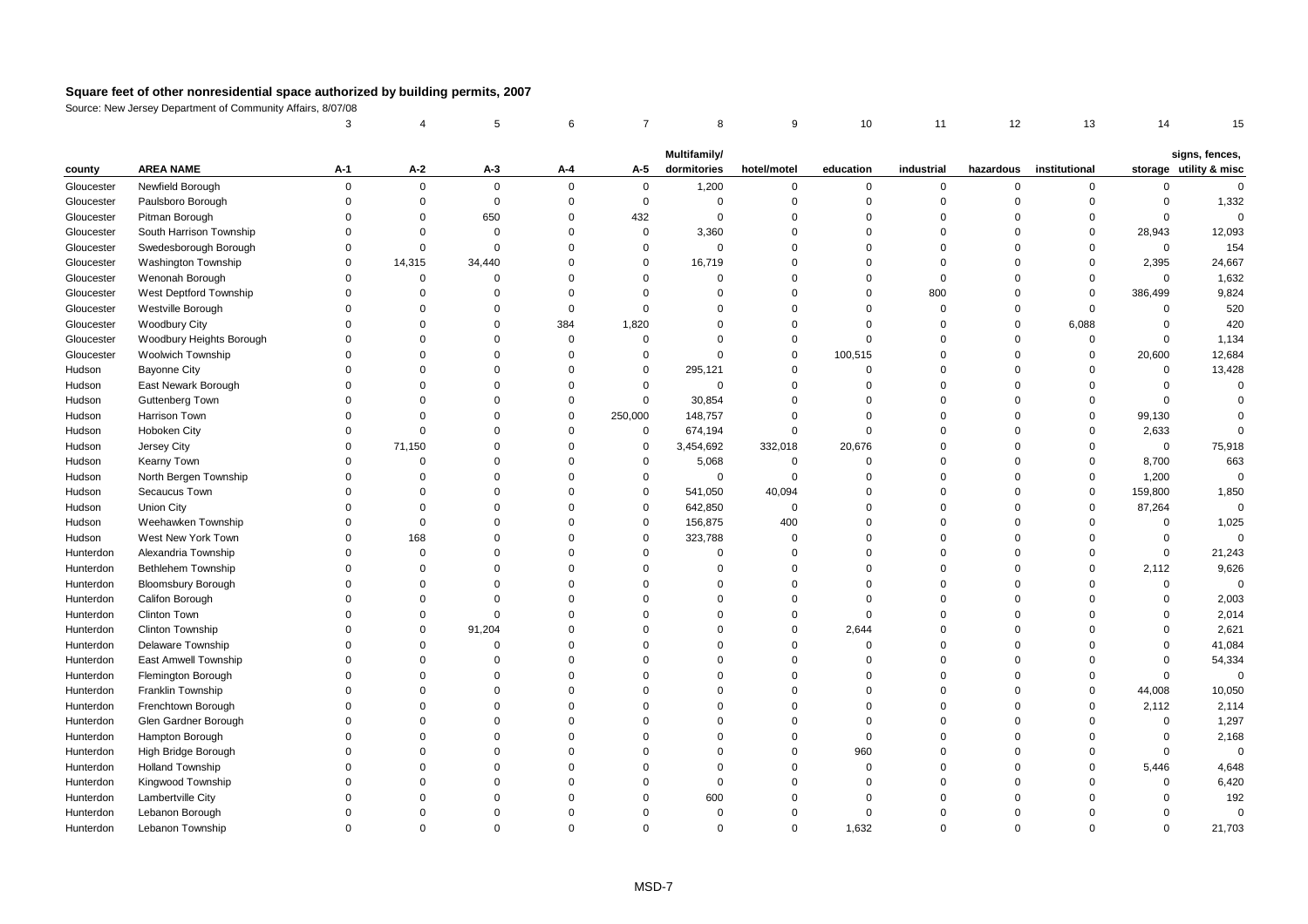|           |                              | 3           |             | 5              | 6              | $\overline{7}$ | 8                           | 9                | 10          | 11          | 12          | 13            | 14          | 15                                       |
|-----------|------------------------------|-------------|-------------|----------------|----------------|----------------|-----------------------------|------------------|-------------|-------------|-------------|---------------|-------------|------------------------------------------|
|           |                              |             |             |                |                |                |                             |                  |             |             |             |               |             |                                          |
| county    | <b>AREA NAME</b>             | A-1         | $A-2$       | A-3            | A-4            | A-5            | Multifamily/<br>dormitories | hotel/motel      | education   | industrial  | hazardous   | institutional |             | signs, fences,<br>storage utility & misc |
| Hunterdon | Milford Borough              | $\mathbf 0$ | $\mathbf 0$ | $\mathbf 0$    | $\Omega$       | $\mathbf 0$    | $\mathbf 0$                 | $\mathbf 0$      | 0           | $\mathbf 0$ | 0           | $\mathbf 0$   | $\mathbf 0$ | 6,288                                    |
| Hunterdon | Raritan Township             | $\mathbf 0$ | $\mathbf 0$ | $\mathbf 0$    | $\Omega$       | $\mathsf 0$    | $\mathbf 0$                 | $\boldsymbol{0}$ | $\mathbf 0$ | $\mathbf 0$ | $\Omega$    | $\mathbf 0$   | 15,000      | 58,264                                   |
| Hunterdon | Readington Township          | $\mathbf 0$ | $\mathbf 0$ | $\mathbf 0$    | $\Omega$       | $\mathbf 0$    | 40,221                      | $\mathsf 0$      | 11,584      | $\mathbf 0$ | $\Omega$    |               | $\mathbf 0$ | 68,433                                   |
| Hunterdon | Stockton Borough             | $\Omega$    | $\Omega$    | $\Omega$       | $\Omega$       | $\Omega$       | $\mathbf 0$                 | $\Omega$         | $\Omega$    | $\Omega$    | $\Omega$    | $\Omega$      | $\Omega$    | 600                                      |
| Hunterdon | <b>Tewksbury Township</b>    | $\Omega$    | $\Omega$    | $\Omega$       | $\Omega$       | $\Omega$       | 5,352                       | $\mathbf 0$      | $\Omega$    | $\Omega$    | $\Omega$    | $\Omega$      | $\mathbf 0$ | 87,416                                   |
| Hunterdon | Union Township               | $\Omega$    | $\Omega$    | $\mathbf 0$    | $\mathbf 0$    | $\Omega$       | $\mathbf 0$                 | $\mathsf 0$      | $\mathbf 0$ | $\mathbf 0$ | $\Omega$    | $\Omega$      | 864         | 2,264                                    |
| Hunterdon | West Amwell Township         | $\Omega$    | $\Omega$    | $\Omega$       | $\Omega$       | $\Omega$       | $\mathbf 0$                 | $\overline{0}$   | 34,955      | $\Omega$    | $\Omega$    | $\mathsf 0$   | 10,000      | 23,870                                   |
| Mercer    | East Windsor Township        | $\Omega$    | $\Omega$    | $\mathbf 0$    | $\Omega$       | $\Omega$       | $\mathbf 0$                 | $\Omega$         | 16,903      | $\Omega$    | $\Omega$    | $\Omega$      | $\Omega$    | 2,596                                    |
| Mercer    | Ewing Township               | $\Omega$    | $\mathbf 0$ | 1,152          | $\Omega$       | $\Omega$       | $\mathbf 0$                 | $\Omega$         | $\mathbf 0$ | $\Omega$    | $\Omega$    | $\Omega$      | $\mathbf 0$ | 2,102                                    |
| Mercer    | Hamilton Township            | $\Omega$    | 19,736      | 7,963          | $\Omega$       | $\Omega$       | 66,588                      | $\mathsf 0$      | $\mathbf 0$ | $\Omega$    | 3,000       | $\Omega$      | 21,120      | 209                                      |
| Mercer    | Hightstown Borough           | $\Omega$    | $\mathbf 0$ | $\Omega$       | $\Omega$       | $\Omega$       | $\mathbf 0$                 | $\mathbf 0$      | $\mathbf 0$ | 7,010       | $\mathbf 0$ | $\Omega$      | $\Omega$    | 720                                      |
| Mercer    | <b>Hopewell Borough</b>      | $\Omega$    | $\mathbf 0$ | $\mathbf 0$    | $\Omega$       | $\Omega$       | $\mathbf 0$                 | $\mathbf 0$      | $\mathbf 0$ | $\mathbf 0$ | $\Omega$    | $\Omega$      | $\Omega$    | 400                                      |
| Mercer    | <b>Hopewell Township</b>     | $\mathbf 0$ | $\Omega$    | 2,600          | $\mathbf 0$    | $\Omega$       | $\mathbf 0$                 | $\Omega$         | $\Omega$    | $\mathbf 0$ | $\Omega$    | $\Omega$      | $\Omega$    | 21,296                                   |
| Mercer    | Lawrence Township            | $\Omega$    | 30,106      | 10,497         | $\Omega$       | $\Omega$       | $\mathbf 0$                 | $\overline{0}$   | $\mathbf 0$ | $\Omega$    | $\Omega$    | $\Omega$      | $\Omega$    | 9,521                                    |
| Mercer    | Pennington Borough           | $\Omega$    | $\mathbf 0$ | $\Omega$       | $\Omega$       | $\Omega$       | $\Omega$                    | $\Omega$         | 3,500       | $\Omega$    | $\Omega$    | $\Omega$      | $\Omega$    | 1,398                                    |
| Mercer    | Princeton Borough            | $\Omega$    | $\mathbf 0$ | 28,883         | $\Omega$       | $\Omega$       | 378                         | $\Omega$         | $\mathbf 0$ | $\Omega$    | $\Omega$    | $\Omega$      | $\Omega$    | $\mathbf 0$                              |
| Mercer    | Princeton Township           | $\Omega$    | $\mathbf 0$ | $\mathbf 0$    | $\Omega$       | $\mathbf 0$    | 112,300                     | $\mathbf 0$      | 151         | $\Omega$    | $\Omega$    | $\mathbf 0$   | 8,695       | 2,237                                    |
| Mercer    | <b>Trenton City</b>          | $\mathbf 0$ | 2,042       | 3,502          | $\Omega$       | $\mathbf 0$    | 14,655                      | $\overline{0}$   | 0           | 2,588       | $\mathbf 0$ | 57,557        | $\Omega$    | 16,000                                   |
| Mercer    | Robbinsville Township        | $\Omega$    | $\mathbf 0$ | $\mathbf 0$    | 3,024          | $\mathbf 0$    | $\mathbf 0$                 | $\Omega$         | $\mathbf 0$ | $\mathbf 0$ | $\Omega$    | $\mathbf 0$   | 1,705,366   | 8,092                                    |
| Mercer    | West Windsor Township        | 54,408      | $\mathbf 0$ | 22,585         | 41,802         | 1,089          | $\mathbf 0$                 | $\overline{0}$   | $\Omega$    | $\Omega$    | $\Omega$    | $\mathbf 0$   | 6,525       | 7,202                                    |
| Middlesex | Carteret Borough             | $\Omega$    | $\mathbf 0$ | 3,628          | $\overline{0}$ | $\mathbf 0$    | 203,448                     | $\Omega$         | $\Omega$    | $\Omega$    | $\Omega$    | 0             | 603,052     | 864                                      |
| Middlesex | Cranbury Township            | $\Omega$    | 3,522       | $\mathsf 0$    | $\Omega$       | $\Omega$       | $\mathbf 0$                 | 45,447           | $\Omega$    | $\Omega$    | $\Omega$    | $\mathsf 0$   | 333,120     | 2,592                                    |
| Middlesex | Dunellen Borough             | $\Omega$    | $\mathbf 0$ | $\mathbf 0$    | $\Omega$       | $\Omega$       | $\mathbf 0$                 | $\overline{0}$   | $\Omega$    | $\Omega$    | $\Omega$    | $\Omega$      | $\Omega$    | 6,361                                    |
| Middlesex | East Brunswick Township      | 1,110,046   | $\mathbf 0$ | 21,358         | $\Omega$       | $\Omega$       | $\mathbf 0$                 | $\overline{0}$   | $\mathbf 0$ | 16,000      | $\Omega$    | $\Omega$      | $\Omega$    | 508                                      |
| Middlesex | Edison Township              | 20,000      | $\mathbf 0$ | 19,538         | $\Omega$       | $\Omega$       | 225,202                     | 2,312            | 7,750       | $\Omega$    | $\Omega$    | $\mathbf 0$   | 118,917     | $\Omega$                                 |
| Middlesex | Helmetta Borough             | $\mathbf 0$ | $\mathbf 0$ | $\overline{0}$ | $\Omega$       | $\Omega$       | $\mathbf 0$                 | $\overline{0}$   | $\mathbf 0$ | $\mathbf 0$ | $\Omega$    | $\Omega$      | $\Omega$    | 864                                      |
| Middlesex | <b>Highland Park Borough</b> | $\Omega$    | $\Omega$    | $\Omega$       | $\Omega$       | $\Omega$       | $\mathbf 0$                 | $\Omega$         | $\Omega$    | $\Omega$    | $\Omega$    | $\Omega$      | $\Omega$    | 22,116                                   |
| Middlesex | Jamesburg Borough            | $\Omega$    | $\Omega$    | $\mathbf 0$    | $\Omega$       | $\Omega$       | $\mathbf 0$                 | $\Omega$         | $\Omega$    | $\Omega$    | $\Omega$    | $\Omega$      | $\mathbf 0$ | 1,550                                    |
| Middlesex | Old Bridge Township          | $\Omega$    | $\mathbf 0$ | 3,160          | 31,670         | $\Omega$       | $\Omega$                    | $\Omega$         | $\mathbf 0$ | $\mathbf 0$ | $\Omega$    | $\Omega$      | $\mathbf 0$ | 28,409                                   |
| Middlesex | Metuchen Borough             | $\Omega$    | $\mathbf 0$ | $\overline{0}$ | $\Omega$       | $\Omega$       | $\Omega$                    | $\overline{0}$   | $\mathbf 0$ | 4,650       | $\Omega$    | $\Omega$      | 38,400      | 4,787                                    |
| Middlesex | Middlesex Borough            | $\Omega$    | $\Omega$    | $\Omega$       | $\Omega$       | $\Omega$       | $\Omega$                    | $\overline{0}$   | $\Omega$    | $\Omega$    | $\Omega$    | $\Omega$      | $\Omega$    | 2,256                                    |
| Middlesex | Milltown Borough             | $\Omega$    | $\Omega$    | $\Omega$       | $\Omega$       | $\Omega$       | $\mathbf 0$                 | $\mathbf 0$      | $\Omega$    | $\Omega$    | $\Omega$    | $\Omega$      | $\Omega$    | $\Omega$                                 |
| Middlesex | Monroe Township              | $\Omega$    | $\mathbf 0$ | 25,797         | $\Omega$       | $\Omega$       | 79,994                      | $\mathsf 0$      | 82,270      | $\mathbf 0$ | $\Omega$    | $\mathbf 0$   | 1,243,083   | 16,751                                   |
| Middlesex | New Brunswick City           | $\Omega$    | $\mathbf 0$ | $\overline{0}$ | $\Omega$       | $\mathbf 0$    | 1,527,215                   | $\overline{0}$   | 36,959      | $\mathbf 0$ | $\Omega$    | $\mathbf 0$   | $\mathbf 0$ | 6,200                                    |
| Middlesex | North Brunswick Township     | $\Omega$    | $\Omega$    | $\Omega$       | $\Omega$       | 1,600          | $\mathbf 0$                 | $\mathsf 0$      | 152,038     | 16,104      | $\Omega$    | $\Omega$      | 98,000      | 1,381                                    |
| Middlesex | Perth Amboy City             | $\Omega$    | $\Omega$    | $\Omega$       | $\Omega$       | $\mathsf 0$    | 34,680                      | $\overline{0}$   | $\mathbf 0$ | $\Omega$    | $\Omega$    | $\Omega$      | $\Omega$    | $\mathsf 0$                              |
| Middlesex | Piscataway Township          | $\Omega$    | $\mathbf 0$ | 21,930         | $\mathbf 0$    | 3,136          | $\mathbf 0$                 | $\mathsf 0$      | 2,500       | $\mathbf 0$ | $\Omega$    | $\Omega$      | $\Omega$    | 788                                      |
| Middlesex | Plainsboro Township          | $\Omega$    | $\mathbf 0$ | $\mathsf 0$    | $\mathbf 0$    | $\mathsf 0$    | $\mathbf 0$                 | $\mathsf 0$      | $\mathsf 0$ | $\mathsf 0$ | 5,454       | $\mathsf 0$   | 27,992      | 182                                      |
| Middlesex | Sayreville Borough           | $\Omega$    | $\Omega$    | $\Omega$       | $\Omega$       | $\Omega$       | $\mathbf 0$                 | $\overline{0}$   | 55,506      | 1,350       | $\mathbf 0$ | $\Omega$      | $\mathbf 0$ | 54,310                                   |
| Middlesex | South Amboy City             | $\Omega$    | $\Omega$    | $\Omega$       | $\Omega$       | $\Omega$       | 78,755                      | $\Omega$         | 0           | $\mathbf 0$ | $\Omega$    | $\Omega$      | $\Omega$    | 313                                      |
| Middlesex | South Brunswick Township     | $\Omega$    | 10,146      | 142            | $\Omega$       | $\Omega$       | $\Omega$                    | $\Omega$         | $\mathbf 0$ | $\Omega$    | 2,170       | $\Omega$      | 1,800,583   | 15,902                                   |
| Middlesex | South Plainfield Borough     | $\Omega$    | $\Omega$    | $\Omega$       | $\Omega$       | $\Omega$       | $\Omega$                    | $\Omega$         | $\Omega$    | $\Omega$    | $\Omega$    | $\Omega$      | $\Omega$    | $\Omega$                                 |
| Middlesex | South River Borough          | $\Omega$    | $\Omega$    | $\Omega$       | $\Omega$       | $\Omega$       | $\Omega$                    | $\Omega$         | $\Omega$    | $\Omega$    | $\Omega$    | $\Omega$      | $\Omega$    | 2,418                                    |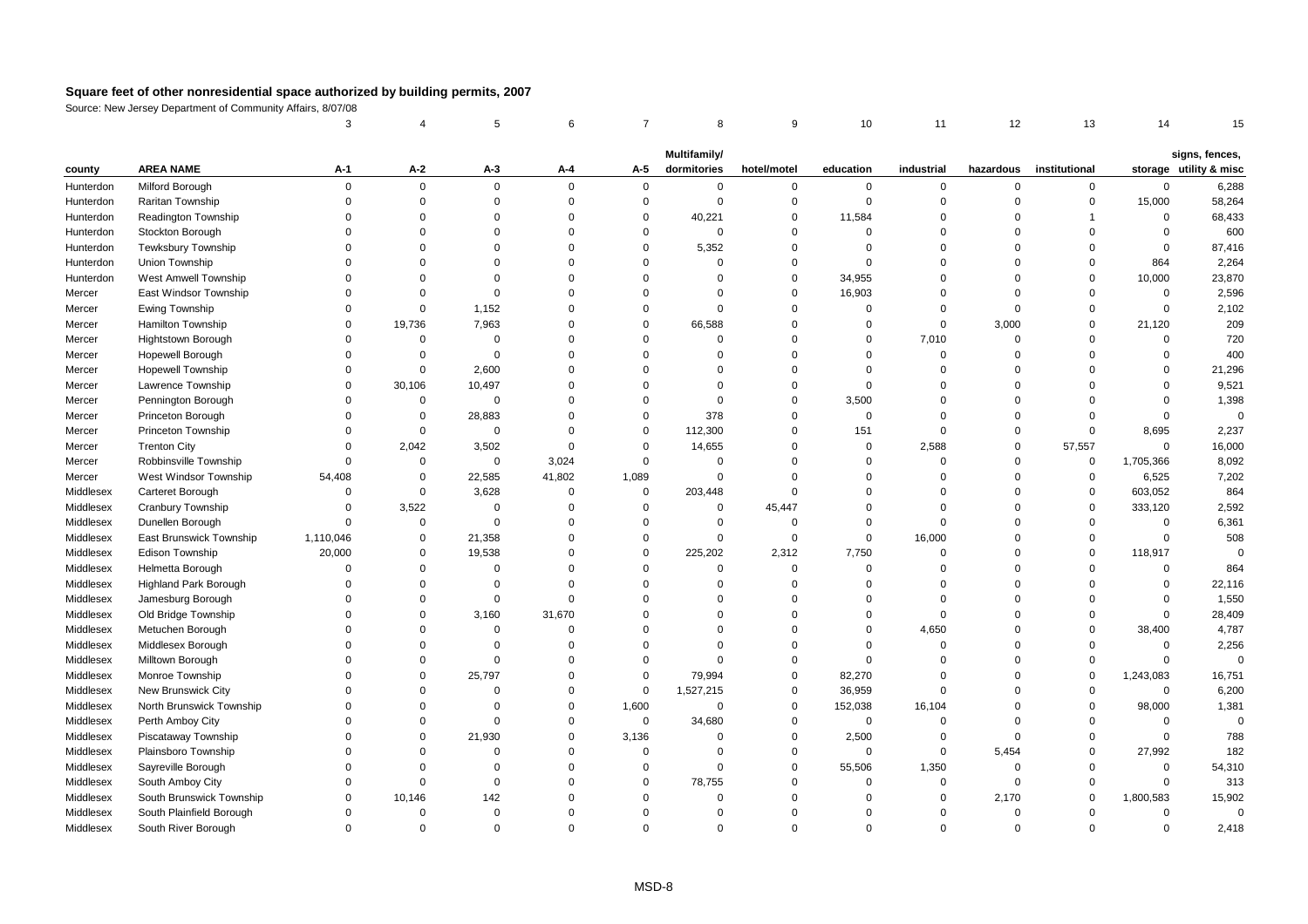|           |                             | 3           |             | 5           | 6        | $\overline{7}$ | 8            | 9              | 10          | 11          | 12             | 13            | 14          | 15                     |
|-----------|-----------------------------|-------------|-------------|-------------|----------|----------------|--------------|----------------|-------------|-------------|----------------|---------------|-------------|------------------------|
|           |                             |             |             |             |          |                | Multifamily/ |                |             |             |                |               |             | signs, fences,         |
| county    | <b>AREA NAME</b>            | A-1         | A-2         | $A-3$       | A-4      | A-5            | dormitories  | hotel/motel    | education   | industrial  | hazardous      | institutional |             | storage utility & misc |
| Middlesex | Spotswood Borough           | $\mathbf 0$ | $\mathbf 0$ | $\mathbf 0$ | $\Omega$ | $\mathbf 0$    | $\mathbf 0$  | $\mathbf 0$    | $\mathbf 0$ | 0           | $\mathbf 0$    | $\mathbf 0$   | $\mathsf 0$ | $\mathbf 0$            |
| Middlesex | Woodbridge Township         | $\mathbf 0$ | $\mathsf 0$ | $\mathbf 0$ | $\Omega$ | $\mathsf 0$    | 8,248        | $\mathbf 0$    | 5,600       | $\mathbf 0$ | $\overline{0}$ | $\mathsf 0$   | 354,640     | 6,684                  |
| Monmouth  | Allenhurst Borough          | $\Omega$    | $\Omega$    | $\Omega$    | $\Omega$ | $\mathbf 0$    | 306          | $\mathbf 0$    | $\Omega$    | $\Omega$    | $\Omega$       | $\mathbf 0$   | $\Omega$    | $\Omega$               |
| Monmouth  | Allentown Borough           | 6,800       | $\Omega$    | $\Omega$    | $\Omega$ | $\mathbf 0$    | $\mathbf 0$  | $\mathbf 0$    | $\Omega$    | $\Omega$    | $\Omega$       | $\Omega$      | $\Omega$    | 896                    |
| Monmouth  | <b>Asbury Park City</b>     | $\Omega$    | $\Omega$    | $\Omega$    | $\Omega$ | $\mathbf 0$    | 14,082       | $\mathbf 0$    | $\Omega$    | $\mathbf 0$ | $\Omega$       | $\Omega$      | $\mathbf 0$ | 1,369                  |
| Monmouth  | Atlantic Highlands Borough  | $\Omega$    | $\Omega$    | $\Omega$    | $\Omega$ | $\mathbf 0$    | 5,092        | 11,463         | $\mathbf 0$ | $\mathbf 0$ | $\Omega$       | $\Omega$      | $\Omega$    | $\mathbf 0$            |
| Monmouth  | Avon-by-the-Sea Borough     | $\Omega$    | $\Omega$    | $\Omega$    | $\Omega$ | $\mathbf 0$    | 14,045       | $\mathbf 0$    | 9,900       | $\Omega$    | $\Omega$       | $\Omega$      | $\Omega$    | 1,390                  |
| Monmouth  | Belmar Borough              | $\Omega$    | $\Omega$    | $\Omega$    | $\Omega$ | $\mathbf 0$    | 7,070        | $\overline{0}$ | $\Omega$    | $\mathbf 0$ | $\Omega$       | $\Omega$      | $\Omega$    | 1,530                  |
| Monmouth  | Bradley Beach Borough       | $\Omega$    | $\Omega$    | $\Omega$    | $\Omega$ | $\mathbf 0$    | 27,250       | $\Omega$       | $\Omega$    | $\Omega$    | $\Omega$       | $\Omega$      | $\Omega$    | 480                    |
| Monmouth  | <b>Brielle Borough</b>      | $\Omega$    | $\Omega$    | $\Omega$    | $\Omega$ | $\mathbf 0$    | $\Omega$     | $\mathbf 0$    | $\Omega$    | $\mathbf 0$ | $\Omega$       | $\Omega$      | $\mathbf 0$ | 3,453                  |
| Monmouth  | <b>Colts Neck Township</b>  | $\Omega$    | $\Omega$    | $\Omega$    | $\Omega$ | $\mathbf 0$    | $\mathbf 0$  | $\mathbf 0$    | $\Omega$    | $\mathbf 0$ | $\Omega$       | $\mathbf 0$   | 22,812      | 52,693                 |
| Monmouth  | Deal Borough                | $\Omega$    | $\mathbf 0$ | $\Omega$    | 12,600   | $\mathbf 0$    | $\mathbf 0$  | $\mathbf 0$    | $\mathbf 0$ | 0           | $\overline{0}$ | $\mathbf 0$   | $\mathsf 0$ | $\mathsf 0$            |
| Monmouth  | Eatontown Borough           | $\Omega$    | 396         | $\Omega$    | $\Omega$ | $\mathbf 0$    | 41,094       | $\mathbf 0$    | 3,900       | $\mathbf 0$ | $\Omega$       | $\Omega$      | $\Omega$    | 320                    |
| Monmouth  | Englishtown Borough         | $\Omega$    | $\Omega$    | $\Omega$    | $\Omega$ | $\Omega$       | $\Omega$     | $\mathbf 0$    | $\Omega$    | $\Omega$    | $\Omega$       | $\Omega$      | $\Omega$    | 65                     |
| Monmouth  | Fair Haven Borough          | $\Omega$    | $\Omega$    | $\Omega$    | $\Omega$ | $\Omega$       | $\Omega$     | $\mathbf 0$    | $\Omega$    | $\mathbf 0$ | $\Omega$       | $\Omega$      | $\Omega$    | $\Omega$               |
| Monmouth  | Farmingdale Borough         | $\Omega$    | $\mathbf 0$ | $\Omega$    | $\Omega$ | $\Omega$       | $\Omega$     | $\mathbf 0$    | $\Omega$    | $\Omega$    | $\Omega$       | $\Omega$      | $\Omega$    | $\Omega$               |
| Monmouth  | Freehold Borough            | $\Omega$    | $\mathbf 0$ | $\Omega$    | $\Omega$ | $\Omega$       | $\Omega$     | $\mathbf 0$    | $\Omega$    | $\Omega$    | $\Omega$       | $\mathbf 0$   | $\mathbf 0$ | 1,532                  |
| Monmouth  | Freehold Township           | $\Omega$    | 5,687       | $\Omega$    | $\Omega$ | $\Omega$       | $\Omega$     | $\mathbf 0$    | $\Omega$    | $\mathbf 0$ | $\overline{0}$ | 230           | 291,172     | 21,834                 |
| Monmouth  | <b>Highlands Borough</b>    | $\Omega$    | $\mathbf 0$ | $\Omega$    | $\Omega$ | $\Omega$       | $\Omega$     | $\Omega$       | $\Omega$    | $\Omega$    | $\overline{0}$ | $\mathsf 0$   | $\mathsf 0$ | $\mathbf 0$            |
| Monmouth  | <b>Holmdel Township</b>     | $\Omega$    | $\mathbf 0$ | $\Omega$    | $\Omega$ | $\Omega$       | $\Omega$     | $\Omega$       | $\Omega$    | $\Omega$    | $\Omega$       | $\Omega$      | $\mathbf 0$ | 1,785                  |
| Monmouth  | Howell Township             | $\Omega$    | 586         | 38,029      | $\Omega$ | $\Omega$       | $\Omega$     | $\mathbf 0$    | $\Omega$    | $\mathbf 0$ | $\overline{0}$ | 9,723         | 77,048      | 38,855                 |
| Monmouth  | Interlaken Borough          | $\Omega$    | $\mathbf 0$ | $\mathbf 0$ | $\Omega$ | $\mathbf 0$    | $\mathbf 0$  | $\mathbf 0$    | $\Omega$    | 0           | $\overline{0}$ | $\mathbf 0$   | $\mathsf 0$ | $\mathsf 0$            |
| Monmouth  | Keansburg Borough           | $\Omega$    | $\Omega$    | $\Omega$    | $\Omega$ | $\Omega$       | 45,872       | $\mathbf 0$    | $\Omega$    | $\Omega$    | $\Omega$       | $\Omega$      | $\Omega$    | 288                    |
| Monmouth  | Keyport Borough             | $\Omega$    | $\Omega$    | $\Omega$    | $\Omega$ | $\Omega$       | $\Omega$     | $\mathbf 0$    | $\Omega$    | $\Omega$    | $\Omega$       | $\Omega$      | $\Omega$    | 2,572                  |
| Monmouth  | Little Silver Borough       | $\Omega$    | $\Omega$    | $\Omega$    | $\Omega$ | $\mathbf 0$    | $\mathbf 0$  | $\mathbf 0$    | $\Omega$    | $\Omega$    | $\Omega$       | $\Omega$      | $\mathbf 0$ | 3,481                  |
| Monmouth  | Loch Arbour Village         | $\Omega$    | $\mathbf 0$ | $\Omega$    | $\Omega$ | $\mathbf 0$    | $\Omega$     | $\mathbf 0$    | $\Omega$    | $\mathbf 0$ | $\Omega$       | $\Omega$      | $\mathbf 0$ | $\Omega$               |
| Monmouth  | Long Branch City            | 150         | 9,451       | $\Omega$    | $\Omega$ | $\Omega$       | 265,665      | $\mathbf 0$    | $\Omega$    | $\Omega$    | $\Omega$       | $\mathbf 0$   | 158,075     | 460                    |
| Monmouth  | Manalapan Township          | $\mathbf 0$ | $\mathbf 0$ | $\Omega$    | $\Omega$ | $\mathbf 0$    | 12,851       | $\mathbf 0$    | $\Omega$    | $\mathbf 0$ | $\Omega$       | $\mathbf 0$   | $\mathsf 0$ | 280                    |
| Monmouth  | Manasquan Borough           | $\Omega$    | $\mathbf 0$ | $\Omega$    | $\Omega$ | $\mathbf 0$    | $\mathbf 0$  | $\Omega$       | $\Omega$    | $\Omega$    | $\Omega$       | $\Omega$      | 647         | 603                    |
| Monmouth  | Marlboro Township           | $\Omega$    | 728         | $\Omega$    | $\Omega$ | $\mathbf 0$    | 167,646      | $\Omega$       | $\Omega$    | $\Omega$    | $\Omega$       | $\Omega$      | $\mathbf 0$ | 13,045                 |
| Monmouth  | Matawan Borough             | $\Omega$    | 808         | $\mathbf 0$ | $\Omega$ | $\mathbf 0$    | 710          | $\mathbf 0$    | $\Omega$    | 0           | $\mathbf 0$    | $\mathbf 0$   | 0           | 2,443                  |
| Monmouth  | Aberdeen Township           | $\Omega$    | $\mathbf 0$ | $\mathbf 0$ | $\Omega$ | $\mathbf 0$    | $\mathbf 0$  | $\mathbf 0$    | $\Omega$    | $\mathbf 0$ | $\overline{0}$ | 15,705        | $\mathsf 0$ | 2,970                  |
| Monmouth  | Middletown Township         | $\Omega$    | 160         | 5,361       | $\Omega$ | 960            | 176,786      | $\mathbf 0$    | $\Omega$    | $\mathbf 0$ | $\Omega$       | $\mathbf 0$   | 23,084      | 400                    |
| Monmouth  | Millstone Township          | $\Omega$    | $\mathbf 0$ | $\Omega$    | $\Omega$ | $\mathsf 0$    | $\Omega$     | $\Omega$       | $\Omega$    | $\Omega$    | $\Omega$       | $\mathbf 0$   | 1,800       | 29,197                 |
| Monmouth  | Monmouth Beach Borough      | $\Omega$    | $\Omega$    | $\Omega$    | $\Omega$ | 240            | $\mathbf 0$  | $\mathbf 0$    | $\Omega$    | $\Omega$    | $\Omega$       | $\Omega$      | $\mathbf 0$ | 512                    |
| Monmouth  | Neptune Township            | $\Omega$    | $\Omega$    | $\Omega$    | $\Omega$ | $\mathbf{0}$   | 283          | 9,474          | $\Omega$    | $\Omega$    | $\Omega$       | $\Omega$      | $\mathbf 0$ | 1,140                  |
| Monmouth  | Neptune City Borough        | $\Omega$    | $\Omega$    | $\Omega$    | $\Omega$ | $\mathbf 0$    | $\mathsf 0$  | $\mathbf 0$    | 6,934       | $\Omega$    | $\Omega$       | $\mathbf 0$   | $\mathbf 0$ | $\Omega$               |
| Monmouth  | <b>Tinton Falls Borough</b> | $\Omega$    | 0           | 14,000      | $\Omega$ | 0              | 360,187      | $\mathbf 0$    | 35,846      | 0           | $\Omega$       | $\mathbf 0$   | 27,495      | $\Omega$               |
| Monmouth  | Ocean Township              | $\Omega$    | $\mathbf 0$ | $\mathbf 0$ | $\Omega$ | $\mathbf 0$    | $\mathbf 0$  | $\Omega$       | $\mathbf 0$ | 0           | $\Omega$       | $\mathbf 0$   | 250         | $\Omega$               |
| Monmouth  | Oceanport Borough           | $\Omega$    | $\Omega$    | $\Omega$    | $\Omega$ | $\Omega$       | $\Omega$     | 107,121        | $\Omega$    | $\Omega$    | $\Omega$       | $\Omega$      | $\mathsf 0$ |                        |
| Monmouth  | <b>Hazlet Township</b>      | $\Omega$    | 0           | 1,811       | $\Omega$ | $\Omega$       | $\mathbf 0$  | $\mathbf 0$    | $\Omega$    | 0           | $\Omega$       | $\Omega$      | 0           | 3,087                  |
| Monmouth  | Red Bank Borough            | $\Omega$    | 1,608       | 990         | $\Omega$ | $\Omega$       | $\Omega$     | $\mathbf 0$    | $\Omega$    | $\Omega$    | $\Omega$       | $\mathbf 0$   | 5,600       | 890                    |
| Monmouth  | Roosevelt Borough           | $\Omega$    | $\Omega$    | $\Omega$    | $\Omega$ | $\Omega$       | $\Omega$     | $\Omega$       | $\Omega$    | $\Omega$    | $\Omega$       | $\Omega$      | $\Omega$    | $\Omega$               |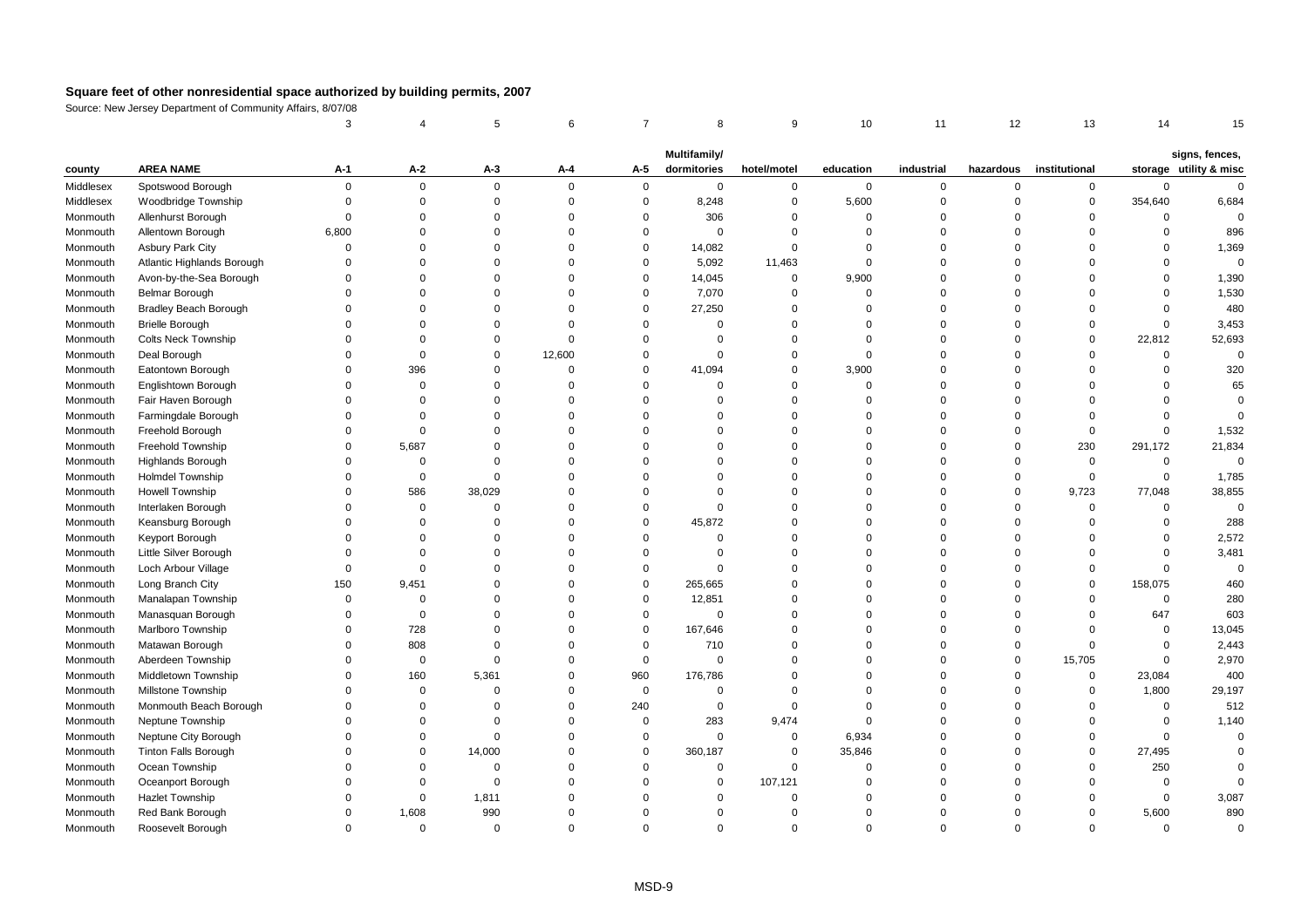|               |                                | 3           |             | 5           | 6        | $\overline{7}$ | 8            | 9           | 10          | 11          | 12             | 13            | 14          | 15                     |
|---------------|--------------------------------|-------------|-------------|-------------|----------|----------------|--------------|-------------|-------------|-------------|----------------|---------------|-------------|------------------------|
|               |                                |             |             |             |          |                | Multifamily/ |             |             |             |                |               |             | signs, fences,         |
| county        | <b>AREA NAME</b>               | A-1         | $A-2$       | A-3         | A-4      | A-5            | dormitories  | hotel/motel | education   | industrial  | hazardous      | institutional |             | storage utility & misc |
| Monmouth      | Rumson Borough                 | $\Omega$    | $\mathbf 0$ | $\mathbf 0$ | $\Omega$ | $\mathbf 0$    | $\mathbf 0$  | $\mathbf 0$ | $\mathbf 0$ | 0           | $\mathbf 0$    | $\mathbf 0$   | $\mathbf 0$ | $\Omega$               |
| Monmouth      | Sea Bright Borough             | $\Omega$    | $\mathbf 0$ | $\mathbf 0$ | $\Omega$ | $\mathbf 0$    | $\Omega$     | $\mathbf 0$ | $\Omega$    | 0           | $\overline{0}$ | $\mathbf 0$   | $\Omega$    | $\mathbf 0$            |
| Monmouth      | Sea Girt Borough               | $\Omega$    | $\Omega$    | $\Omega$    | $\Omega$ | $\Omega$       | $\Omega$     | $\mathbf 0$ | $\Omega$    | $\mathbf 0$ | $\Omega$       | $\Omega$      | $\Omega$    | 850                    |
| Monmouth      | Shrewsbury Borough             | $\Omega$    | $\Omega$    | 0           | $\Omega$ | $\Omega$       | $\Omega$     | $\mathbf 0$ | $\Omega$    | $\mathbf 0$ | $\Omega$       | $\Omega$      | $\Omega$    | $\Omega$               |
| Monmouth      | Shrewsbury Township            | $\Omega$    | $\Omega$    | $\Omega$    | $\Omega$ | $\Omega$       | $\Omega$     | $\Omega$    | $\Omega$    | $\Omega$    | $\Omega$       | $\Omega$      | $\Omega$    | $\Omega$               |
| Monmouth      | Lake Como Borough              | $\Omega$    | $\Omega$    | $\Omega$    | $\Omega$ | $\Omega$       | $\Omega$     | $\Omega$    | $\Omega$    | $\Omega$    | $\Omega$       | $\Omega$      | $\Omega$    | 88                     |
| Monmouth      | Spring Lake Borough            | $\Omega$    | $\Omega$    | $\Omega$    | $\Omega$ | $\Omega$       | $\Omega$     | $\mathbf 0$ | $\Omega$    | $\mathbf 0$ | $\Omega$       | $\Omega$      | $\Omega$    | 1,252                  |
| Monmouth      | Spring Lake Heights Boro       | $\Omega$    | $\Omega$    | $\Omega$    | $\Omega$ | $\Omega$       | $\Omega$     | $\mathbf 0$ | $\Omega$    | $\mathbf 0$ | $\mathbf 0$    | $\Omega$      | $\Omega$    | $\mathbf 0$            |
| Monmouth      | Union Beach Borough            | $\Omega$    | $\Omega$    | $\Omega$    | $\Omega$ | $\Omega$       | $\Omega$     | $\mathbf 0$ | $\Omega$    | $\mathbf 0$ | $\mathsf 0$    | $\mathbf 0$   | $\Omega$    | $\mathbf 0$            |
| Monmouth      | <b>Upper Freehold Township</b> | $\Omega$    | $\mathbf 0$ | $\mathbf 0$ | $\Omega$ | $\Omega$       | $\Omega$     | $\mathbf 0$ | $\Omega$    | $\mathbf 0$ | $\mathbf 0$    | 16,935        | 31,792      | 41,755                 |
| Monmouth      | Wall Township                  | $\Omega$    | 1,552       | 36,950      | 54,586   | $\Omega$       | $\Omega$     | $\mathbf 0$ | 14,250      | 40,000      | $\mathbf 0$    | 2,385         | 401         | 64,912                 |
| Monmouth      | West Long Branch Borough       | $\Omega$    | $\mathbf 0$ | $\mathsf 0$ | 75,600   | $\Omega$       | $\Omega$     | $\mathbf 0$ | $\Omega$    | 0           | $\overline{0}$ | $\mathsf 0$   | $\mathsf 0$ | 16,080                 |
| Morris        | Boonton Town                   | $\Omega$    | $\Omega$    | $\Omega$    | $\Omega$ | $\Omega$       | $\Omega$     | $\mathbf 0$ | $\Omega$    | $\mathbf 0$ | $\Omega$       | $\mathbf 0$   | $\mathsf 0$ | 3,318                  |
| Morris        | Boonton Township               | $\Omega$    | $\Omega$    | $\Omega$    | $\Omega$ | $\Omega$       | $\Omega$     | $\Omega$    | $\Omega$    | $\Omega$    | $\Omega$       | $\Omega$      | 48,492      | 55,502                 |
| Morris        | <b>Butler Borough</b>          | $\Omega$    | $\Omega$    | $\Omega$    | $\Omega$ | $\mathbf 0$    | 153,180      | $\Omega$    | $\Omega$    | $\Omega$    | $\Omega$       | $\Omega$      | $\mathbf 0$ | $\Omega$               |
| Morris        | Chatham Borough                | $\Omega$    | $\Omega$    | $\mathbf 0$ | $\Omega$ | $\mathbf 0$    | $\Omega$     | $\mathbf 0$ | $\Omega$    | $\mathbf 0$ | $\mathbf 0$    | $\Omega$      | $\mathbf 0$ | $\Omega$               |
| Morris        | Chatham Township               | $\Omega$    | $\Omega$    | 3,092       | $\Omega$ | $\mathsf 0$    | 17,782       | $\mathbf 0$ | $\Omega$    | $\Omega$    | $\Omega$       | $\Omega$      | $\mathbf 0$ | 11,968                 |
| Morris        | Chester Borough                | $\Omega$    | $\Omega$    | $\mathbf 0$ | $\Omega$ | $\mathsf 0$    | 12,013       | $\mathbf 0$ | $\Omega$    | $\mathbf 0$ | $\Omega$       | $\Omega$      | $\mathsf 0$ | $\Omega$               |
| <b>Morris</b> | <b>Chester Township</b>        | $\Omega$    | $\Omega$    | $\Omega$    | $\Omega$ | $\Omega$       | $\Omega$     | $\mathbf 0$ | 35,214      | $\Omega$    | $\Omega$       | $\Omega$      | 13,728      | 25,756                 |
| Morris        | Denville Township              | $\Omega$    | $\Omega$    | $\Omega$    | 146      | $\Omega$       | $\Omega$     | $\mathbf 0$ | $\Omega$    | $\Omega$    | $\Omega$       | $\Omega$      | $\mathbf 0$ | 4,380                  |
| Morris        | Dover Town                     | $\Omega$    | $\Omega$    | $\Omega$    | $\Omega$ | $\Omega$       | $\Omega$     | $\mathbf 0$ | $\Omega$    | $\mathbf 0$ | $\Omega$       | $\mathbf 0$   | $\mathbf 0$ | $\mathbf 0$            |
| Morris        | East Hanover Township          | $\Omega$    | $\Omega$    | $\Omega$    | $\Omega$ | $\Omega$       | $\Omega$     | $\mathbf 0$ | 31,100      | $\mathbf 0$ | $\Omega$       | $\mathbf 0$   | 166,647     | 4,546                  |
| Morris        | Florham Park Borough           | $\mathbf 0$ | $\Omega$    | $\Omega$    | $\Omega$ | $\Omega$       | $\Omega$     | $\mathbf 0$ | $\mathbf 0$ | $\mathbf 0$ | $\overline{0}$ | $\mathbf 0$   | $\mathsf 0$ | 2,364                  |
| Morris        | Hanover Township               | $\Omega$    | $\Omega$    | $\Omega$    | $\Omega$ | $\Omega$       | $\Omega$     | $\mathbf 0$ | $\Omega$    | 168         | $\Omega$       | $\Omega$      | 32,651      | 260                    |
| Morris        | Harding Township               | $\Omega$    | $\Omega$    | $\Omega$    | $\Omega$ | $\Omega$       | $\Omega$     | $\mathbf 0$ | $\Omega$    | $\mathbf 0$ | $\mathbf 0$    | $\Omega$      | $\Omega$    | 6,885                  |
| Morris        | Jefferson Township             | $\Omega$    | $\Omega$    | $\Omega$    | $\Omega$ | $\Omega$       | $\Omega$     | $\mathbf 0$ | 1,312       | $\mathbf 0$ | $\mathbf 0$    | $\Omega$      | $\Omega$    | 5,285                  |
| Morris        | Kinnelon Borough               | $\Omega$    | $\Omega$    | $\Omega$    | $\Omega$ | $\mathbf 0$    | $\Omega$     | $\mathbf 0$ | 30,810      | $\mathbf 0$ | $\mathbf 0$    | $\Omega$      | $\Omega$    | $\mathbf 0$            |
| Morris        | Lincoln Park Borough           | $\Omega$    | $\Omega$    | $\Omega$    | $\Omega$ | $\Omega$       | 39           | $\mathbf 0$ | $\Omega$    | 0           | $\mathsf 0$    | 64,384        | $\Omega$    | 336                    |
| Morris        | Madison Borough                | $\Omega$    | $\Omega$    | $\Omega$    | $\Omega$ | $\mathbf 0$    | 52,200       | $\mathbf 0$ | 105,850     | $\Omega$    | $\Omega$       | $\mathbf 0$   | $\mathbf 0$ | 4,486                  |
| Morris        | Mendham Borough                | $\Omega$    | $\Omega$    | $\Omega$    | $\Omega$ | $\Omega$       | $\Omega$     | $\mathbf 0$ | $\Omega$    | $\mathbf 0$ | $\mathbf 0$    | $\Omega$      | 391         | 7,108                  |
| Morris        | Mendham Township               | $\Omega$    | $\Omega$    | $\Omega$    | $\Omega$ | $\Omega$       | $\Omega$     | $\mathbf 0$ | $\Omega$    | $\mathbf 0$ | $\Omega$       | $\Omega$      | $\mathbf 0$ | 1,725                  |
| Morris        | Mine Hill Township             | $\Omega$    | $\Omega$    | $\Omega$    | $\Omega$ | $\Omega$       | $\Omega$     | $\mathbf 0$ | $\Omega$    | $\mathbf 0$ | $\Omega$       | $\Omega$      | $\mathbf 0$ | $\mathbf 0$            |
| Morris        | Montville Township             | $\Omega$    | $\Omega$    | 5,981       | $\Omega$ | $\Omega$       | $\Omega$     | $\mathbf 0$ | $\Omega$    | $\Omega$    | $\Omega$       | $\Omega$      | $\mathbf 0$ | 34,334                 |
| Morris        | Morris Township                | $\Omega$    | $\Omega$    | $\Omega$    | $\Omega$ | $\Omega$       | $\Omega$     | $\mathbf 0$ | 1,726       | $\mathbf 0$ | 2,200          | $\Omega$      | 240         | $\Omega$               |
| Morris        | Morris Plains Borough          | $\Omega$    | $\Omega$    | $\Omega$    | $\Omega$ | $\Omega$       | $\Omega$     | $\mathbf 0$ | $\Omega$    | $\mathbf 0$ | $\mathbf 0$    | $\Omega$      | $\mathbf 0$ | $\Omega$               |
| Morris        | Morristown Town                | $\Omega$    | $\Omega$    | $\Omega$    | $\Omega$ | $\Omega$       | 3,084,397    | $\mathbf 0$ | $\Omega$    | $\mathbf 0$ | $\mathbf 0$    | 51,810        | $\Omega$    |                        |
| Morris        | Mountain Lakes Borough         | $\Omega$    | $\mathbf 0$ | $\mathbf 0$ | $\Omega$ | $\mathbf 0$    | $\Omega$     | $\mathbf 0$ | $\Omega$    | $\mathbf 0$ | $\mathbf 0$    | $\mathbf 0$   | $\mathbf 0$ | $\Omega$               |
| Morris        | Mount Arlington Borough        | $\Omega$    | $\Omega$    | 6,902       | $\Omega$ | $\Omega$       | $\Omega$     | $\mathbf 0$ | $\Omega$    | $\mathbf 0$ | $\mathbf 0$    | $\mathbf 0$   | $\mathbf 0$ | $\Omega$               |
| Morris        | Mount Olive Township           | $\Omega$    | $\Omega$    | $\mathbf 0$ | $\Omega$ | $\Omega$       | 90           | $\mathbf 0$ | $\Omega$    | $\Omega$    | $\overline{0}$ | $\mathbf 0$   | 31,507      | 7,780                  |
| Morris        | Netcong Borough                | $\Omega$    | $\Omega$    | 0           | $\Omega$ | $\Omega$       | $\Omega$     | $\mathbf 0$ | $\Omega$    | $\mathbf 0$ | $\mathsf 0$    | $\mathbf 0$   | 2,250       | $\mathbf 0$            |
| Morris        | Parsippany-Troy Hills Twp      | $\Omega$    | $\Omega$    | $\Omega$    | $\Omega$ | $\Omega$       | $\Omega$     | 490         | 67,356      | $\Omega$    | $\Omega$       | 6,094         | 9,110       | 1,728                  |
| Morris        | Long Hill Township             | $\Omega$    | $\Omega$    | $\Omega$    | $\Omega$ | $\Omega$       | 483          | $\Omega$    | $\Omega$    | $\Omega$    | $\Omega$       | $\Omega$      | $\Omega$    | 2,440                  |
| Morris        | Pequannock Township            | $\Omega$    | $\Omega$    | $\Omega$    | $\Omega$ | $\Omega$       | $\Omega$     | $\Omega$    | $\Omega$    | $\Omega$    | $\Omega$       | 36,880        | $\mathbf 0$ | 2,296                  |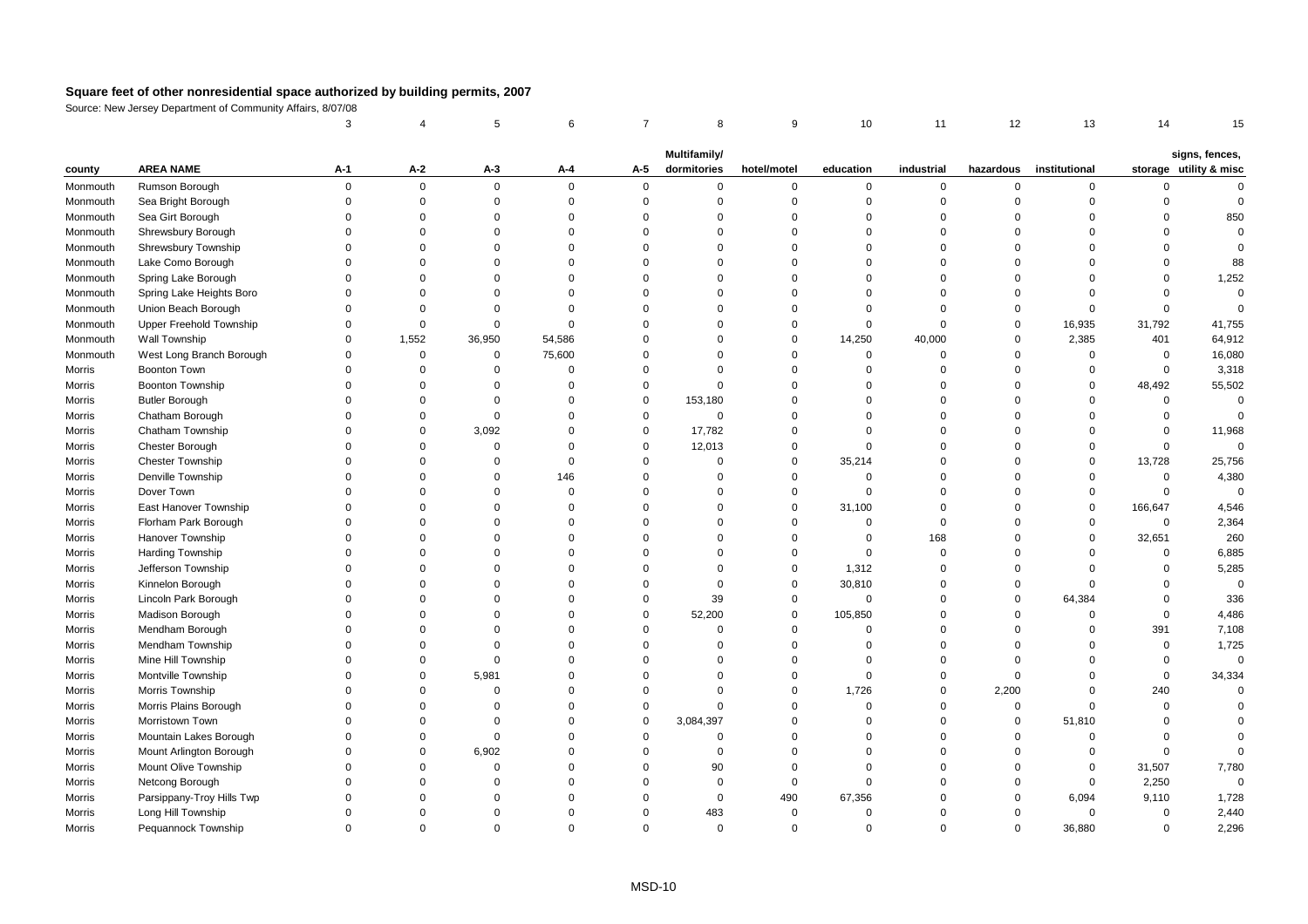|         |                             | 3        |             | 5           | 6           | $\overline{7}$ | 8            | 9           | 10          | 11          | 12             | 13            | 14          | 15                     |
|---------|-----------------------------|----------|-------------|-------------|-------------|----------------|--------------|-------------|-------------|-------------|----------------|---------------|-------------|------------------------|
|         |                             |          |             |             |             |                | Multifamily/ |             |             |             |                |               |             | signs, fences,         |
| county  | <b>AREA NAME</b>            | A-1      | $A-2$       | $A-3$       | A-4         | A-5            | dormitories  | hotel/motel | education   | industrial  | hazardous      | institutional |             | storage utility & misc |
| Morris  | Randolph Township           | 1,200    | $\mathsf 0$ | 10,644      | $\mathbf 0$ | $\mathbf 0$    | $\mathbf 0$  | $\mathbf 0$ | 0           | 27,248      | $\mathsf 0$    | $\mathbf 0$   | 55,367      | 742                    |
| Morris  | Riverdale Borough           | $\Omega$ | $\mathbf 0$ | $\mathbf 0$ | $\mathbf 0$ | $\mathsf 0$    | 7,486        | $\mathbf 0$ | $\mathbf 0$ | $\mathbf 0$ | $\mathbf 0$    | $\mathbf 0$   | $\mathsf 0$ | $\Omega$               |
| Morris  | Rockaway Borough            | $\Omega$ | $\mathbf 0$ | $\mathbf 0$ | $\mathbf 0$ | $\mathbf 0$    | $\mathbf 0$  | $\mathbf 0$ | $\Omega$    | $\mathbf 0$ | $\mathbf 0$    | $\Omega$      | $\mathsf 0$ | $\Omega$               |
| Morris  | Rockaway Township           | $\Omega$ | $\mathsf 0$ | 22,592      | $\mathbf 0$ | $\mathbf 0$    | 87,318       | $\mathbf 0$ | $\Omega$    | $\mathbf 0$ | $\mathsf 0$    | $\mathsf 0$   | 25,542      | 7,096                  |
| Morris  | Roxbury Township            | $\Omega$ | $\Omega$    | $\mathbf 0$ | $\mathbf 0$ | $\Omega$       | $\Omega$     | $\mathbf 0$ | $\Omega$    | $\Omega$    | $\mathbf 0$    | 190,728       | 687,880     | 10,039                 |
| Morris  | Victory Gardens Borough     | $\Omega$ | $\Omega$    | $\Omega$    | $\mathbf 0$ | $\Omega$       | $\mathbf 0$  | $\Omega$    | $\Omega$    | $\mathbf 0$ | $\mathsf 0$    | $\mathbf 0$   | 0           | $\mathbf 0$            |
| Morris  | <b>Washington Township</b>  | $\Omega$ | $\Omega$    | $\Omega$    | $\mathbf 0$ | $\Omega$       | $\Omega$     | $\mathbf 0$ | 10,247      | $\Omega$    | $\mathbf 0$    | $\mathbf 0$   | $\mathsf 0$ | 6,696                  |
| Morris  | Wharton Borough             | $\Omega$ | $\Omega$    | $\Omega$    | $\mathbf 0$ | $\Omega$       | $\Omega$     | $\mathbf 0$ | $\Omega$    | $\Omega$    | $\mathbf 0$    | $\mathbf 0$   | 13,800      | 1,368                  |
| Ocean   | Barnegat Light Borough      | $\Omega$ | $\Omega$    | $\Omega$    | $\mathbf 0$ | $\Omega$       | $\Omega$     | $\mathbf 0$ | $\Omega$    | $\Omega$    | $\mathbf 0$    | $\Omega$      | $\mathsf 0$ | $\mathbf 0$            |
| Ocean   | Bay Head Borough            | $\Omega$ | $\Omega$    | $\Omega$    | $\mathbf 0$ | $\Omega$       | $\Omega$     | $\mathbf 0$ | 1,441       | $\Omega$    | $\mathbf 0$    | $\Omega$      | $\mathbf 0$ | $\Omega$               |
| Ocean   | Beach Haven Borough         | $\Omega$ | 49          | $\Omega$    | $\mathbf 0$ | $\Omega$       | $\Omega$     | $\mathbf 0$ | $\Omega$    | $\Omega$    | $\mathbf 0$    | $\Omega$      | $\mathsf 0$ | $\Omega$               |
| Ocean   | Beachwood Borough           | $\Omega$ | $\mathbf 0$ | $\Omega$    | $\mathbf 0$ | $\Omega$       | $\Omega$     | $\mathbf 0$ | $\Omega$    | $\Omega$    | $\Omega$       | $\mathbf 0$   | 121         | 2,176                  |
| Ocean   | <b>Berkeley Township</b>    | $\Omega$ | $\mathbf 0$ | $\Omega$    | $\mathbf 0$ | $\Omega$       | $\Omega$     | $\mathbf 0$ | $\Omega$    | $\mathbf 0$ | $\mathbf 0$    | $\mathbf 0$   | 360         | 192                    |
| Ocean   | <b>Brick Township</b>       | $\Omega$ | 3,522       | $\Omega$    | $\mathbf 0$ | $\mathbf 0$    | $\mathbf 0$  | $\mathbf 0$ | 3,131       | $\Omega$    | $\mathsf 0$    | $\mathbf 0$   | 3,080       | 10,787                 |
| Ocean   | <b>Toms River Township</b>  | 17,318   | $\mathbf 0$ | $\Omega$    | $\mathbf 0$ | $\mathbf 0$    | 291,929      | 52,400      | $\Omega$    | $\mathbf 0$ | $\mathbf 0$    | $\Omega$      | 9,940       | 9,859                  |
| Ocean   | Eagleswood Township         | $\Omega$ | $\mathbf 0$ | $\Omega$    | $\mathbf 0$ | $\Omega$       | $\mathbf 0$  | $\mathbf 0$ | $\Omega$    | $\mathbf 0$ | $\mathbf 0$    | $\mathbf 0$   | 0           | 8,769                  |
| Ocean   | Harvey Cedars Borough       | $\Omega$ | $\Omega$    | $\Omega$    | $\mathbf 0$ | $\Omega$       | $\mathbf 0$  | $\Omega$    | $\Omega$    | $\Omega$    | $\mathsf 0$    | $\Omega$      | $\mathsf 0$ | $\mathsf 0$            |
| Ocean   | Island Heights Borough      | $\Omega$ | $\Omega$    | $\Omega$    | $\mathbf 0$ | $\mathbf 0$    | $\Omega$     | $\mathbf 0$ | $\Omega$    | $\mathbf 0$ | $\mathsf 0$    | $\Omega$      | $\mathsf 0$ | 140                    |
| Ocean   | Jackson Township            | $\Omega$ | $\mathbf 0$ | 56,119      | $\mathbf 0$ | 660            | $\Omega$     | $\Omega$    | $\Omega$    | $\Omega$    | $\mathbf 0$    | 56,287        | 6,896       | 25,769                 |
| Ocean   | Lacey Township              | $\Omega$ | 12,815      | $\Omega$    | $\mathbf 0$ | $\mathbf 0$    | $\Omega$     | $\Omega$    | $\Omega$    | $\Omega$    | $\mathbf 0$    | $\mathbf 0$   | 8,442       | 6,311                  |
| Ocean   | Lakehurst Borough           | $\Omega$ | $\mathsf 0$ | $\Omega$    | $\mathbf 0$ | $\Omega$       | $\mathbf 0$  | 225         | $\Omega$    | $\Omega$    | $\mathbf 0$    | $\mathbf 0$   | $\mathbf 0$ | $\mathbf 0$            |
| Ocean   | Lakewood Township           | $\Omega$ | 120,360     | 76,133      | $\mathbf 0$ | $\mathbf 0$    | 107,670      | $\mathbf 0$ | 1,985       | $\Omega$    | $\overline{0}$ | $\mathsf 0$   | 17,174      | 7,464                  |
| Ocean   | Lavallette Borough          | $\Omega$ | 0           | $\mathbf 0$ | $\mathbf 0$ | $\mathbf 0$    | $\mathbf 0$  | $\mathbf 0$ | $\Omega$    | $\mathbf 0$ | $\mathsf 0$    | $\mathbf 0$   | $\mathsf 0$ | $\Omega$               |
| Ocean   | Little Egg Harbor Township  | $\Omega$ | $\Omega$    | $\Omega$    | $\mathbf 0$ | $\Omega$       | 17,052       | $\mathbf 0$ | $\Omega$    | $\Omega$    | $\mathbf 0$    | $\mathbf 0$   | 17,500      | 200                    |
| Ocean   | Long Beach Township         | $\Omega$ | $\mathbf 0$ | $\Omega$    | $\mathbf 0$ | $\mathbf 0$    | $\Omega$     | $\Omega$    | $\Omega$    | $\Omega$    | $\Omega$       | $\Omega$      | $\mathbf 0$ | $\Omega$               |
| Ocean   | Manchester Township         | $\Omega$ | 0           | 11,672      | $\mathbf 0$ | 1,020          | 2,115        | $\mathbf 0$ | $\Omega$    | $\Omega$    | $\mathbf 0$    | $\Omega$      | 590         | $\Omega$               |
| Ocean   | Mantoloking Borough         | $\Omega$ | $\Omega$    | $\mathbf 0$ | $\mathbf 0$ | $\mathsf 0$    | $\mathbf 0$  | $\mathbf 0$ | $\Omega$    | $\mathbf 0$ | $\mathbf 0$    | $\mathbf 0$   | $\mathsf 0$ | 1,228                  |
| Ocean   | Ocean Township              | $\Omega$ | $\Omega$    | $\mathbf 0$ | $\mathbf 0$ | $\Omega$       | $\Omega$     | $\Omega$    | $\Omega$    | $\Omega$    | $\Omega$       | $\Omega$      | $\mathbf 0$ | $\mathbf 0$            |
| Ocean   | Ocean Gate Borough          | $\Omega$ | $\Omega$    | $\Omega$    | $\Omega$    | $\Omega$       | $\Omega$     | $\Omega$    | $\Omega$    | $\Omega$    | $\mathbf 0$    | $\Omega$      | $\mathbf 0$ | 1,736                  |
| Ocean   | Pine Beach Borough          | $\Omega$ | $\Omega$    | $\Omega$    | $\Omega$    | $\Omega$       | $\Omega$     | $\Omega$    | $\Omega$    | $\Omega$    | $\mathbf 0$    | $\Omega$      | $\mathbf 0$ | $\mathbf 0$            |
| Ocean   | <b>Plumsted Township</b>    | $\Omega$ | $\Omega$    | $\mathbf 0$ | $\mathbf 0$ | $\Omega$       | $\mathbf 0$  | $\mathbf 0$ | $\Omega$    | $\mathbf 0$ | $\mathsf 0$    | $\mathbf 0$   | 19,110      | 26,309                 |
| Ocean   | Point Pleasant Borough      | $\Omega$ | $\Omega$    | 162         | $\mathbf 0$ | $\mathbf 0$    | 89,034       | 189         | $\mathbf 0$ | 3,406       | $\mathsf 0$    | $\mathbf 0$   | 7,464       | 2,389                  |
| Ocean   | Point Pleasant Beach Boro   | $\Omega$ | $\Omega$    | $\mathbf 0$ | $\mathbf 0$ | $\Omega$       | $\mathbf 0$  | $\mathbf 0$ | $\Omega$    | $\mathbf 0$ | $\Omega$       | $\Omega$      | $\Omega$    | $\Omega$               |
| Ocean   | Seaside Heights Borough     | $\Omega$ | $\Omega$    | $\Omega$    | $\mathbf 0$ | $\Omega$       | 28,880       | $\mathbf 0$ | $\Omega$    | $\mathbf 0$ | $\mathbf 0$    | $\Omega$      | $\Omega$    | $\mathbf 0$            |
| Ocean   | Seaside Park Borough        | $\Omega$ | $\Omega$    | $\Omega$    | $\mathbf 0$ | $\Omega$       | $\Omega$     | $\mathbf 0$ | $\Omega$    | $\mathbf 0$ | $\mathbf 0$    | $\Omega$      | $\Omega$    | 480                    |
| Ocean   | Ship Bottom Borough         | $\Omega$ | $\Omega$    | $\Omega$    | $\mathbf 0$ | $\Omega$       | 2,332        | $\Omega$    | $\Omega$    | $\Omega$    | $\mathbf 0$    | $\Omega$      | $\Omega$    | 648                    |
| Ocean   | South Toms River Borough    | $\Omega$ | $\Omega$    | $\Omega$    | $\mathbf 0$ | $\Omega$       | $\mathbf 0$  | $\mathbf 0$ | $\Omega$    | $\Omega$    | $\mathbf 0$    | $\mathbf 0$   | $\mathbf 0$ | $\mathbf 0$            |
| Ocean   | <b>Stafford Township</b>    | $\Omega$ | $\Omega$    | 16,674      | $\mathbf 0$ | $\Omega$       | $\Omega$     | $\Omega$    | 168         | $\Omega$    | $\Omega$       | $\Omega$      | 85,198      | 83,857                 |
| Ocean   | Surf City Borough           | $\Omega$ | $\Omega$    | $\mathbf 0$ | $\mathbf 0$ | $\Omega$       | $\mathbf 0$  | $\Omega$    | $\Omega$    | $\mathbf 0$ | $\Omega$       | $\Omega$      | 0           | $\mathbf 0$            |
| Ocean   | <b>Tuckerton Borough</b>    | $\Omega$ | $\Omega$    | 0           | $\mathbf 0$ | $\Omega$       | $\mathbf 0$  | $\mathbf 0$ | $\Omega$    | $\mathbf 0$ | $\mathbf 0$    | $\Omega$      | $\Omega$    | 53,941                 |
| Ocean   | <b>Barnegat Township</b>    | $\Omega$ | $\Omega$    | 528         | $\mathbf 0$ | $\Omega$       | 49,261       | $\Omega$    | $\Omega$    | 1,980       | $\Omega$       | $\Omega$      | $\Omega$    | 3,432                  |
| Passaic | <b>Bloomingdale Borough</b> | $\Omega$ | $\Omega$    | 0           | $\Omega$    | $\Omega$       | $\mathbf 0$  | $\Omega$    | $\Omega$    | $\mathbf 0$ | $\Omega$       | $\Omega$      | $\Omega$    | $\mathbf 0$            |
| Passaic | <b>Clifton City</b>         | $\Omega$ | $\Omega$    | $\Omega$    | $\Omega$    | $\Omega$       | 57,915       | $\Omega$    | 3.740       | $\Omega$    | $\Omega$       | $\Omega$      | $\Omega$    | 27,657                 |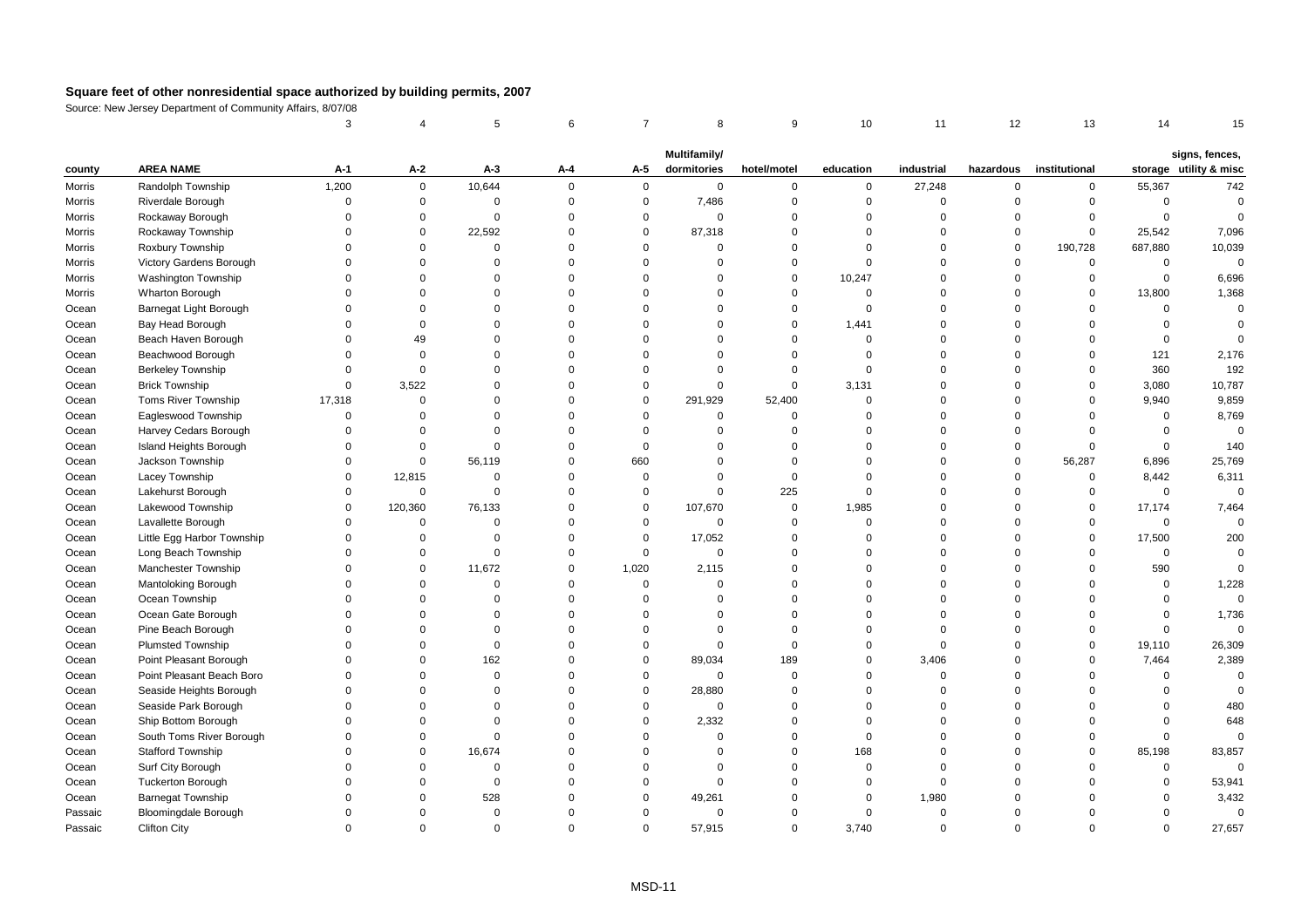|          |                             | 3           |             | 5           | 6           | $\overline{7}$ | 8            | 9           | 10          | 11          | 12          | 13            | 14           | 15                                       |
|----------|-----------------------------|-------------|-------------|-------------|-------------|----------------|--------------|-------------|-------------|-------------|-------------|---------------|--------------|------------------------------------------|
|          |                             |             |             |             |             |                | Multifamily/ |             |             |             |             |               |              |                                          |
| county   | <b>AREA NAME</b>            | A-1         | A-2         | $A-3$       | А-4         | A-5            | dormitories  | hotel/motel | education   | industrial  | hazardous   | institutional |              | signs, fences,<br>storage utility & misc |
| Passaic  | Haledon Borough             | $\mathbf 0$ | $\mathbf 0$ | 3,674       | $\Omega$    | $\mathbf{0}$   | 18,746       | $\mathbf 0$ | $\mathbf 0$ | 0           | $\mathbf 0$ | $\mathbf 0$   | $\mathbf 0$  | $\mathbf{0}$                             |
| Passaic  | Hawthorne Borough           | $\mathbf 0$ | $\mathsf 0$ | $\mathbf 0$ | $\mathbf 0$ | $\mathsf 0$    | $\mathbf 0$  | $\mathbf 0$ | 2,730       | $\mathbf 0$ | $\mathbf 0$ | $\mathbf 0$   | $\mathbf 0$  | 16,888                                   |
| Passaic  | Little Falls Township       | $\Omega$    | $\Omega$    | $\Omega$    | $\Omega$    | $\Omega$       | $\Omega$     | $\mathbf 0$ | $\Omega$    | $\mathbf 0$ | $\Omega$    | $\mathbf 0$   | $\mathbf 0$  | 1,624                                    |
| Passaic  | North Haledon Borough       | $\Omega$    | $\Omega$    | $\mathbf 0$ | $\Omega$    | $\mathbf 0$    | $\Omega$     | $\mathbf 0$ | $\Omega$    | $\mathbf 0$ | $\Omega$    | $\mathbf 0$   | 11,491       | 4,713                                    |
| Passaic  | Passaic City                | $\Omega$    | $\mathbf 0$ | 155         | $\Omega$    | $\mathbf 0$    | 18,924       | $\mathbf 0$ | 6,055       | $\mathbf 0$ | $\Omega$    | $\mathbf 0$   | 2,620        | 7,722                                    |
| Passaic  | Paterson City               | $\Omega$    | 20,189      | 18,160      | $\Omega$    | $\mathbf 0$    | 8,178        | $\mathbf 0$ | 5,280       | 9,000       | $\mathbf 0$ | 137           | 259,889      | 1,024                                    |
| Passaic  | Pompton Lakes Borough       | $\Omega$    | $\Omega$    | $\Omega$    | $\Omega$    | $\Omega$       | $\Omega$     | $\Omega$    | $\Omega$    | $\mathbf 0$ | $\Omega$    | $\mathbf 0$   | $\mathbf 0$  | $\mathbf 0$                              |
| Passaic  | Prospect Park Borough       | $\Omega$    | $\Omega$    | $\Omega$    | $\Omega$    | $\Omega$       | $\Omega$     | $\mathbf 0$ | $\Omega$    | $\Omega$    | $\Omega$    | $\mathbf 0$   | $\mathbf 0$  | $\Omega$                                 |
| Passaic  | Ringwood Borough            | $\Omega$    | $\Omega$    | $\mathbf 0$ | $\Omega$    | $\Omega$       | $\Omega$     | $\Omega$    | $\Omega$    | $\Omega$    | $\Omega$    | $\mathbf 0$   | 9,460        | 760                                      |
| Passaic  | <b>Totowa Borough</b>       | $\Omega$    | $\Omega$    | 528         | $\Omega$    | $\mathbf 0$    | $\Omega$     | $\Omega$    | $\Omega$    | $\mathbf 0$ | $\Omega$    | $\mathbf 0$   | 4,366        | 480                                      |
| Passaic  | Wanaque Borough             | $\Omega$    | $\Omega$    | $\mathbf 0$ | $\Omega$    | $\mathbf 0$    | 417,755      | $\mathbf 0$ | $\Omega$    | $\mathbf 0$ | $\Omega$    | $\mathbf 0$   | 97,604       | 1,000                                    |
| Passaic  | Wayne Township              | $\Omega$    | $\mathbf 0$ | 13,973      | $\Omega$    | $\Omega$       | $\mathbf 0$  | $\mathbf 0$ | 3,795       | $\Omega$    | $\mathbf 0$ | $\mathbf 0$   | $\mathbf 0$  | $\mathsf 0$                              |
| Passaic  | West Milford Township       | $\Omega$    | $\mathbf 0$ | 1,160       | $\Omega$    | $\mathbf 0$    | $\Omega$     | $\mathbf 0$ | $\Omega$    | $\mathbf 0$ | $\mathbf 0$ | 3,024         | 5,250        | 21,833                                   |
| Passaic  | West Paterson Borough       | $\Omega$    | $\Omega$    | $\Omega$    | $\Omega$    | $\Omega$       | 192,547      | $\Omega$    | $\Omega$    | $\Omega$    | $\Omega$    | $\mathbf 0$   | $\mathbf 0$  | $\mathbf 0$                              |
| Salem    | Alloway Township            | $\Omega$    | $\Omega$    | $\Omega$    | $\Omega$    | $\mathbf 0$    | $\Omega$     | $\Omega$    | $\Omega$    | 1,200       | $\Omega$    | $\Omega$      | $\Omega$     | 18,632                                   |
| Salem    | Elmer Borough               | $\Omega$    | $\Omega$    | $\mathbf 0$ | $\Omega$    | $\Omega$       | $\Omega$     | $\mathbf 0$ | $\Omega$    | $\mathbf 0$ | $\mathbf 0$ | 5,304         | $\mathbf 0$  | 1,528                                    |
| Salem    | Elsinboro Township          | $\Omega$    | $\Omega$    | $\Omega$    | $\mathbf 0$ | $\Omega$       | $\Omega$     | $\mathbf 0$ | $\Omega$    | $\mathbf 0$ | $\mathbf 0$ | $\mathbf 0$   | $\mathbf 0$  | 4,096                                    |
| Salem    | Lower Alloways Creek Twp    | $\Omega$    | $\Omega$    | $\Omega$    | $\Omega$    | $\Omega$       | $\Omega$     | $\mathbf 0$ | $\Omega$    | $\mathbf 0$ | $\Omega$    | $\mathbf 0$   | $\mathbf 0$  | 29,090                                   |
| Salem    | Mannington Township         | $\Omega$    | $\Omega$    | $\Omega$    | $\Omega$    | $\Omega$       | $\Omega$     | $\mathbf 0$ | $\Omega$    | $\Omega$    | $\Omega$    | $\mathbf 0$   | 7,685        | 3,300                                    |
| Salem    | Oldmans Township            | $\Omega$    | $\Omega$    | $\Omega$    | $\Omega$    | $\Omega$       | $\Omega$     | $\Omega$    | $\Omega$    | $\Omega$    | $\Omega$    | $\mathbf 0$   | 111,271      | 14,645                                   |
| Salem    | Penns Grove Borough         | $\Omega$    | $\Omega$    | $\Omega$    | $\Omega$    | $\Omega$       | $\Omega$     | $\mathbf 0$ | $\Omega$    | $\Omega$    | $\Omega$    | $\mathbf 0$   | $\mathbf 0$  | $\Omega$                                 |
| Salem    | Pennsville Township         | $\Omega$    | $\Omega$    | $\Omega$    | $\Omega$    | $\Omega$       | $\Omega$     | $\mathbf 0$ | $\Omega$    | $\Omega$    | $\Omega$    | $\mathbf 0$   | $\mathbf 0$  | 40,708                                   |
| Salem    | Pilesgrove Township         | $\Omega$    | $\Omega$    | $\Omega$    | $\Omega$    | $\Omega$       | $\Omega$     | $\mathbf 0$ | $\Omega$    | $\mathbf 0$ | $\Omega$    | $\Omega$      | $\mathbf 0$  | 69,190                                   |
| Salem    | Pittsgrove Township         | $\Omega$    | $\Omega$    | $\Omega$    | $\Omega$    | $\Omega$       | $\Omega$     | $\mathbf 0$ | $\Omega$    | $\Omega$    | $\Omega$    | $\Omega$      | $\Omega$     | 25,188                                   |
| Salem    | Quinton Township            | $\Omega$    | $\Omega$    | $\Omega$    | $\Omega$    | $\Omega$       | $\Omega$     | $\Omega$    | $\Omega$    | $\Omega$    | $\Omega$    | $\mathbf 0$   | $\Omega$     | 26,046                                   |
| Salem    | Salem City                  | $\Omega$    | $\Omega$    | 1,280       | $\Omega$    | $\Omega$       | $\Omega$     | $\mathbf 0$ | $\Omega$    | $\Omega$    | $\Omega$    | $\mathbf 0$   | 111,220      | $\Omega$                                 |
| Salem    | Carneys Point Township      | $\Omega$    | $\Omega$    | $\mathbf 0$ | $\Omega$    | $\Omega$       | $\Omega$     | $\mathbf 0$ | $\Omega$    | $\Omega$    | $\Omega$    | $\mathbf 0$   | $\mathbf 0$  | 6,044                                    |
| Salem    | Upper Pittsgrove Township   | $\Omega$    | $\Omega$    | $\Omega$    | $\Omega$    | $\Omega$       | $\Omega$     | $\Omega$    | $\Omega$    | $\Omega$    | $\Omega$    | $\mathbf 0$   | 15,025       | 22,923                                   |
| Salem    | Woodstown Borough           | $\Omega$    | $\Omega$    | $\Omega$    | $\Omega$    | $\Omega$       | $\Omega$     | $\mathbf 0$ | $\Omega$    | $\Omega$    | $\Omega$    | $\mathbf 0$   | 1,563        | 540                                      |
| Somerset | <b>Bedminster Township</b>  | $\Omega$    | $\Omega$    | $\Omega$    | $\Omega$    | $\Omega$       | $\Omega$     | $\mathbf 0$ | $\Omega$    | $\Omega$    | $\Omega$    | $\mathbf 0$   | 2,160        | 100,371                                  |
| Somerset | Bernards Township           | $\Omega$    | $\Omega$    | $\mathbf 0$ | 9,568       | $\Omega$       | $\Omega$     | $\mathbf 0$ | $\Omega$    | $\mathbf 0$ | $\Omega$    | $\mathbf 0$   | $\mathbf 0$  | 7,546                                    |
| Somerset | Bernardsville Borough       | $\Omega$    | $\Omega$    | $\Omega$    | $\Omega$    | $\Omega$       | $\Omega$     | $\mathbf 0$ | 17,200      | $\mathbf 0$ | $\Omega$    | $\mathbf 0$   | $\mathbf 0$  | 4,248                                    |
| Somerset | Bound Brook Borough         | $\Omega$    | $\mathbf 0$ | $\Omega$    | $\Omega$    | $\mathbf 0$    | 66,805       | $\mathbf 0$ | $\Omega$    | 2,618       | $\Omega$    | $\mathbf 0$   | 21,210       | 3,650                                    |
| Somerset | <b>Branchburg Township</b>  | $\Omega$    | 3,074       | $\Omega$    | $\Omega$    | $\mathbf 0$    | 108,000      | $\mathbf 0$ | $\Omega$    | 7,910       | $\Omega$    | $\mathbf 0$   | 80,850       | 43,150                                   |
| Somerset | <b>Bridgewater Township</b> | $\Omega$    | $\mathbf 0$ | $\Omega$    | $\Omega$    | $\mathbf 0$    | 29,469       | $\mathbf 0$ | $\Omega$    | $\mathbf 0$ | $\mathbf 0$ | $\mathbf 0$   | 1,000        | 7,364                                    |
| Somerset | Far Hills Borough           | $\Omega$    | $\mathbf 0$ | $\mathbf 0$ | $\Omega$    | $\mathbf 0$    | 1,071        | $\mathbf 0$ | $\Omega$    | $\mathbf 0$ | $\mathbf 0$ | $\mathbf 0$   | $\mathbf 0$  | $\mathbf 0$                              |
| Somerset | Franklin Township           | $\Omega$    | 34,749      | 22,520      | 20,979      | $\mathbf 0$    | 56,394       | $\mathbf 0$ | -1          | 25,136      | 937         | 12,539        | 871,292      | 17,117                                   |
| Somerset | Green Brook Township        | $\Omega$    | $\mathbf 0$ | $\mathbf 0$ | $\Omega$    | $\mathbf 0$    | $\mathbf 0$  | $\mathbf 0$ | $\Omega$    | $\mathbf 0$ | $\mathbf 0$ | $\mathbf 0$   | $\mathsf 0$  | $\Omega$                                 |
| Somerset | Hillsborough Township       | $\Omega$    | $\Omega$    | $\Omega$    | $\Omega$    | $\mathbf 0$    | 42,716       | $\Omega$    | $\Omega$    | $\mathbf 0$ | $\mathbf 0$ | $\mathbf 0$   | 8,400        | 14,473                                   |
| Somerset | Manville Borough            | $\Omega$    | $\Omega$    | $\Omega$    | $\Omega$    | $\Omega$       | 3,420        | $\Omega$    | $\Omega$    | $\mathbf 0$ | $\Omega$    | $\Omega$      | $\mathbf{0}$ | 400                                      |
| Somerset | Millstone Borough           | $\Omega$    | $\Omega$    | $\Omega$    | $\Omega$    | $\Omega$       | $\Omega$     | $\mathbf 0$ | $\Omega$    | $\Omega$    | $\Omega$    | $\mathbf 0$   | $\mathbf 0$  | 1,385                                    |
| Somerset | Montgomery Township         | $\Omega$    | 2,600       | $\Omega$    | $\Omega$    | $\Omega$       | $\Omega$     | $\mathbf 0$ | 531         | $\Omega$    | $\Omega$    | $\mathbf 0$   | 7,334        | 3,817                                    |
| Somerset | North Plainfield Borough    | $\Omega$    | $\Omega$    | $\Omega$    | $\Omega$    | $\Omega$       | $\Omega$     | $\Omega$    | $\Omega$    | $\Omega$    | $\Omega$    | $\Omega$      | $\Omega$     | $\Omega$                                 |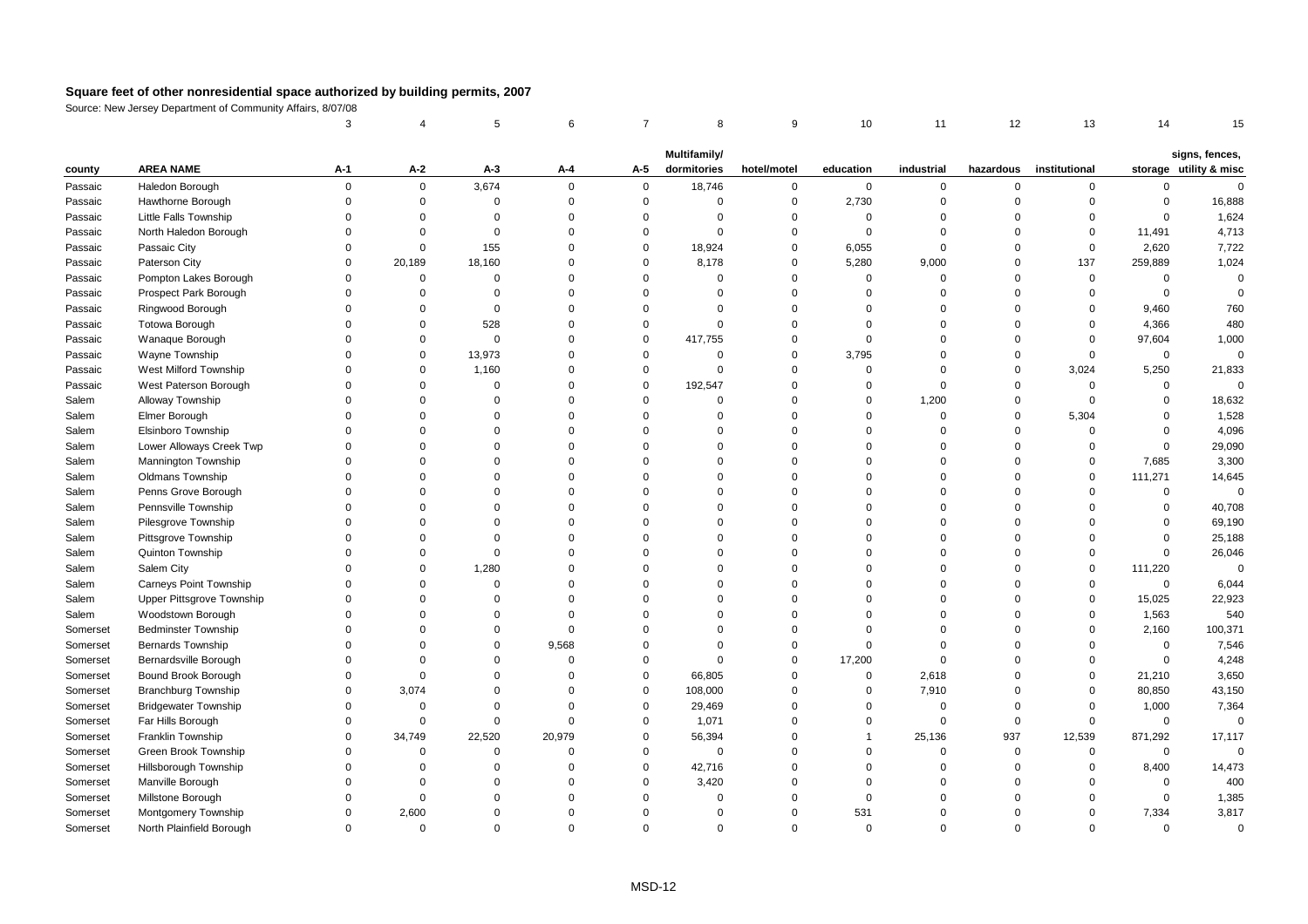|          |                            | 3           |                | 5           | 6           | $\overline{7}$ | 8            | 9           | 10          | 11          | 12          | 13            | 14          | 15                     |
|----------|----------------------------|-------------|----------------|-------------|-------------|----------------|--------------|-------------|-------------|-------------|-------------|---------------|-------------|------------------------|
|          |                            |             |                |             |             |                | Multifamily/ |             |             |             |             |               |             | signs, fences,         |
| county   | <b>AREA NAME</b>           | $A-1$       | A-2            | А-3         | A-4         | $A-5$          | dormitories  | hotel/motel | education   | industrial  | hazardous   | institutional |             | storage utility & misc |
| Somerset | Peapack-Gladstone Boro     | $\mathbf 0$ | $\mathbf 0$    | $\mathbf 0$ | $\Omega$    | $\mathbf 0$    | $\mathbf 0$  | $\Omega$    | 0           | $\mathbf 0$ | $\mathbf 0$ | 0             | $\mathbf 0$ | 2,173                  |
| Somerset | Raritan Borough            | 0           | $\mathbf 0$    | $\mathbf 0$ | $\mathbf 0$ | $\mathbf 0$    | $\mathbf 0$  | $\Omega$    | $\mathbf 0$ | $\mathbf 0$ | $\mathbf 0$ | $\Omega$      | $\mathbf 0$ | $\mathbf 0$            |
| Somerset | Rocky Hill Borough         | $\mathbf 0$ | $\mathbf 0$    | $\Omega$    | $\mathsf 0$ | $\mathbf 0$    | $\mathbf 0$  | $\Omega$    | $\mathbf 0$ | $\Omega$    | $\mathbf 0$ | $\Omega$      | $\mathbf 0$ | 289                    |
| Somerset | Somerville Borough         | $\Omega$    | 7,800          | $\Omega$    | $\Omega$    | $\Omega$       | $\Omega$     | $\Omega$    | 4,389       | $\Omega$    | $\Omega$    | $\Omega$      | $\mathbf 0$ | 1,424                  |
| Somerset | South Bound Brook Boro     | $\mathbf 0$ | $\mathbf 0$    | 300         | $\Omega$    | $\mathbf 0$    | $\Omega$     | $\Omega$    | $\mathbf 0$ | $\Omega$    | $\mathbf 0$ | $\mathbf 0$   | 1,365       | $\Omega$               |
| Somerset | Warren Township            | $\mathbf 0$ | $\mathbf 0$    | 7,333       | $\Omega$    | $\Omega$       | 3,056        | $\Omega$    | $\mathbf 0$ | 1,200       | $\mathbf 0$ | $\Omega$      | $\mathbf 0$ | 10,415                 |
| Somerset | Watchung Borough           | 0           | $\mathbf 0$    | $\mathbf 0$ | $\Omega$    | $\Omega$       | $\mathbf 0$  | $\Omega$    | $\mathbf 0$ | $\mathbf 0$ | $\mathbf 0$ | $\Omega$      | $\mathbf 0$ | 760                    |
| Sussex   | Andover Borough            | $\Omega$    | $\mathbf 0$    | $\Omega$    | $\Omega$    | $\Omega$       | $\Omega$     | $\Omega$    | $\Omega$    | $\Omega$    | $\mathbf 0$ | $\Omega$      | $\mathbf 0$ | 833                    |
| Sussex   | Andover Township           | $\Omega$    | $\Omega$       | $\Omega$    | $\Omega$    | $\Omega$       | 3,600        | $\Omega$    | $\Omega$    | $\Omega$    | $\Omega$    | $\Omega$      | $\Omega$    | $\mathbf 0$            |
| Sussex   | <b>Branchville Borough</b> | $\Omega$    | $\mathbf 0$    | $\Omega$    | $\Omega$    | $\mathbf 0$    | $\Omega$     | $\Omega$    | $\Omega$    | $\Omega$    | $\mathbf 0$ | $\Omega$      | $\mathbf 0$ | 400                    |
| Sussex   | Byram Township             | $\mathbf 0$ | $\mathbf 0$    | $\mathbf 0$ | $\Omega$    | $\Omega$       | $\mathbf 0$  | $\Omega$    | $\Omega$    | $\Omega$    | $\mathbf 0$ | $\mathbf 0$   | $\mathbf 0$ | 4,599                  |
| Sussex   | <b>Frankford Township</b>  | $\mathbf 0$ | 920            | 27,640      | $\mathbf 0$ | $\Omega$       | $\Omega$     | $\Omega$    | $\Omega$    | $\Omega$    | $\mathbf 0$ | 7,954         | 18,576      | 15,437                 |
| Sussex   | Franklin Borough           | $\mathbf 0$ | 1,880          | $\mathbf 0$ | $\Omega$    | $\Omega$       | $\Omega$     | $\Omega$    | $\Omega$    | $\Omega$    | $\mathbf 0$ | $\mathbf 0$   | $\mathbf 0$ | 4,200                  |
| Sussex   | Fredon Township            | $\Omega$    | $\mathbf 0$    | $\mathbf 0$ | $\mathbf 0$ | $\Omega$       | $\Omega$     | $\Omega$    | $\mathbf 0$ | $\Omega$    | $\mathbf 0$ | $\Omega$      | $\mathbf 0$ | 11,240                 |
| Sussex   | Green Township             | $\Omega$    | $\overline{0}$ | $\mathbf 0$ | 120         | $\Omega$       | $\Omega$     | $\Omega$    | $\mathbf 0$ | 12,000      | $\mathbf 0$ | $\Omega$      | $\mathbf 0$ | 6,896                  |
| Sussex   | Hamburg Borough            | 0           | $\mathbf 0$    | 5,673       | $\mathsf 0$ | $\Omega$       | $\mathbf 0$  | $\Omega$    | 0           | $\mathsf 0$ | $\mathbf 0$ | $\Omega$      | 0           | 360                    |
| Sussex   | Hampton Township           | $\mathbf 0$ | $\mathbf 0$    | $\mathbf 0$ | $\mathbf 0$ | $\Omega$       | $\Omega$     | $\Omega$    | $\mathbf 0$ | 14,598      | $\mathbf 0$ | $\Omega$      | $\mathbf 0$ | 8,645                  |
| Sussex   | Hardyston Township         | 0           | $\mathbf 0$    | 33,218      | 14,000      | $\Omega$       | $\Omega$     | $\Omega$    | $\Omega$    | $\Omega$    | $\mathbf 0$ | $\Omega$      | 135,448     | 2,600                  |
| Sussex   | Hopatcong Borough          | $\mathbf 0$ | $\mathbf 0$    | $\mathbf 0$ | $\mathbf 0$ | $\Omega$       | $\Omega$     | $\Omega$    | $\Omega$    | $\Omega$    | $\mathbf 0$ | $\Omega$      | 0           | 11,304                 |
| Sussex   | Lafayette Township         | $\Omega$    | $\mathbf 0$    | 6,513       | $\Omega$    | $\Omega$       | $\Omega$     | $\Omega$    | $\Omega$    | $\Omega$    | $\mathbf 0$ | $\Omega$      | $\mathbf 0$ | 10,187                 |
| Sussex   | Montague Township          | $\Omega$    | $\Omega$       | $\Omega$    | $\Omega$    | $\Omega$       | $\Omega$     | $\Omega$    | $\Omega$    | $\Omega$    | $\mathbf 0$ | $\Omega$      | $\Omega$    | 13,838                 |
| Sussex   | Newton Town                | $\Omega$    | $\Omega$       | $\Omega$    | $\Omega$    | $\Omega$       | $\Omega$     | $\Omega$    | $\Omega$    | $\Omega$    | $\mathbf 0$ | 36,548        | $\mathbf 0$ | $\mathbf 0$            |
| Sussex   | Ogdensburg Borough         | 0           | $\mathbf 0$    | $\mathbf 0$ | $\Omega$    | $\Omega$       | $\Omega$     | $\Omega$    | $\Omega$    | $\Omega$    | $\mathbf 0$ | $\mathbf 0$   | 0           | $\Omega$               |
| Sussex   | Sandyston Township         | $\mathbf 0$ | $\overline{0}$ | $\mathbf 0$ | $\mathbf 0$ | $\mathbf 0$    | $\mathbf 0$  | $\Omega$    | $\mathbf 0$ | $\Omega$    | $\mathbf 0$ | $\mathbf 0$   | $\mathbf 0$ | 7,816                  |
| Sussex   | Sparta Township            | $\Omega$    | $\mathbf 0$    | 23,008      | $\Omega$    | 0              | 28,060       | $\Omega$    | 33,538      | $\Omega$    | $\mathbf 0$ | $\mathbf 0$   | 32,720      | 4,866                  |
| Sussex   | Stanhope Borough           | $\Omega$    | $\Omega$       | $\mathbf 0$ | $\Omega$    | $\Omega$       | $\Omega$     | $\Omega$    | 326         | $\Omega$    | $\mathbf 0$ | $\Omega$      | $\mathbf 0$ | 1,196                  |
| Sussex   | Stillwater Township        | $\Omega$    | $\Omega$       | $\Omega$    | $\Omega$    | $\Omega$       | $\Omega$     | $\Omega$    | $\Omega$    | $\Omega$    | $\mathbf 0$ | $\Omega$      | $\mathbf 0$ | 11,956                 |
| Sussex   | Sussex Borough             | $\Omega$    | $\Omega$       | $\Omega$    | $\Omega$    | $\Omega$       | $\Omega$     | $\Omega$    | $\Omega$    | $\Omega$    | $\mathbf 0$ | $\Omega$      | $\Omega$    | 5,672                  |
| Sussex   | Vernon Township            | 0           | $\Omega$       | $\Omega$    | $\mathbf 0$ | $\Omega$       | $\Omega$     | $\Omega$    | $\Omega$    | $\Omega$    | $\mathbf 0$ | $\Omega$      | 0           | 21,169                 |
| Sussex   | <b>Walpack Township</b>    | $\Omega$    | $\Omega$       | $\mathbf 0$ | $\Omega$    | $\Omega$       | $\Omega$     | $\Omega$    | $\Omega$    | $\Omega$    | $\mathbf 0$ | $\Omega$      | $\Omega$    | $\Omega$               |
| Sussex   | <b>Wantage Township</b>    | $\Omega$    | $\mathbf 0$    | 560         | $\Omega$    | $\Omega$       | 56,865       | $\Omega$    | $\Omega$    | $\Omega$    | $\mathbf 0$ | 10,551        | $\Omega$    | 30,144                 |
| Union    | Berkeley Heights Township  | $\Omega$    | $\Omega$       | $\mathbf 0$ | $\Omega$    | $\Omega$       | $\Omega$     | $\Omega$    | $\Omega$    | $\Omega$    | $\mathbf 0$ | $\Omega$      | $\mathbf 0$ | $\Omega$               |
| Union    | Clark Township             | $\mathbf 0$ | $\overline{0}$ | $\mathbf 0$ | $\Omega$    | $\Omega$       | $\Omega$     | $\Omega$    | $\Omega$    | $\Omega$    | $\mathbf 0$ | $\mathbf 0$   | $\mathbf 0$ | 1,148                  |
| Union    | <b>Cranford Township</b>   | $\Omega$    | $\mathbf 0$    | $\Omega$    | $\Omega$    | $\Omega$       | 4,909        | $\Omega$    | $\Omega$    | $\Omega$    | $\mathbf 0$ | $\Omega$      | $\mathbf 0$ | $\mathbf 0$            |
| Union    | Elizabeth City             | $\mathbf 0$ | 4,046          | $\Omega$    | $\Omega$    | 0              | 120,534      | $\Omega$    | $\Omega$    | $\Omega$    | $\mathbf 0$ | $\Omega$      | 345,470     | 1,227                  |
| Union    | Fanwood Borough            | $\Omega$    | $\mathbf 0$    | $\mathbf 0$ | $\Omega$    | $\mathbf 0$    | 512          | $\Omega$    | $\Omega$    | 0           | $\mathbf 0$ | 16,224        | $\mathbf 0$ | $\mathbf 0$            |
| Union    | Garwood Borough            | $\Omega$    | $\mathbf 0$    | 1,255       | $\Omega$    | 0              | 36,430       | $\Omega$    | $\Omega$    | $\Omega$    | $\mathbf 0$ | $\mathbf 0$   | 0           | $\Omega$               |
| Union    | Hillside Township          | $\Omega$    | $\mathbf 0$    | $\mathbf 0$ | $\Omega$    | $\mathbf 0$    | $\Omega$     | $\Omega$    | $\Omega$    | $\Omega$    | $\mathbf 0$ | $\Omega$      | $\mathbf 0$ | 10,854                 |
| Union    | Kenilworth Borough         | $\Omega$    | $\mathbf 0$    | $\mathbf 0$ | $\Omega$    | 264            | $\Omega$     | $\Omega$    | $\mathbf 0$ | $\Omega$    | $\Omega$    | $\mathbf 0$   | $\mathbf 0$ | $\Omega$               |
| Union    | Linden City                | $\Omega$    | $\mathbf 0$    | 860         | $\Omega$    | $\mathbf 0$    | 5,941        | $\Omega$    | $\mathbf 0$ | 6,140       | $\mathbf 0$ | $\mathbf 0$   | 426,398     | 14,765                 |
| Union    | Mountainside Borough       | $\Omega$    | $\mathbf 0$    | $\Omega$    | $\Omega$    | $\Omega$       | $\Omega$     | $\Omega$    | $\mathbf 0$ | $\Omega$    | $\Omega$    | $\Omega$      | $\mathsf 0$ | 395                    |
| Union    | New Providence Borough     | 0           | 11,700         | $\mathbf 0$ | $\Omega$    | $\Omega$       | $\Omega$     | $\Omega$    | 37,330      | $\Omega$    | $\Omega$    | $\Omega$      | 963         | 2,625                  |
| Union    | <b>Plainfield City</b>     | $\mathbf 0$ | 2,048          | 131,756     | $\Omega$    | $\Omega$       | $\Omega$     | $\Omega$    | $\Omega$    | $\Omega$    | $\Omega$    | $\Omega$      | 16,800      | 1,400                  |